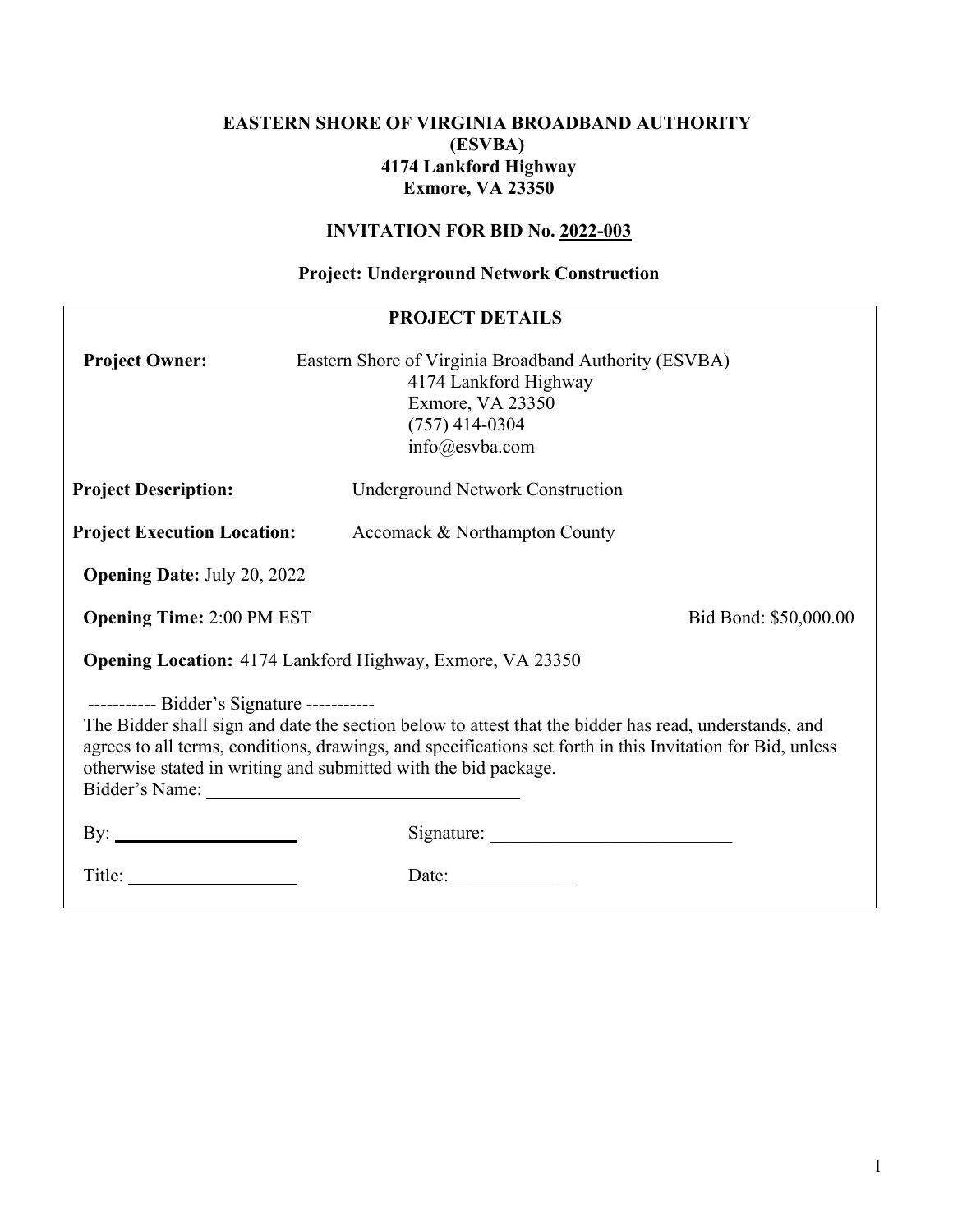| $\mathbf{I}$ .     |  |
|--------------------|--|
| 1.                 |  |
| 2.                 |  |
| 3.                 |  |
| $\boldsymbol{4}$ . |  |
| 5.                 |  |
| 6.                 |  |
| 7.                 |  |
| 8.                 |  |
| 9.                 |  |
| 10.                |  |
| 11.                |  |
| 12.                |  |
| 13.                |  |
| 14.                |  |
| 15.                |  |
| 16.                |  |
| 17.                |  |
| 18.                |  |
| 19.                |  |
| 20.                |  |
| 21.                |  |
|                    |  |
| 1.                 |  |
| 2.                 |  |
| 3.                 |  |
| 4.                 |  |
| 5.                 |  |
| 6.                 |  |
| 7.                 |  |

# **CONTENTS**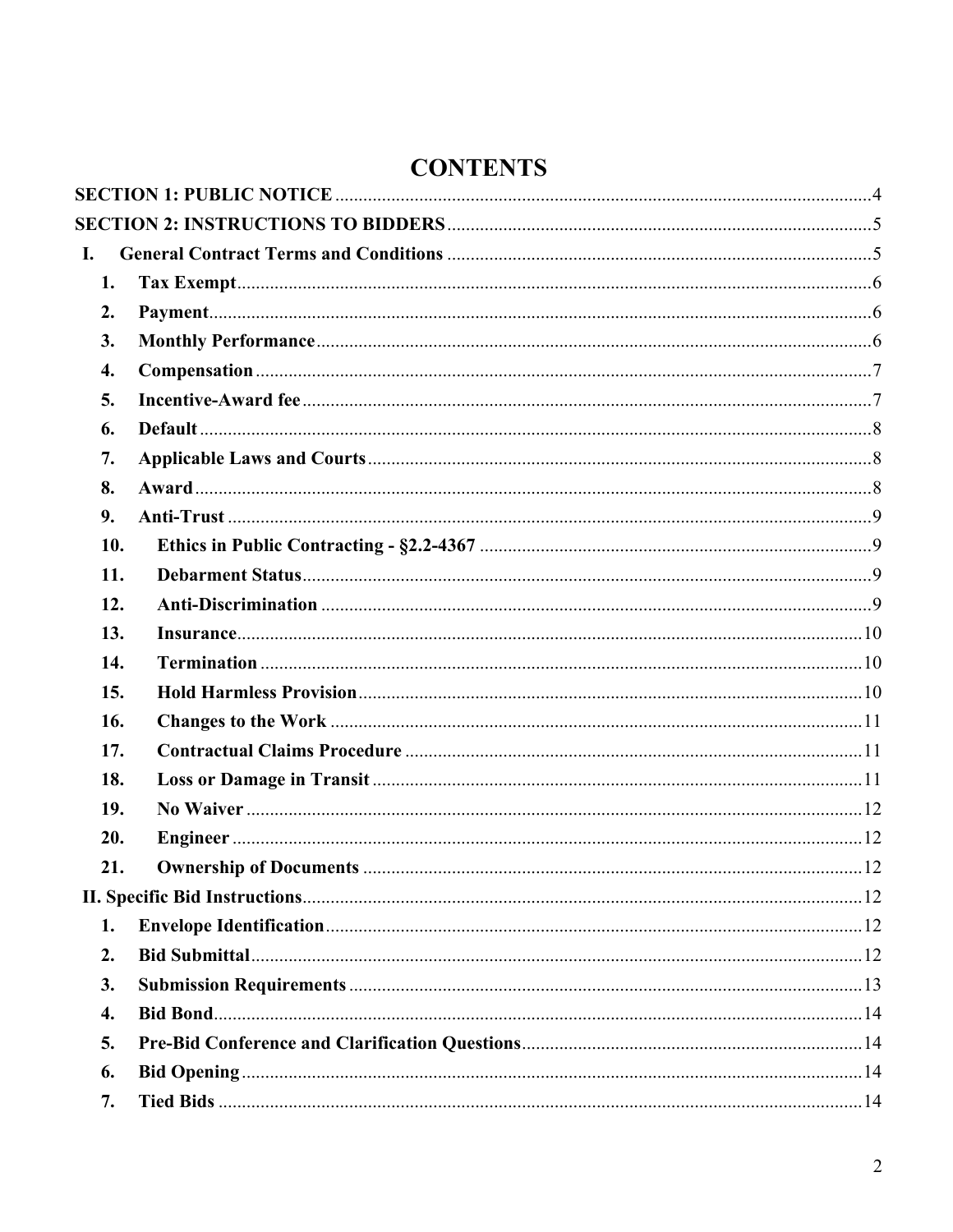| 8.  |     |  |
|-----|-----|--|
| 9.  |     |  |
|     | 10. |  |
|     | 11. |  |
|     | 12. |  |
|     | 13. |  |
|     | 14. |  |
|     | 15. |  |
|     | 16. |  |
|     | 17. |  |
|     | 18. |  |
|     | 19. |  |
|     |     |  |
| 1.  |     |  |
| 2.  |     |  |
| 3.  |     |  |
| 4.  |     |  |
| 6.  |     |  |
| 7.  |     |  |
| 8.  |     |  |
| 9.  |     |  |
| 10. |     |  |
| 11. |     |  |
| 12. |     |  |
| 13. |     |  |
| 14. |     |  |
| 15. |     |  |
| 16. |     |  |
| 17. |     |  |
| 18. |     |  |
| 19. |     |  |
| 20. |     |  |
| 21. |     |  |
| 22. |     |  |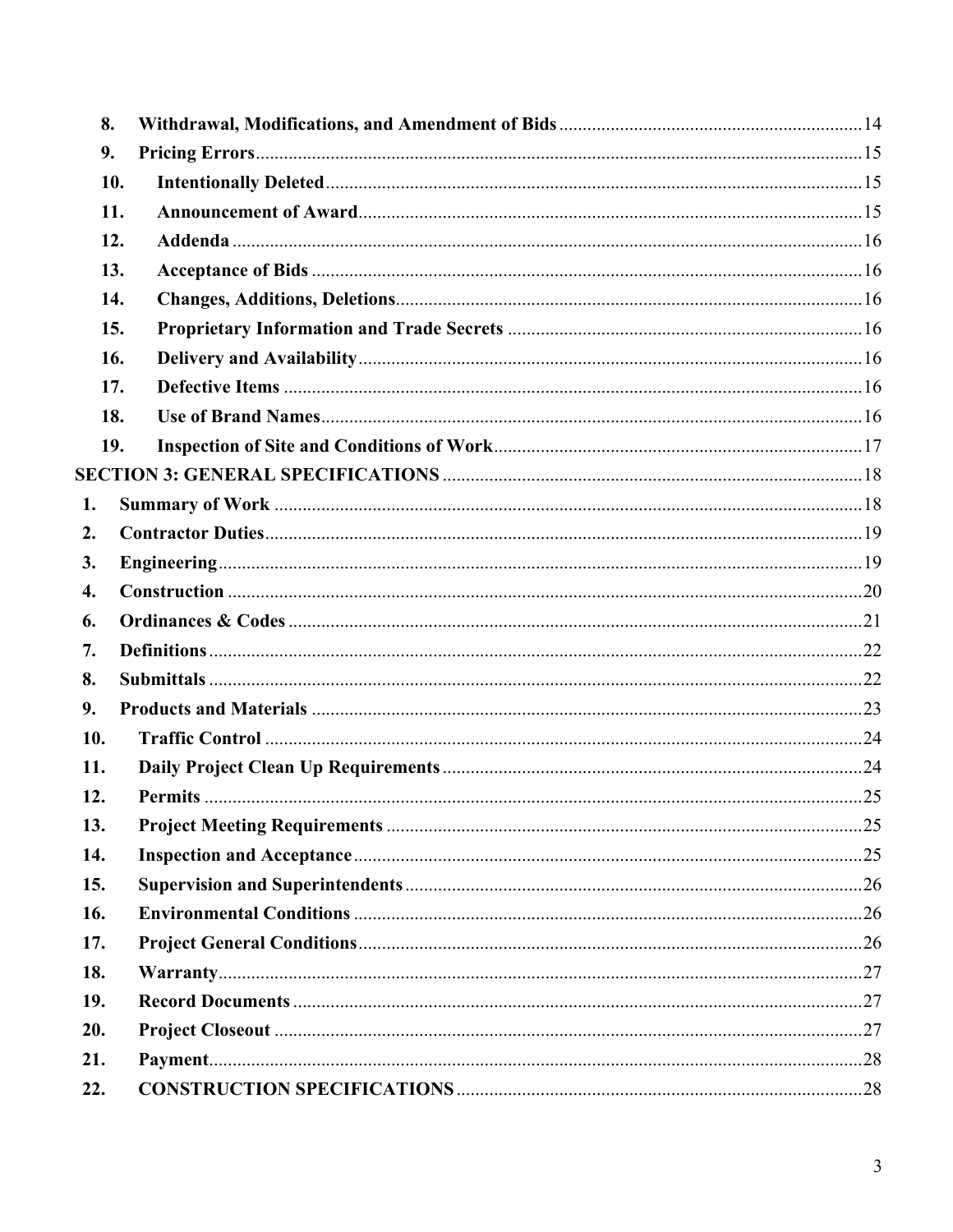| Form 3: Certification of Bidder Regarding Debarment by Agency of the Commonwealth of Virginia | SECTION 4: UNDERGROUNG CABLE INSTALLATION SPECIFICATIONS 37 |  |
|-----------------------------------------------------------------------------------------------|-------------------------------------------------------------|--|
|                                                                                               |                                                             |  |
|                                                                                               |                                                             |  |
|                                                                                               |                                                             |  |
|                                                                                               |                                                             |  |
|                                                                                               |                                                             |  |
|                                                                                               |                                                             |  |
|                                                                                               |                                                             |  |
|                                                                                               |                                                             |  |
|                                                                                               |                                                             |  |
|                                                                                               |                                                             |  |
|                                                                                               |                                                             |  |
|                                                                                               |                                                             |  |
|                                                                                               |                                                             |  |
|                                                                                               |                                                             |  |
|                                                                                               |                                                             |  |

# **SECTION 1: PUBLIC NOTICE**

The Eastern Shore of Virginia Broadband Authority is accepting sealed bids until: **2:00 PM EST, July 202022,** from qualified firms for the underground portion of the planned expansion of the ESVBA's fiber optic network in Accomack and Northampton Counties in the Commonwealth of Virginia. The ESVBA's Board of Directors intends to undertake an expansion of approximately 250 miles in addition to the ESVBA's normal network expansion. It is anticipated that approximately 25% of this expansion will consist of underground work. The contract arising from this solicitation will include underground installation and additional labor/equipment and any additional support required for underground operations. This IFB is a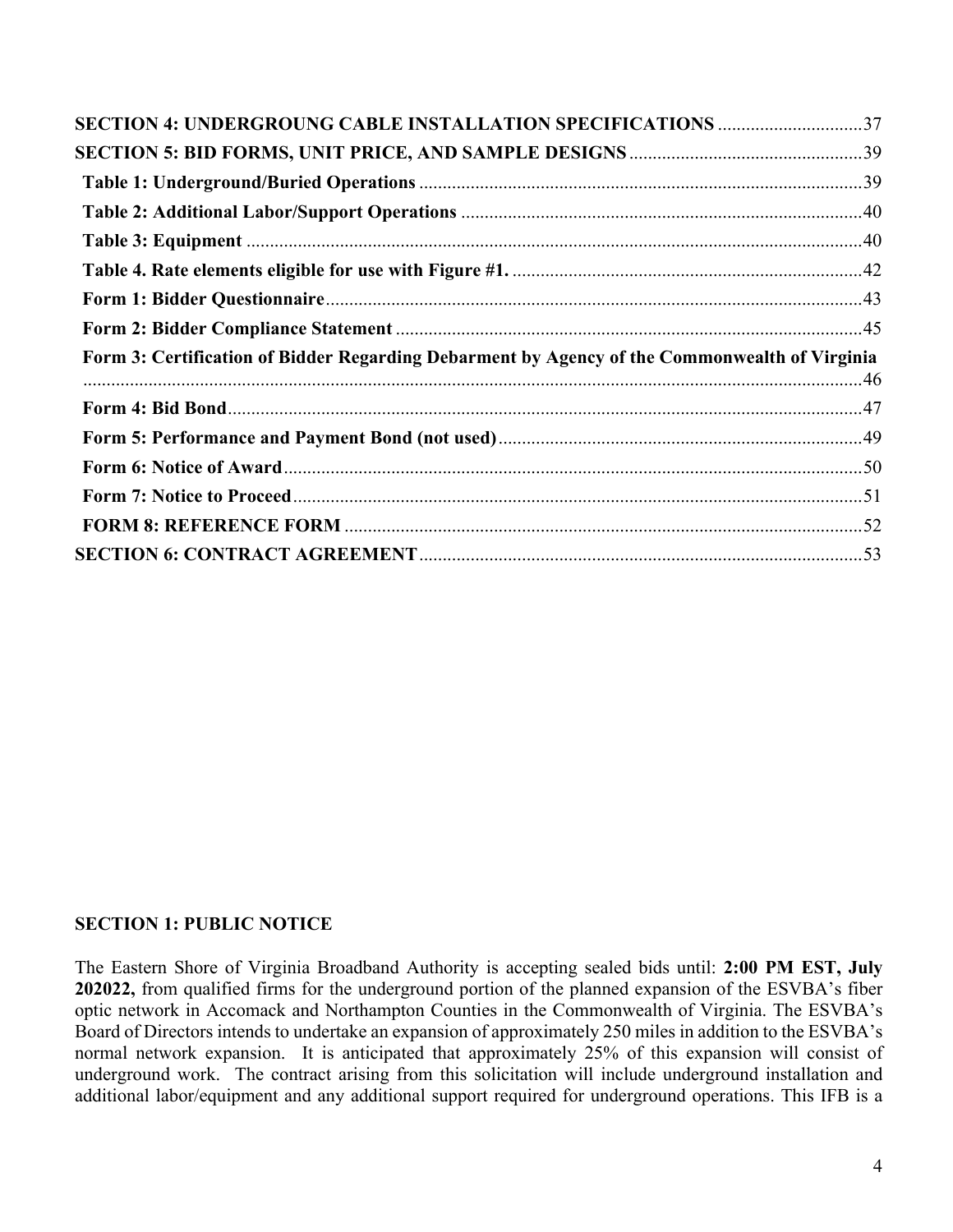Cost-Plus-Award-Fee (CPAF). However, it is can be viewed as an "as-needed" contract as no minimum amounts of work or purchases of service are guaranteed.

A pre-bid conference will be held at 4174 Lankford Highway, Exmore, Virginia 23350. Bids shall be mailed or hand delivered to: Eastern Shore of Virginia Broadband Authority (ESVBA), 4174 Lankford Highway, Exmore, Virginia 23350; (757) 414-0304, before **2:00 PM EST on July 20, 2022** at which time they will be publicly opened and read.

Consistent with § 54.1-1112, Code of Virginia, bidders shall provide evidence of proper licensure to undertake the Project before their bid may be received and considered. No bid may be withdrawn for a period of 60 days after the date of bid opening except in accordance with Section 2.2-4330 of the Code of Virginia, as amended. ESVBA has selected the first procedure for the withdrawal of bids as set forth in the sections of the Code as noted above.

NOTE: The ESVBA is an equal opportunity employer in accordance with the *Code of Virginia*, §2.2-4343.1 The ESVBA is committed to increasing procurement opportunities for small and micro businesses, including those owned by minorities, women, or disabled veterans.

# **PROCUREMENT CALENDAR**

| <b>Pre-Bid Conference:</b>               | July 7, 2022 2:00 PM EST<br>4174 Lankford Highway<br>Exmore, VA 23350                                                                    |
|------------------------------------------|------------------------------------------------------------------------------------------------------------------------------------------|
| <b>Clarification Questions Deadline:</b> | No later than July 11, 2022, 2:00 PM EST                                                                                                 |
| <b>Bid Submission Deadline:</b>          | July 20, 2022, 2:00 PM<br>Eastern Shore of Virginia Broadband Authority<br>4174 Lankford Highway<br>Exmore, VA 23350<br>$(757)$ 414-0304 |
| <b>Performance Bond:</b>                 | \$50,000                                                                                                                                 |

### **I. General Contract Terms and Conditions**

1

**The following General Terms and Conditions will be incorporated into the Contract Agreement executed between ESVBA and the successful bidder unless the bidder specifically notes an exception thereto with proposed alternative terms.**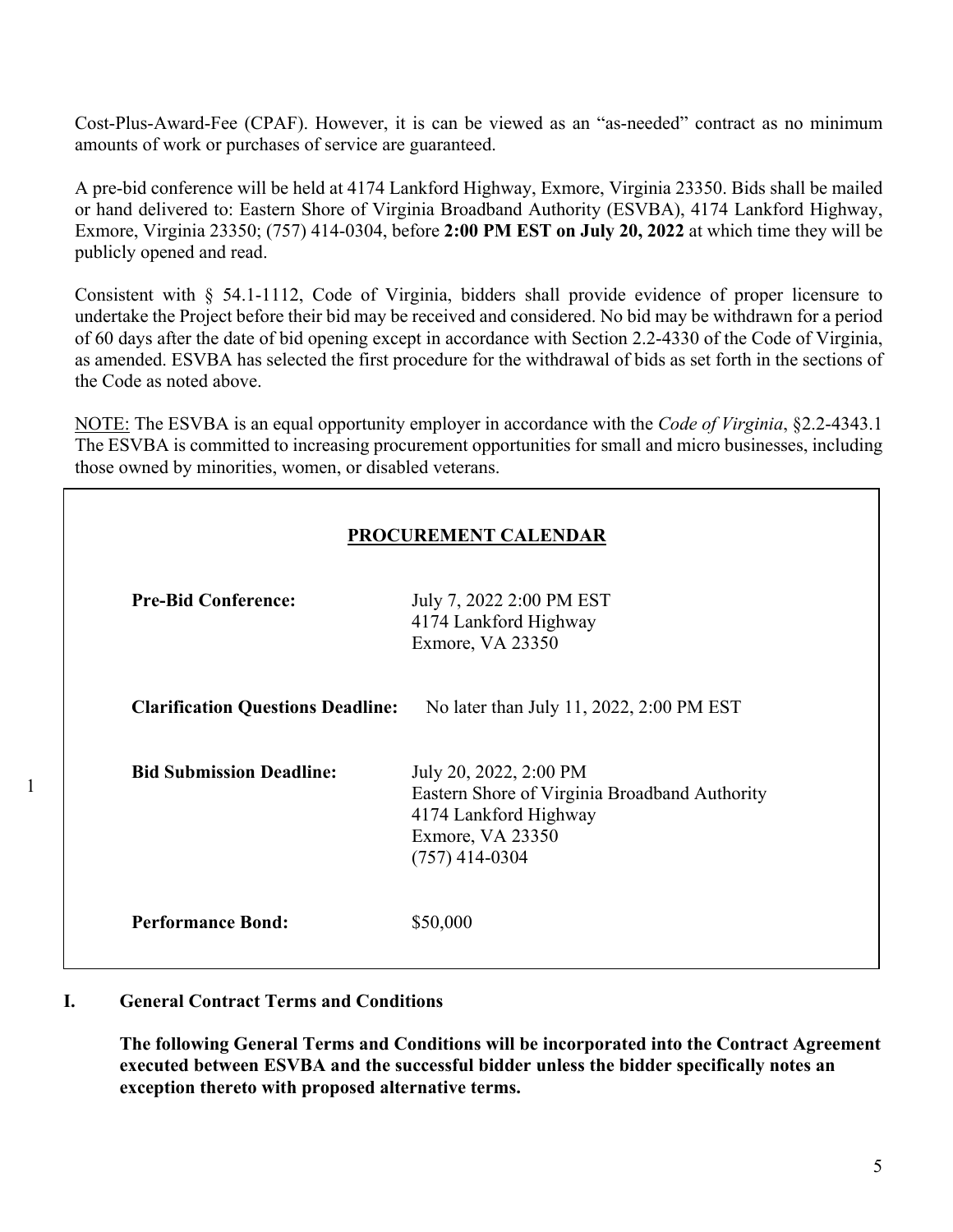# **1. Tax Exempt**

The ESVBA is exempt from State Sales Tax and Federal Excise Tax. Tax Exemption Certificate shall be furnished upon request.

# **2. Payment**

Invoices for work performed and accepted shall be submitted by the contractor directly to ESVBA within 15 days of work completion or on a bi-weekly basis for incremental work. All invoices shall show the applicable job number, as-built data for any completed work, and be billed using billable line items from Tables 1 and or 2 below.

The ESVBA shall pay the invoices within sixty (60) days from receipt date of a correct invoice or acceptance of the services (whichever occurs second). If the ESVBA disputes all or any portion of an invoice, it shall be required to pay only the amount not in dispute. If bidder's invoice contains terms more favorable to the ESVBA, the ESVBSA may elect to pay on those terms.

The Contractor shall promptly pay all subcontractors such amounts due to them upon receipt of payments from ESVBA. Pursuant to Section 2.2-4354 of the Code of Virginia, the contractor covenants and agrees to:

- A. Within seven (7) days after receipt of any amounts paid to the Contractor under the Contract, (i) pay any subcontractor for its proportionate share of the total payment received from the ESVBA attributable to the work under the Contract performed by such subcontractor, or (ii) notify the Authority and the subcontractor, in writing, of its intention to withhold all or a part of the subcontractor's payment and the reason therefor.
- B. Provide its federal employer identification number or social security number, as applicable, before any payment is made to the Contractor under the Contract; and
- C. Pay interest at the legal rate or such other rate as may be agreed to in writing by the subcontractor and the Contractor on all amounts owed by the Contractor that remain unpaid after seven (7) days following receipt by the Contractor of payment from the ESVBA for work performed by the subcontractor under the Contract, except for amounts withheld pursuant to subparagraph 2a. above.
- D. Include in its contracts with any and all subcontractors the requirements of a, b, and c above.

# **3. Monthly Performance**

The ESVBA intends to expand its existing network in both the Counties of Accomack and Northampton, and reserves the right to award to multiple contractors as a result of this solicitation to the lowest responsive and responsible bidders meeting the requirements of the solicitation. Each successful contractor must demonstrate sufficient capacity and expertise to individually (or in collaboration with subcontractors) complete a minimum of 6-miles of underground construction per month (with a blend of vibratory plow, directional drilling and trenching when needed as well as all tasks of placing ground enclosures and fiber pulling) to meet its growing customer demands. Each successful contractor will independently be responsible for completion of required 6-miles per month (31,680 linear feet) and each will be subject to the bonuses and liquidated damages stated herein. The successful contractor will also be expected to provide emergency restoration operations as needed, and must have the capacity to promptly respond to emergencies as described herein. It is contemplated that one successful contractor will be primarily assigned to work within the County of Accomack, and one will be primarily assigned to work within the County of Northampton, but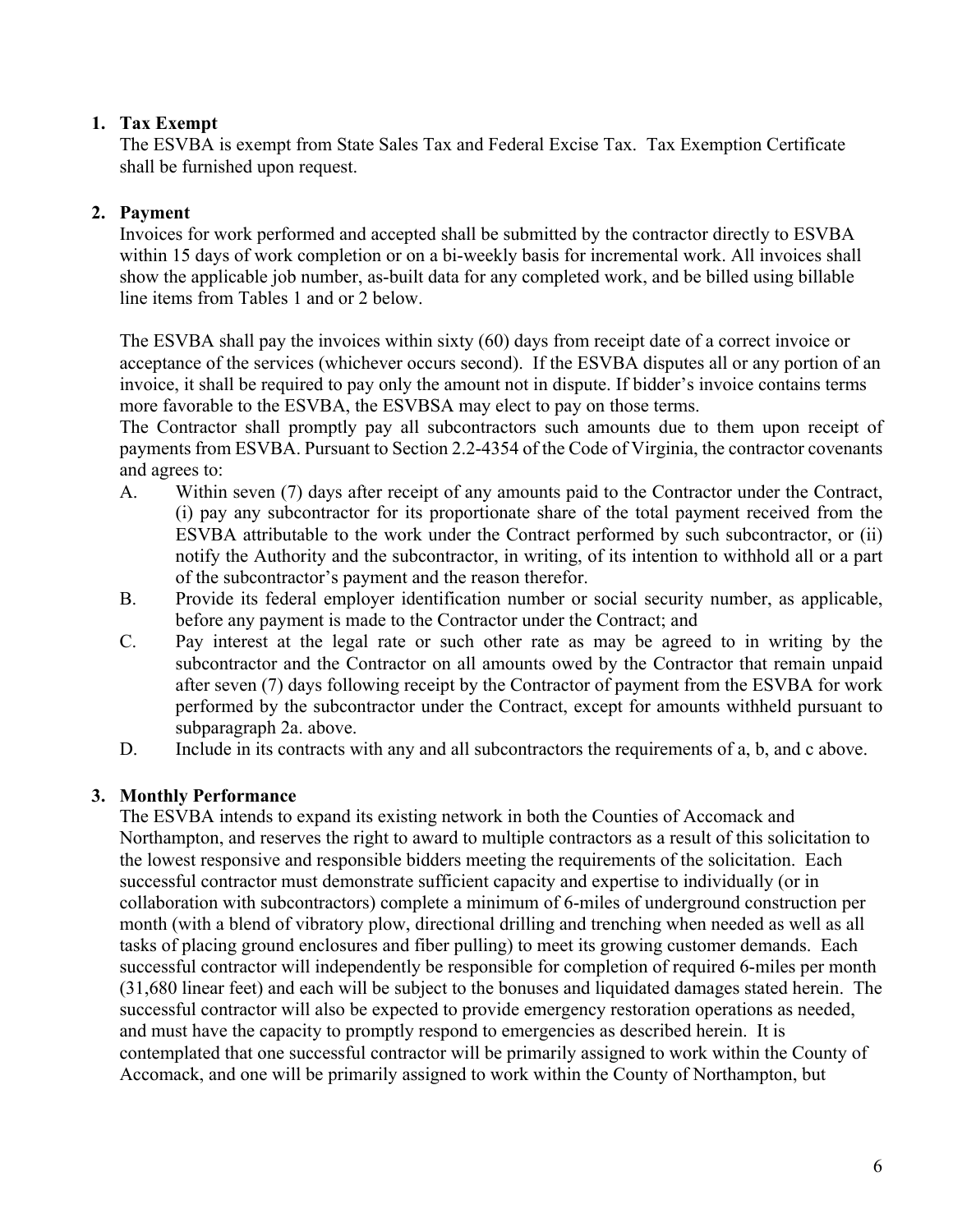ESVBA reserves the right to issue task orders to successful contractors in any manner deemed to be in ESVBA's best interests and in accordance with project buildout priorities.

### **4. Compensation**

In order to be eligible for compensation at 100% of contractor's bid price on any task or job orders completed during a given month, the contractor must complete 100% of contractor's monthly target for linear feet of installed and accepted fiber optic cable and related facilities. Typically, the monthly target will be 6 miles/31,680 linear feet. This target may be adjusted downward by ESVBA based upon fluctuation of demand, availability of rights of way or other relevant considerations. Eligibility for 100% bid price compensation shall depend upon completed linear footage and will include installation of any related facilities at the required level of quality. Substandard or improper work shall not be eligible for compensation and will be remedied by contractor at the election of ESVBA. Progress payments will be made in accordance with Article 6 of the Contract.

### **5. Incentive-Award fee**

Due to the critical need for timely buildout of the ESVBA system, the following incentive based compensation structure shall apply:

- a. If the contractor satisfactorily completes work in excess of 115% of the monthly performance goal, contractor shall be compensated at 100% of the contractor's bid rates for the work satisfactorily completed, and shall be awarded an additional incentive payment equal to 5% of total compensation for that month's performance goal.
- b. If contractor satisfactorily completes at least 95% of the monthly performance goal, but does not exceed 115% of the monthly performance goal, contractor shall receive compensation at 100% of contractor's bid rates for the work satisfactorily performed, but contractor shall receive no incentive bonus.
	- i. In exceptional circumstances ESVBA may, in the exercise of ESVBA's sole discretion, award contractor full compensation or incentive bonus even though none is due under this paragraph, but in no event will bonus compensation be awarded for completion of less than 90% of the monthly performance goal.
- c. If contractor completes less than 95% of the monthly performance goal, contractor shall be compensated at 95% of contractor's bid rates for the work satisfactorily performed.
	- i. The parties understand and agree that the ESVBA will suffer loss and damages in the event that the minimum required linear cable footage is not satisfactorily installed, and agree that the reduction in contractor compensation constitutes a reasonable estimate of the damages ESVBA is likely to incur as a result of not meeting the required level of customer connections, such deduction being liquidated damages and not a penalty.
- d. The performance goal will typically be 6 miles/31,680 linear feet of cable installation per month, however if fewer than 6 miles/31,680 linear feet are available for work orders in a given month, the monthly performance goal will be defined as the successful completion of all available installation or construction projects/task orders referred for such month. In general, ESVBA expects to be able to refer at least 6 miles/31,680 linear feet at the beginning of the contract, and expects to be able to continuously refer spans during the course of performance so that contractor will have sufficient spans available for installation at any given time to permit contractor to install 6 miles/31,680 linear feet each month. If at any time contractor determines that work available to contractor is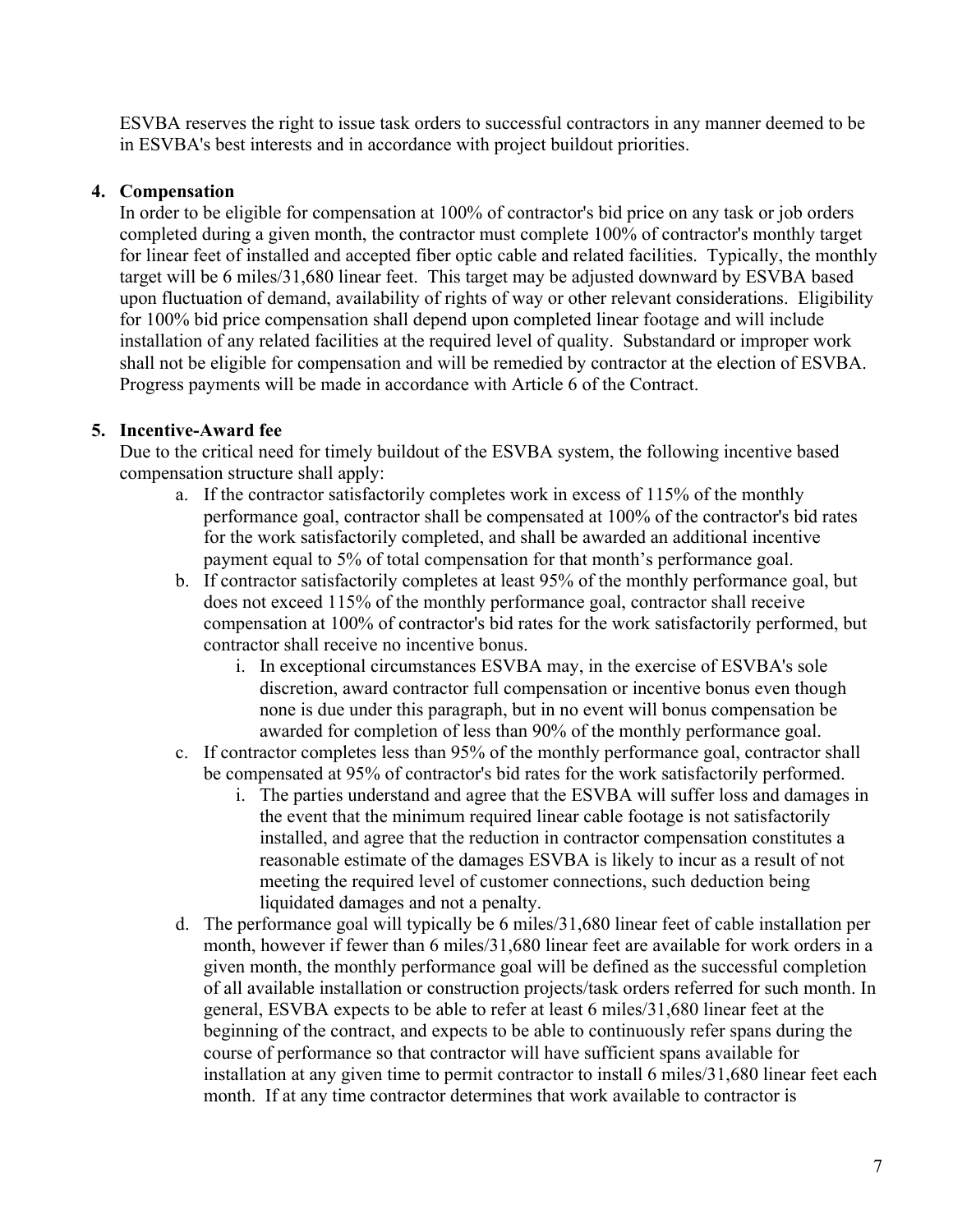insufficient to permit contractor to meet the monthly performance target, contractor shall notify ESVBA in writing of such fact. ESVBA shall, upon receipt of such notice, make a determination as to whether contractor's position as to available work is correct. If ESVBA agrees with contractor, ESVBA shall, within business days, refer additional spans for installation to contractor to address contractor's shortage of work. If ESVBA disagrees with contractor's determination, ESVBA shall notify contractor within \_\_\_ business days and contractor may make a claim therefore as provided in paragraph 17 of the General Terms and Conditions. In the event that ESVBA agrees with contractor's determination that insufficient work exists for contractor to meet its monthly performance target, and ESVBA lacks available spans to refer to contractor, then ESVBA will adjust the performance target in proportion to the shortfall in available work, on a linear foot basis.

#### **6. Default**

.

In the case of default or breach by the Contractor or the failure of the Contractor to deliver the services in conformance with the specifications in the contract, the ESVBA shall give written notice to the Contractor specifying the manner in which the contract has been breached. If the ESVBA gives such notice of breach and the Contractor has not corrected the breach within fifteen (15) days of receipt of the written notice, the ESVBA shall have the right to immediately rescind, revoke or terminate the contract and in addition to any other remedies available at law to procure such services from other sources and hold the Contractor responsible for any and all excess cost occasioned thereby, including reasonable professional fees incurred by ESVBA, including but not limited to such architect, engineer, attorney or other consultant fees. In the event of default by ESVBA, Contractor shall proceed in accordance with Paragraph 17 (Contractual Claims Procedure). In case of failure to deliver goods or services in accordance with the contract terms and conditions, the ESVBA, after due written notice, may procure them from other sources and hold the bidder responsible for any resulting additional purchase and administrative costs. This remedy shall be in addition to any other remedies which the ESVBA may have.

#### **7. Applicable Laws and Courts**

Any ESVBA contract shall be governed in all respects by the laws of the Commonwealth of Virginia, without regard to its principles of conflicts of laws and any litigation with respect thereto shall be brought in the Circuit Courts of Accomack or Northampton Counties. The Contractor shall be responsible for compliance with all the laws of the Commonwealth of Virginia, all ordinances and regulations of the ESVBA and such other standards, codes and regulations having application to the goods or services provided. Without limitation, Contractor shall comply with all nondiscrimination laws and regulations of the Commonwealth, as well as all laws and regulations concerning the maintenance of a drug-free workplace.

#### **8. Award**

The contract shall be awarded to the lowest responsible and responsive bidder(s). Unless canceled or rejected, a responsive bid from the selected bidder(s) shall be accepted as submitted, except that if the bid from the lowest responsible bidder(s) exceeds available funds, and if, time or economic considerations preclude re-solicitation of work of reduced scope, the ESVBA Executive Director, or his/her designee, may, in accordance with the provisions of § 2.2-4318, negotiate with the apparent low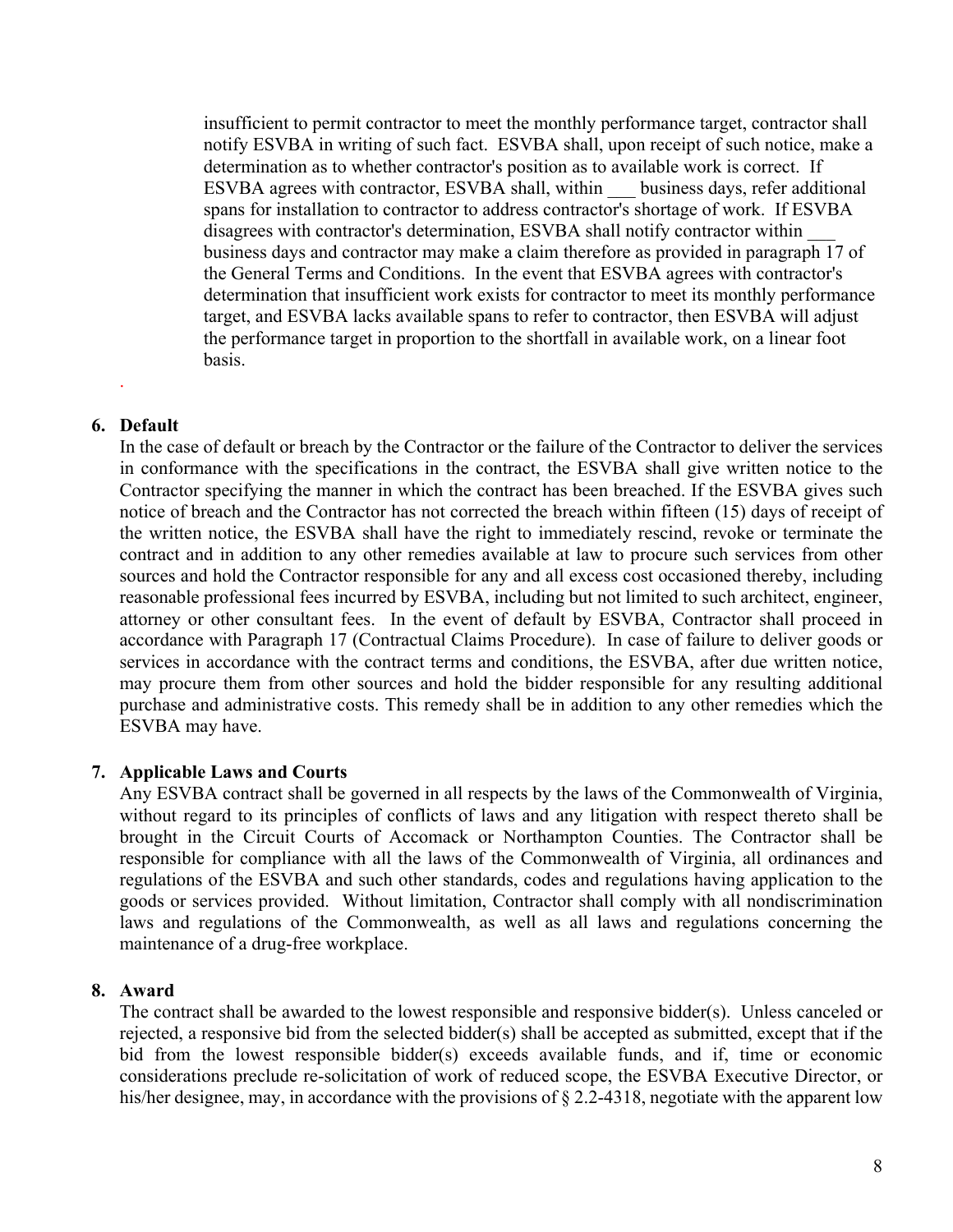bidder(s) to obtain a contract price within available funds. If both conditions set forth in the preceding sentence are not met, the ESVBA shall not have the power to so negotiate. In such event, the ESVBA will utilize the following procedure: The ESVBA shall notify the apparent low bidder in writing that the bid exceeds available funds and advise such bidder of ESVBA's decision to negotiate to obtain a contract within available funds through reduction in scope, modification of timelines, or other costs saving changes to the specifications of the goods or services to be obtained. The parties will thereafter negotiate in good faith to determine if a contract within the available funds may be obtained.

#### **9. Anti-Trust**

By entering into a contract, the bidder conveys, sells, assigns and transfers to the ESVBA all rights, title and interest in and to all causes of the action it may now have or hereafter acquire under the antitrust laws of the United States and the Commonwealth of Virginia, relating to the particular goods or services purchased or acquired by or on behalf of the ESVBA under the contract.

#### **10. Ethics in Public Contracting - §2.2-4367**

By submitting their proposals, suppliers certify that their proposals are made without collusion or fraud and that they have not offered or received any kickbacks or inducements from any other bidder, supplier, manufacturer or subcontractor in connection with their proposal, and that they have not conferred on any public employee having official responsibility for this procurement transaction any payment, loan, subscription, advance, deposit of money, services or anything of more than nominal value, present or promised, unless consideration of substantially equal or greater value was exchanged.

#### **11. Debarment Status**

The ESVBA may decline to award a contract to contractors or subcontractors for any contract/subcontract in excess of \$10,000 who are debarred by the United States Department of Labor, or any other agency of the federal government, or by a political subdivision of the Commonwealth of Virginia or any agency or subdivision of any such entity. Moreover, ESVBA may decline to award a contract to any potential contractor who is determined by ESVBA not be responsible or whose proposal is not responsive to the requirements contained in this solicitation.

Approval of a proposed contract/subcontract award shall not be given by the ESVBA unless and until the proposed contractor/subcontractor has submitted a Bidder Compliance Statement Certification Regarding Equal Employment Opportunity, and a Certification of Bidder Regarding Debarment by Agency of the Commonwealth of Virginia, subject to the above paragraph. Although the bidder is not required to attach such Certifications by proposed subcontractors to his bid, the bidder is herein advised of these requirements so that appropriate action can be taken to prevent subsequent delay in subcontract awards.

### **12. Anti-Discrimination**

By submitting their bid, bidders certify that they will conform to the provisions of the Federal Civil Rights Act of 1964, as amended, as well as the Virginia Fair Employment Contracting Act of 1975, as amended, where applicable, the Virginians with Disabilities Act, the Americans with Disabilities Act and Sec. 2.2-4311 of the Virginia Public Procurement Act (VPPA).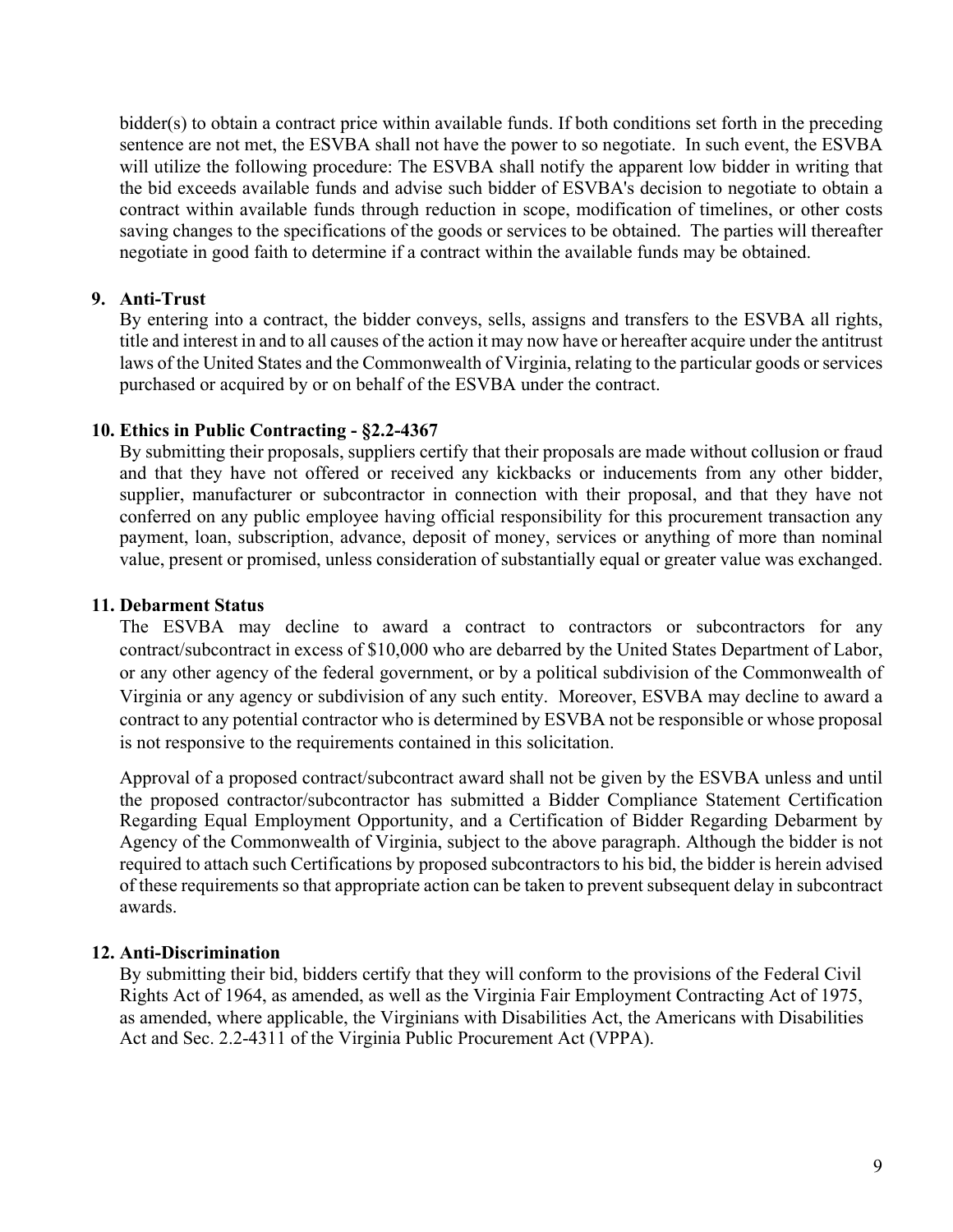### **13. Insurance**

Bidder shall secure and maintain at its expense the following types of coverage, written by insurers authorized to issue policies in the Commonwealth of Virginia:

- a. Commercial General Liability insurance, including but not limited to, products liability and completed operations, contractual liability, independent contractor, for a combined single limit of at least \$1,000,000 per occurrence for bodily injury and property damage with a minimum policy aggregate of \$2,000,000; and
- b. Comprehensive Automobile Liability insurance (including Owned, Hired and Non-owned vehicles) for a minimum combined single limit of \$1,000,000 per occurrence; and
- c. "Umbrella" coverage providing liability insurance in excess of the coverage required by these Paragraphs (a)  $\&$  (b), with a limit of not less than \$5,000,000.
- d. Worker's compensation, disability benefit and other similar employee benefits coverage in compliance with statutory requirements; and
- e. Employer's Liability insurance of at least \$1,000,000 per occurrence /accident/disease; and
- f. Public Liability of at least \$1,000,000 per occurrence; and

Bidder shall deliver a certificate of insurance on which the ESVBA is included as additional insured. Furthermore, the ESVBA must receive at least thirty (30) days' notice of cancellation or modification of the above insurance. Certificates of insurance must be provided prior to any work being performed and must be kept in force while services are being provided to the ESVBA. It is also agreed that bidder's policy is primary coverage for any and all losses covered by said policies and bidder's insurance shall have no right of recovery or subrogation against the ESVBA.

Bidder is responsible for determining whether the above minimum insurance coverage is adequate to protect its interests. The above minimum coverage does not constitute limitations upon bidder's liability.

### **14. Termination**

The ESVBA may terminate the resulting contract for its convenience upon thirty (30) days written notice to the contractor. The contractor shall not be paid for any service rendered or expense incurred after receipt of such notice except such fees and expenses incurred prior to the effective date of termination that are necessary for curtailment of the contractor's work under this contract.

### **15. Hold Harmless Provision**

The Contractor agrees to indemnify, defend and hold harmless the ESVBA and its officers, agents, and employees from any claims, damages and actions of any kind or nature, whether at law or in equity, arising from the Contractor's performance of this Agreement, or caused by the use of any materials, goods, or equipment of any kind or nature furnished by the Contractor, provided that such liability is not attributable to the sole negligence on the part of the ESVBA or to failure of the ESVBA to use the materials, goods, or equipment in the manner outlined by the Contractor and descriptive literature or specifications submitted with the Contractor's bid.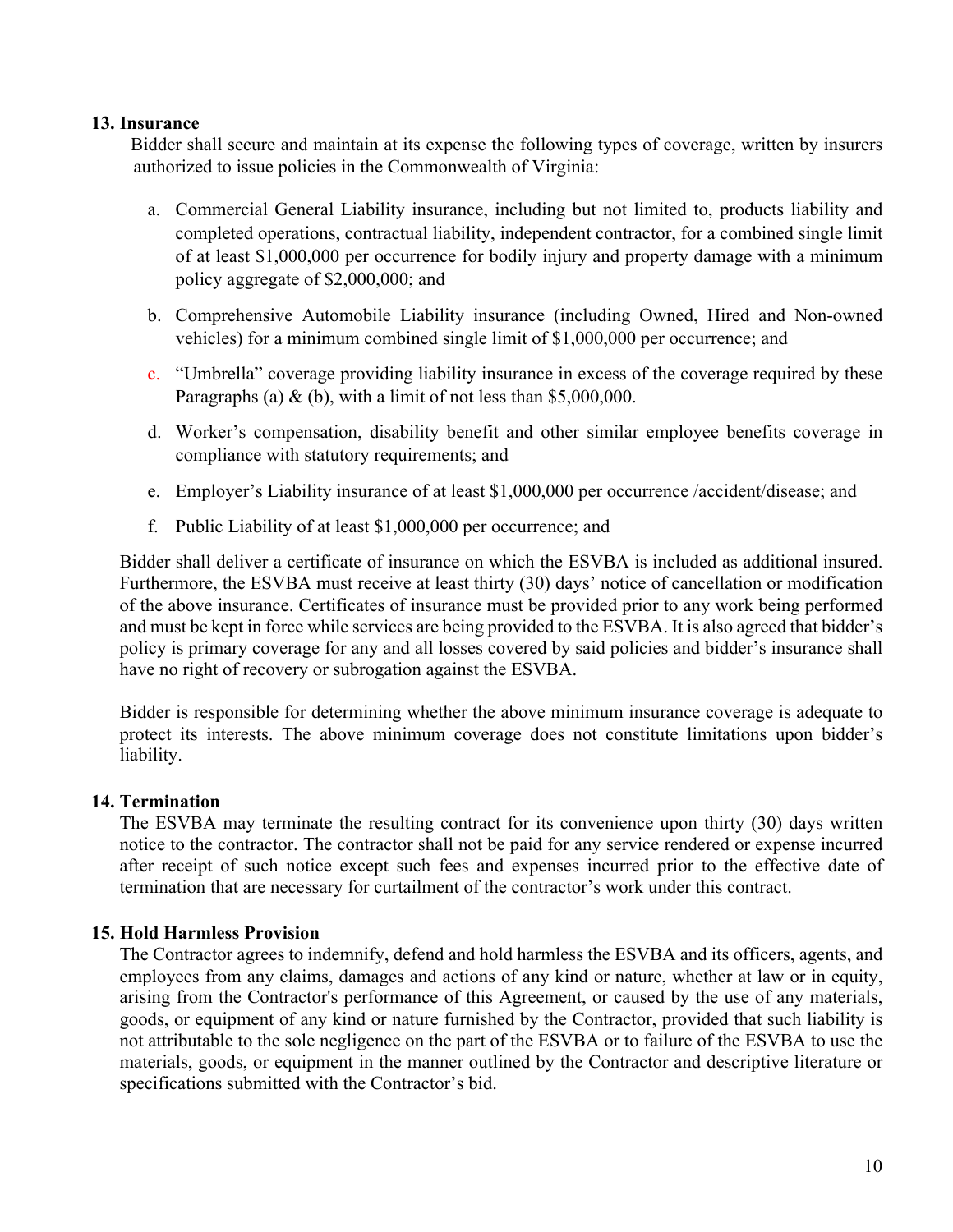### **16. Changes to the Work**

ESVBA may, in writing, direct Contractor to undertake a change in the Work, including but not limited to deletions, additions or modifications to the Project. Such writing shall detail the change in Contract Price, if any, or in Contractor's time to reach completion of the Project, and contractor shall undertake the work as directed. In the event Contractor disagrees with the ESVBA's determination as to adjustment in price or time for completion, Contractor shall proceed with the Work and may make a claim in accordance with Paragraph 17 (Contractual Claims Procedure).

### **17. Contractual Claims Procedure**

- A. Contractual claims by Contractor, whether for money or other relief, except for disputes exempted by law from the procedure set forth herein, shall be submitted in writing no later than sixty (60) days after final payment. Any written notice of Contractor's intention to file such a claim need not detail the amount of the claim but shall state the facts and/or issues relating to the claim in sufficient detail to identify the claim, together with its character and scope. Whether or not Contractor files such written notice, Contractor shall proceed with the work as directed.
- B. The Board of the ESVBA, upon receipt of a detailed claim, may at any time render its decision and shall render such decision within ninety (90) days of final payment. Each such decision rendered shall be forwarded to the Contractor by written notice. In the event such claim is not acted upon within said ninety (90) day period, such claim shall be deemed denied and Contractor may proceed in accordance with paragraphs C and D.
- C. If the Contractor disagrees with the decision of the Board of the ESVBA concerning any pending claim, the Contractor shall promptly notify the ESVBA by written notice that the Contractor is proceeding with the work under protest. Any claim not resolved whether by failure of the Contractor to accept the decision of the Board of the ESVBA or under a written notice of Contractor's intention to file a claim or a detailed claim not acted upon by the governing body of the ESVBA, such claim shall be specifically exempt by the Contractor from payment request, whether progress or final. Pendency of claims shall not delay payment of amounts agreed due in the final payment.
- D. The decision on contractual claims by the Board of the ESVBA shall be final and conclusive unless the Contractor appeals within six months of the date of the final decision on the claim by instituting legal action in the appropriate circuit court. However, no legal action may be commenced by Contractor concerning any such contractual claim prior to rendering of a decision by the governing body of the ESVBA, unless no decision has been rendered within ninety (90) days of final payment or submission of the claim, in which case Contractor's claim shall be deemed denied.

#### **18. Loss or Damage in Transit**

Delivery by the Contractor to a common carrier does not constitute delivery to ESVBA. Any claim for loss or damage incurred during delivery shall be resolved between the Contractor and the carrier. The Authority accepts title only when goods are received and incorporated into the work, tested and accepted in accordance with the Specifications.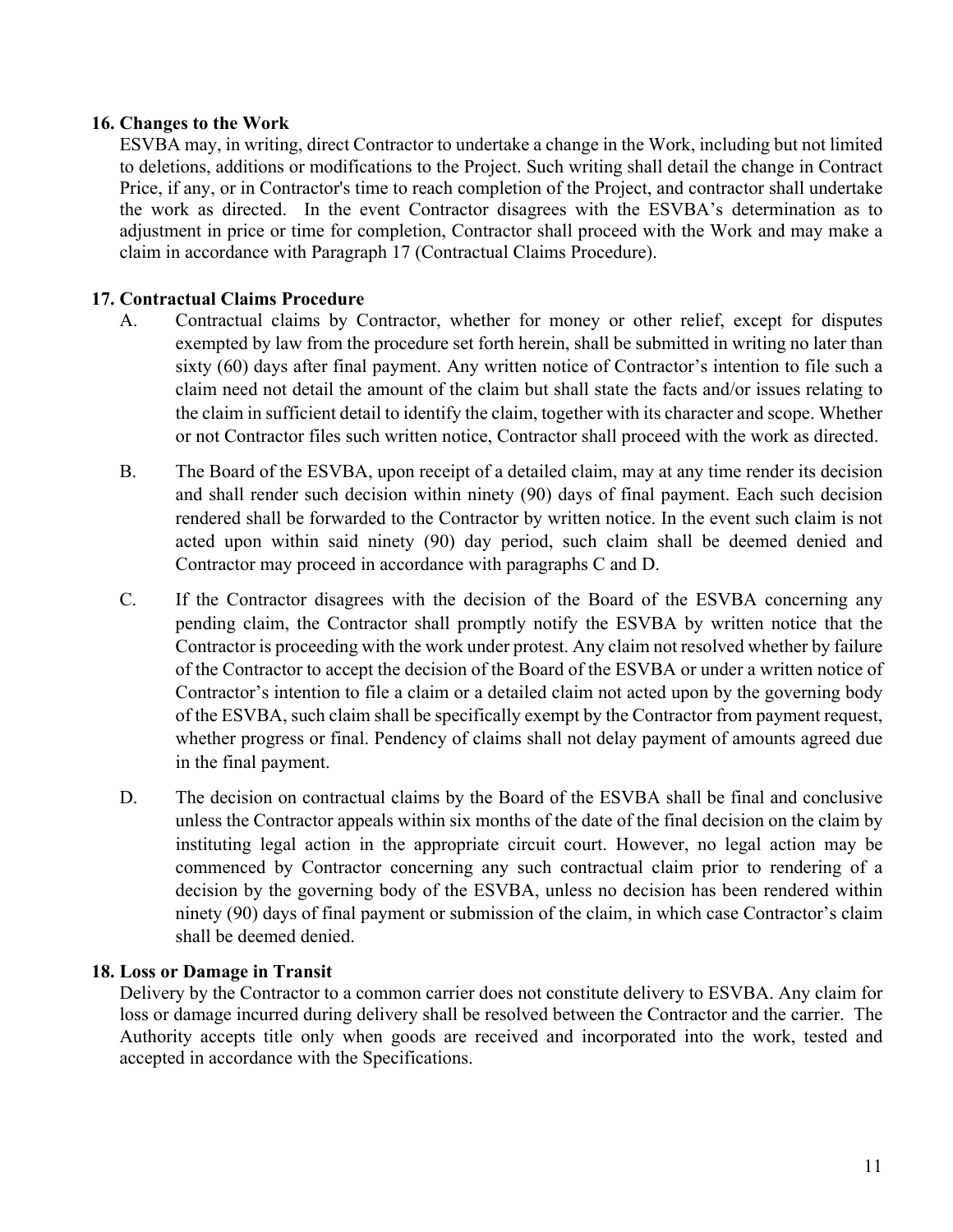### **19. No Waiver**

Any failure of the ESVBA to demand rigid adherence to one or more of this Agreement's provisions in the Contract, on one or more occasions, shall not be construed as a waiver nor deprive the ESVBA of the right to insist upon strict compliance with the terms of this Contract. Any waiver of a term of this Contract, in whole or in part, must be in writing and signed by the part granting the waiver to be effective.

### **20. Engineer**

ESVBA may elect to retain the services of an engineer or design consultant for the project. In the event such engineer or design consultant is designated by ESVBA, Contractor shall take directions from and report to such engineer or consultant in the manner specified by ESVBA.

#### **21. Ownership of Documents**

Any reports, studies, photographs, negatives, or other documents prepared by Contractor in the performance of its obligations under any resulting contract shall be remitted to the Authority by the Contractor upon completion, termination, or cancellation of this Contract. Contractor shall not use, willingly allow, or cause to have such materials used for any purpose other than performance of Contractor's obligations under this contract without the prior written consent of ESVBA. ESVBA shall own the intellectual property rights to all materials produced under this contract.

### **II. Specific Bid Instructions**

### **1. Envelope Identification**

All submission requirements **must** be returned in a **sealed** envelope. The bidder shall clearly mark on the outside of the envelope, INVITATION FOR BID NO. 2022-003 Underground Network Construction; bid opening date and time; and the bidder's complete mailing address.

The ESVBA will not be responsible for premature opening or late arrival of bids improperly addressed or identified. If a bid is mailed in an envelope, not as specified, the bidder takes the risk that the envelope may be inadvertently opened, and the information compromised which may cause the bid to be disqualified. The ESVBA reserves the right to disqualify such a bid as non-responsive. Sealed bids may be hand delivered to the designated location.

### **2. Bid Submittal**

The **original bid packet documents along with six (6) copies** should be submitted in a sealed envelope or container and hand-delivered or mailed to: Executive Director, Eastern Shore of Virginia Broadband Authority, 4174 Lankford Highway, Virginia 23350, no later than 2:00 PM EST**, July 20, 2022,** after which time they will be publicly opened and read. Any bid received after 2:00 PM EST**, July 20, 2022**, whether hand-delivered, submitted via U.S. Postal Service, or submitted via any other delivery service, will not be accepted. THERE IS NO GUARANTEE OF OVERNIGHT DELIVERY. BIDDERS ARE ENCOURAGED TO USE 2- DAY DELIVERY.

The ESVBA reserves the right to amend or cancel this IFB at any time, in the best interests of the ESVBA. The ESVBA reserves the right to reject any or all bids, in whole or any part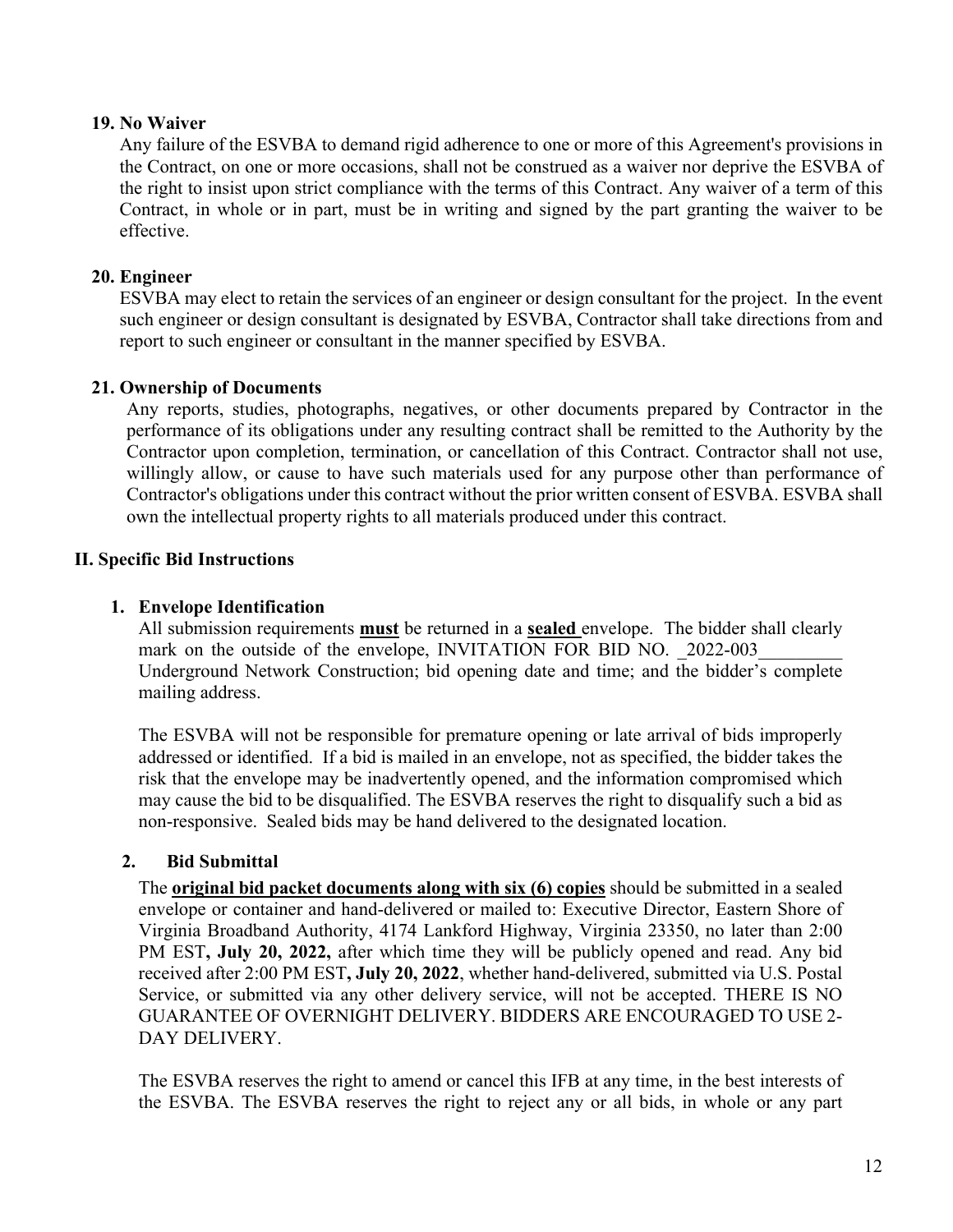thereof; to waive informalities and technicalities; and to accept any such bids which the ESVBA deems to be in the best interest of the ESVBA.

### **3. Submission Requirements**

To be considered responsive, a bid must contain the following, referenced by number and in the order below:

- 1. A detailed cost bid on the provided Bid Form, Section 5. Some or all of the work to be performed pursuant to this procurement may be funded through grant funds. Accordingly, Davis-Bacon or similar prevailing wage requirements may be applicable. Bidders should provide pricing in the attached Bid Form both with and without prevailing wage requirements as indicated in the attached Bid Form. Because the ESVBA intends to award a contract to the lowest responsive and responsible offeror, a bidder should make its initial offer on the most favorable terms. ESVBA may select the lowest cost proposals with prevailing wage requirements, or the lowest cost proposals without prevailing wage requirements, depending on ESVBA's determination, in its sole discretion, as to whether prevailing wage requirements must or should be utilized for the project.
- 2. Completed Bidder Questionnaire, Form 1.
- 3. A brief description of the history and organization of the bidder's firm, and of any proposed subcontractor.
- 4. Copies of business licenses, professional certifications or other credentials, together with evidence that the bidder is in good standing and is qualified to conduct business in Virginia.
- 5. A description of similar projects completed by the bidder within the past three (3) years.
- 6. Qualifications, background, and experience of the key personnel proposed to work on the project.
- 7. A statement confirming that the vendor has been in business for at least five (5) years.
- 8. A statement confirming that the vendor has completed at three (3) major projects or at least four (4) small projects in the last five (5) years.
- 9. A list of the major equipment the company owns or leases.
- 10. Bidder Compliance Statement Certification Regarding Equal Opportunity, Form 2.
- 11. Certification of Bidder Regarding Debarment by Agency of the Commonwealth of Virginia, Form 3.
- 12. A written acknowledgment of the acceptance of the contracting requirements set forth on Page 1 of this IFB.
- 13. A written acknowledgement of receipt of any and all addenda as set forth on the provided Bid Form, Section 5Please list each addendum received and their dates.

# **Bids failing to address each of the submission requirements above may be deemed non-responsive and may not be further considered.**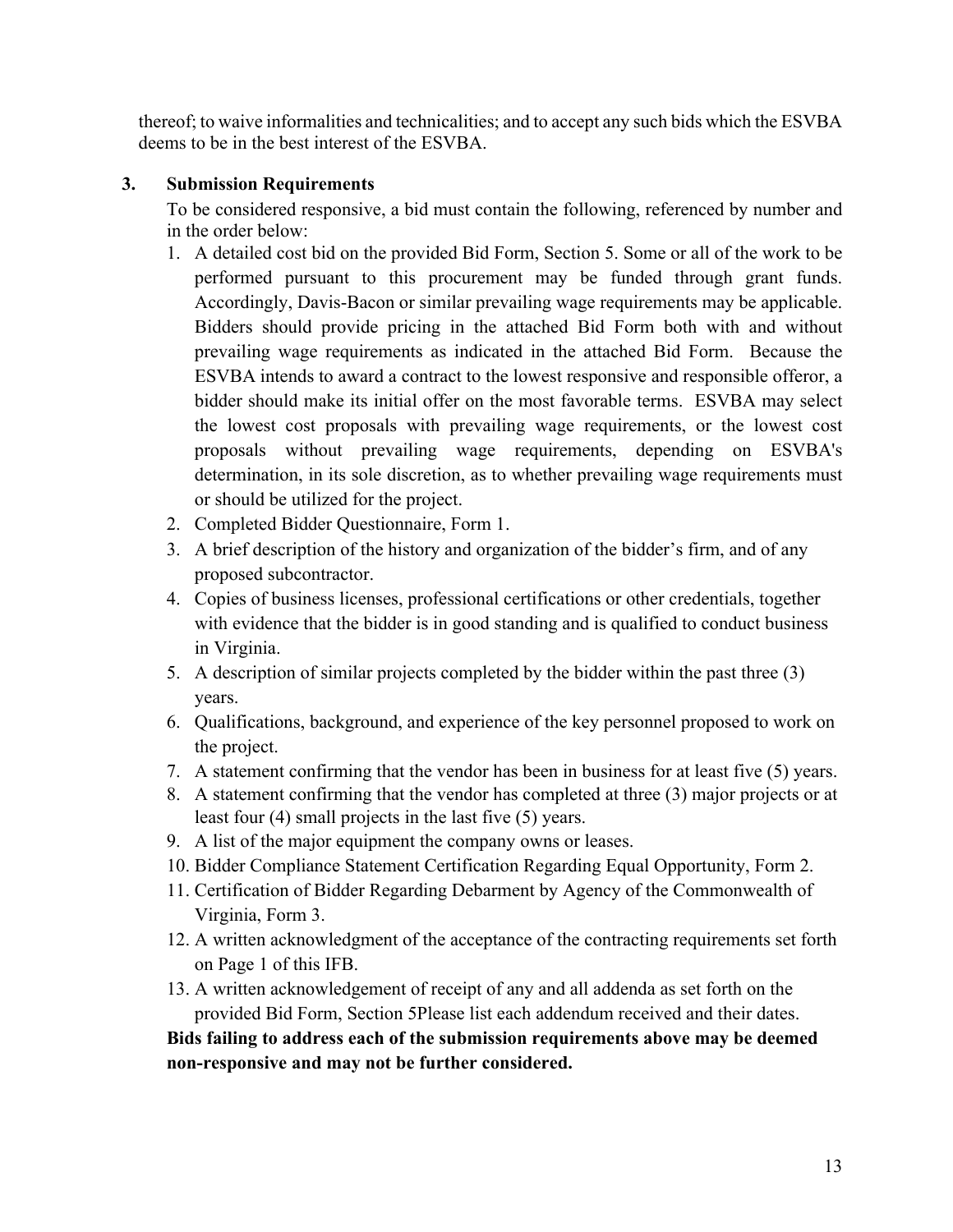#### **4. Bid Bond**

Except for the three lowest acceptable bids, the bid bond will be returned after examination of the bids. Upon selection of a bidder, the bid bond will be returned to the other two bidders and the successful bidder bond retained until receipt of the performance and payment bonds.

Failure of the successful bidder to provide appropriate contract security and insurance coverage by the time of contract execution or ten (10) days after Notice of Award, whichever is first, may result in the Notice of Award being annulled and the bid security forfeited.

#### **5. Pre-Bid Conference and Clarification Questions**

Questions regarding the IFB, specifications or other solicitation documents may be addressed in person at the pre-bid conference. Clarification questions after the pre-bid conference may be submitted by email at rbridgham@esvba.com or by mail at the address listed above. All questions must be submitted no later than the date and time listed in Section 1. Questions and answers regarding this IFB may be shared with all bidders known to be interested in submitting a bid. If the question requires clarification, an addendum will be supplied to all bidders.

A bidder who believes that one or more of the IFB's requirements is onerous, unfair, or unnecessarily precludes less costly or alternative solutions, may submit a written request that the IFB be changed. The request must set forth the recommended change and reason for proposing the change. The Eastern Shore of Virginia Broadband Authority must receive any such requests no later than five (5) days prior to the date for submission of bids.

### **6. Bid Opening**

Bids shall be publicly opened and read aloud in the presence of one or more witnesses at 4174 Lankford Highway at the Exmore, Virginia 23350. The amount of each bid, together with the name of each bidder, shall be recorded. The record on each bid shall be open to public inspection.

No statement or notation whatsoever, written, printed, typed or otherwise set out on any bid envelope, including any addition or deduction in contract price, shall be recognized in the review and tabulation of any bid or offer or for any other purpose.

### **7. Tied Bids**

In accordance with Virginia Code Section 2.2-4324, in the event that there is a tie bid between more than one responsive and responsible bidders, preference will be given to goods produced in Virginia, goods or services or construction provided by Virginia persons, firms or corporations; otherwise the tie shall be decided by lot. Preference may also be given to Virginia bidders in accordance with Virginia Code Section 2.2-4324(B).

#### **8. Withdrawal, Modifications, and Amendment of Bids**

Bidders who wish to withdraw, modify, or amend their bid must do so in writing utilizing electronic mail to the Eastern Shore of Virginia Broadband Authority (ESVBA) at rbridgham@esvba.com no later than the time and date set forth herein for the receipt of the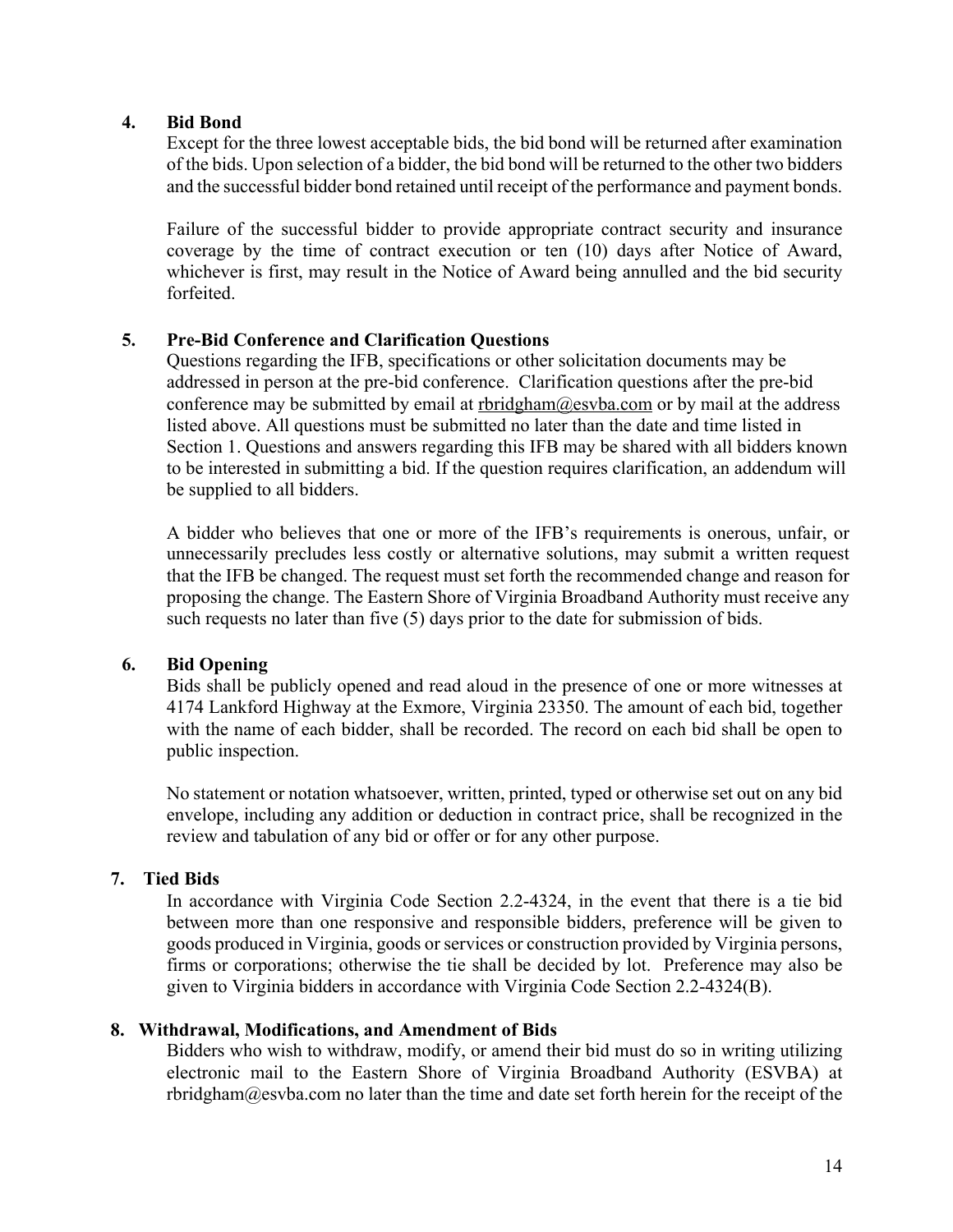Bid for **Underground Network Construction**. All such withdrawals, modifications or amendments must so state in the subject line of the email correspondence. Any withdrawal, modification or amendment arriving after the date and time set forth for accepting bids may only be withdrawn in accordance with Virginia Code Section 2.2-4330. Other bases for withdrawal will not be considered. After the opening of the bids, a bidder may not change any provision of the bid in a manner prejudicial to the interests of the ESVBA or fair competition. Minor informalities may be waived at the discretion of the ESVBA.

#### **9. Pricing Errors**

In case of an error in price extension, the firm fixed unit price shall govern.

The ESVBA reserves the right to accept or reject all or any part of the bids, waive minor technicalities or informalities and award the Contract to the lowest responsive, responsible bidders to best serve the interest of the ESVBA.

The successful bidders shall be determined by the firm fixed unit prices as listed in the Pricing Schedule (Bid Form) that completely satisfies the specifications and time schedules. In determining the lowest responsive and responsible bidders, after unit price bids have been received, ESVBA shall select at random five (5) representative task orders for underground installation, and calculate the overall task order prices for each bidder on each task order so selected, based upon the bidder's unit pricing. The responsive and responsible bidders with the lowest combined task order costs on the five (5) representative task orders shall be determined the lowest bidders, and awarded contracts.

In determining the lowest responsible, responsive bidders, in addition to the price, the ESVBA shall consider:

- The financial stability and long-term viability of the bidder.
- The industry reputation of the bidder to perform the Services required.
- The ability of the bidder to provide support and future maintenance and service.
- The ability, capacity, and skill of the bidder to perform the contract or provide the service required.
- The track record of the bidder to meet performance requirements of the service within the specified time without delays and imperfections.
- The demonstrated history of satisfactory performance of the bidder in projects of similar nature and scope.

### **10. Intentionally Deleted**

#### **11. Announcement of Award**

Upon the award or the announcement of the decision to award, the ESVBA will issue a Notice of Award to the successful bidder(s) and notice to the other bidders of the Notice of Award.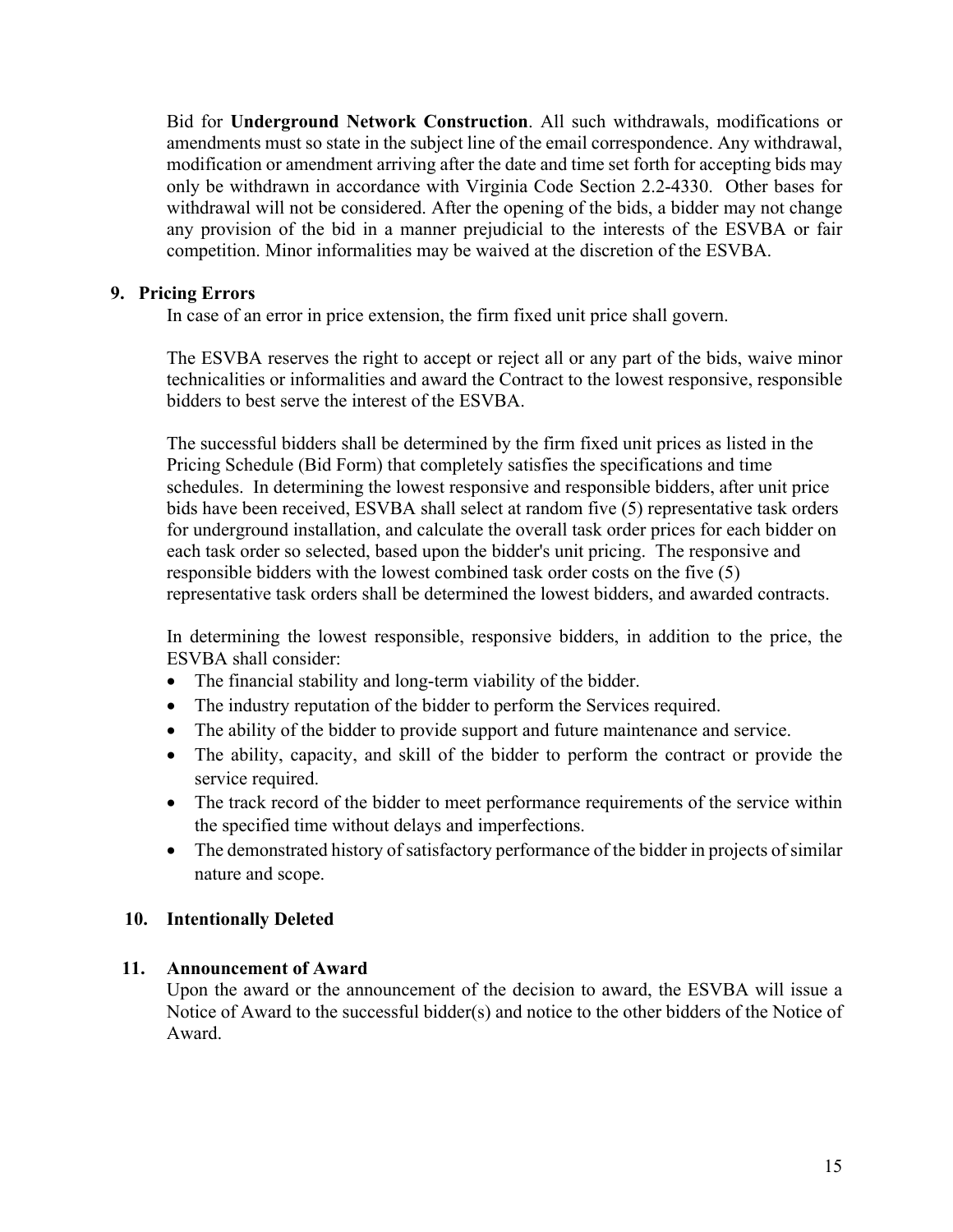#### **12. Addenda**

All addenda will be provided to all bidders either by email or direct mail. All such addenda shall become a part of the solicitation documents, must be addressed in the bid and shall become a Contract Document. **Bidders must acknowledge receipt of all addenda on the Bid Form, Section 5**. The ESVBA accepts no liability for late receipt or non-receipt of addenda.

#### **13. Acceptance of Bids**

Bids submitted shall be binding for sixty (60) calendar days following the bid opening date, unless extended by mutual consent of all parties.

#### **14. Changes, Additions, Deletions**

No changes, additions, deletions or substitutions of specifications, terms and conditions, quantity, unit of issue, delivery date, delivery charges, or price will be permitted without the prior written approval from the ESVBA.

#### **15. Proprietary Information and Trade Secrets**

Bidders are advised that Section 2.2-4342 of the Code of Virginia, i.e., the Virginia Public Procurement Act, shall govern public inspection of all records submitted by the bidder. Specifically, if the bidder seeks to protect any proprietary data or materials, pursuant to Section 2.2-4342, **bidder shall (i) invoke the protection of this section prior to or upon submission of the data or other materials, (ii) identify the data or other materials to be protected, and (iii) state the reasons why protection is needed.** The bidder shall submit proprietary information under separate cover. The ESVBA reserves the right to submit such information to the ESVBA Attorney to confirm the bidder's claim that the information for which protection is claimed is in fact proprietary. References may be made within the body of the proposal to proprietary information; however, all information contained within the body of the proposal not labeled proprietary or otherwise not meeting all three requirements of Section 2.2-4342 shall be public information in accordance with applicable law.

#### **16. Delivery and Availability**

Consistent failure to meet delivery promised without valid reason shall constitute a default, in which case the ESVBA may seek any and all remedies provided in the procurement or contract documents, or at law or in equity, including but not limited to termination of any resulting contract.

#### **17. Defective Items**

Services delivered which are defective or determined by the ESVBA not to be of industry standards will be promptly corrected or replaced by bidder to the satisfaction of the ESVBA. The ESVBA reserves the right to correct any unaccepted services either itself or by others if bidder does not promptly correct any defects at the bidder's expense.

#### **18. Use of Brand Names**

Unless otherwise provided in this solicitation, the name of a certain brand, make or manufacturer does not restrict bidders to the specific brand, make or manufacturer named,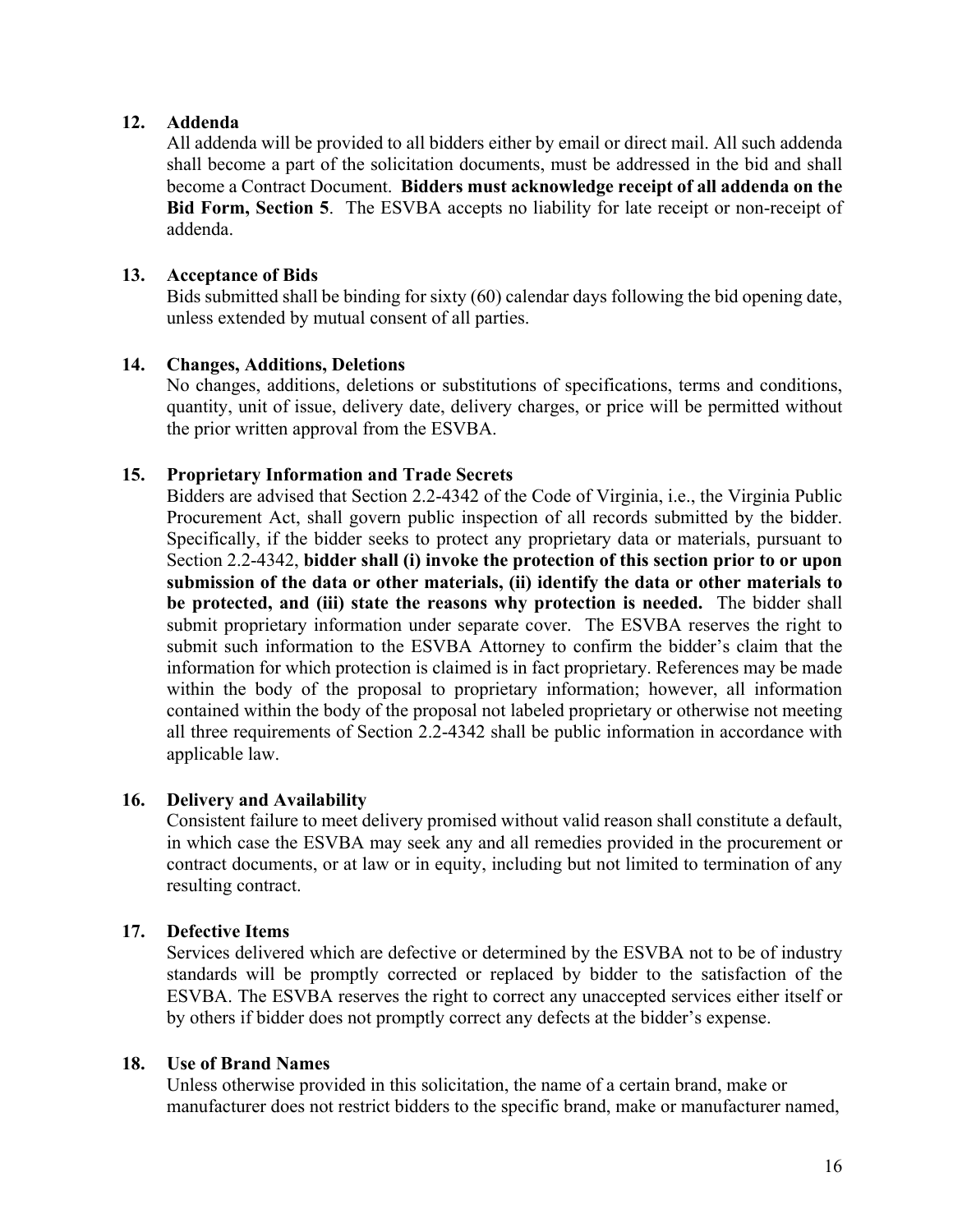but conveys the general style, type, character, and quality of the article desired. Any article which the public body, in its sole discretion, determines to be the equal of that specified, considering quality, workmanship, economy of operation, and suitability for the purpose intended, shall be accepted. The bidder is responsible to clearly and specifically identify the product being offered and to provide sufficient descriptive literature, catalog cuts and technical detail to enable the ESVBA to determine if the product offered meets the requirements of this solicitation. This is required even if offering the exact brand, make or manufacturer specified. Normally in competitive sealed bidding, only the information furnished with the bid will be considered in the evaluation. Failure to furnish adequate data for evaluation purposes may result in the disqualification of the bid as nonresponsive. Unless the bidder clearly indicates in its bid that the product offered is an equal product, such bid will be considered to offer the brand name product referenced in the solicitation.

#### **19. Inspection of Site and Conditions of Work**

Bidders should visit the site of the proposed project and become fully acquainted with the pertinent local conditions such as location, accessibility and general character of the site or building, and the character and extent of existing work within or adjacent to the site. Bidders should thoroughly examine the drawings, specifications, and all other contract documents. Claims resulting from the failure to do so, will not be considered by the ESVBA.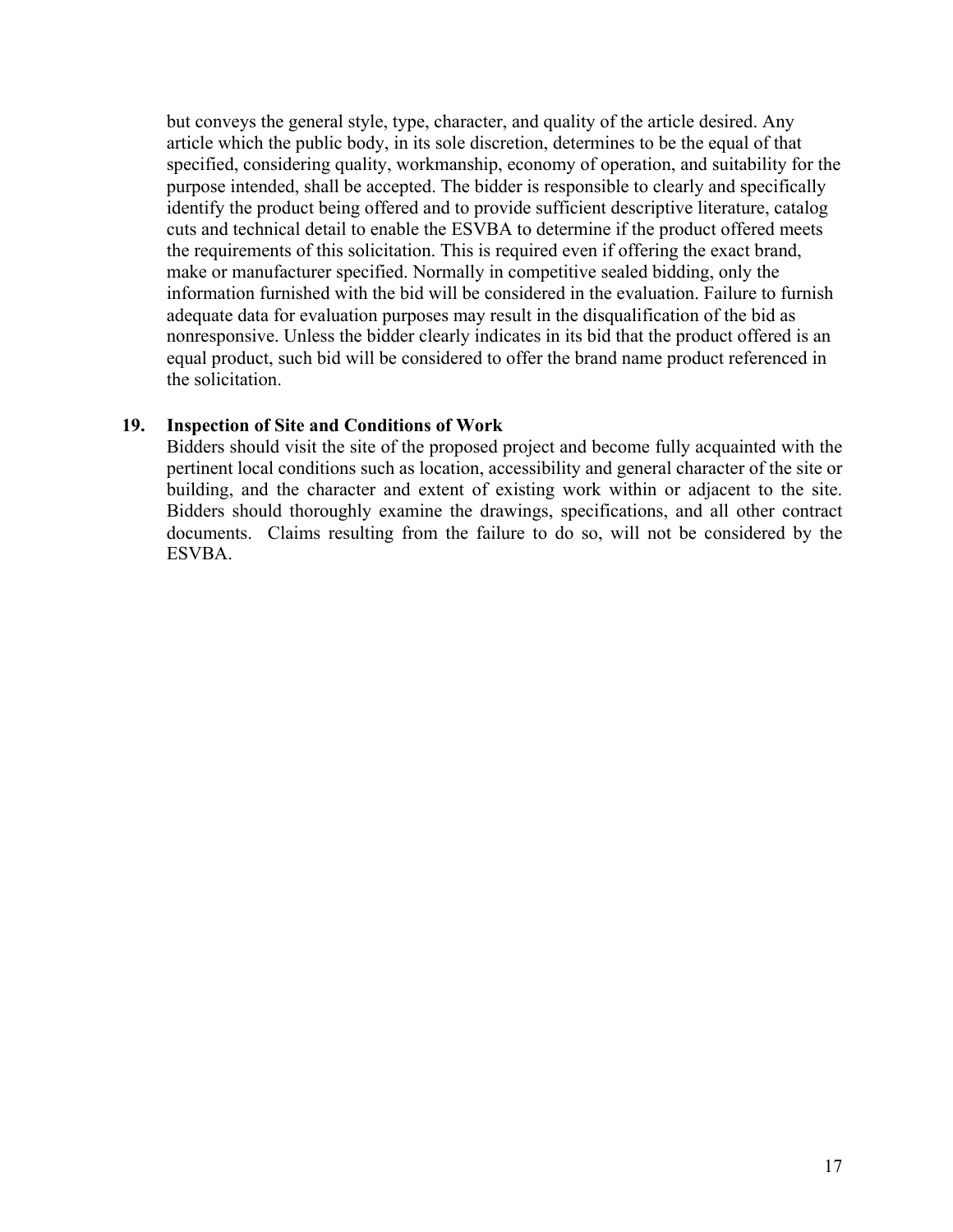### **SECTION 3: GENERAL SPECIFICATIONS**

#### **1. Summary of Work**

1.1 Statement of work

ESVBA (Owner) is anticipating the installation of approximately 250 linear miles of fiber optic cable in Accomack and Northampton Counties in the Commonwealth of Virginia, contingent upon availability of funds and approval of funding sources. The installation is expected to consist of underground installation. All bidders must bid for additional labor/support services, in addition to the underground component, and such labor/support services shall include restoration work in the event of network outage or emergency.

This Invitation for Bid (IFB) sets forth the terms and conditions that will govern any contract to be awarded concerning the installation work described herein.

- 1.1.1. This is an "as-ordered" agreement, which means that it covers Services as they are ordered by ESVBA.
- 1.1.2. ESVBA does not guarantee purchase of any minimum quantity of Services from any bidder(s). Any and all contracts issued hereunder shall be explicitly subject to approval and appropriation by the board of ESVBA and may be contingent upon available funding from external sources. The ESVBA does not guarantee any minimum quantity or value (dollar amount) of Services to be procured hereunder.
- 1.1.3. Any estimates regarding the quantity, time frames, or any other information regarding the IFB are not firm or binding unless otherwise specifically stated in this IFB.
- 1.1.4. Although this solicitation is for underground fiber optic cable construction, the majority of the new fiber optic network is anticipated to be aerial construction. The successful contractor will coordinate with ESVBA to help facilitate the aerial portions of the network which may be installed in adjacent areas simultaneously.
- 1.1.5. The bidder must be able to deploy and begin Services within fifteen (15) business days of notification by the ESVBA.
- 1.1.6. In the event of a network outage or emergency, Bidder must be able to respond and begin restoration work within two (2) hours upon notification by ESVBA.
- 1.1.7. Pole attachment, conduit permits, and rights-of-way shall be secured by the ESVBA.
- 1.1.8. Bidder is responsible for the implementation of any requirements by roadway or railway entities such as work area safety including, but not limited to, crash trucks, flaggers, etc., MissUtility (Call Before You Dig), etc. Additionally, the protection of fiber/equipment is the sole responsibility of the bidder until final acceptance by ESVBA.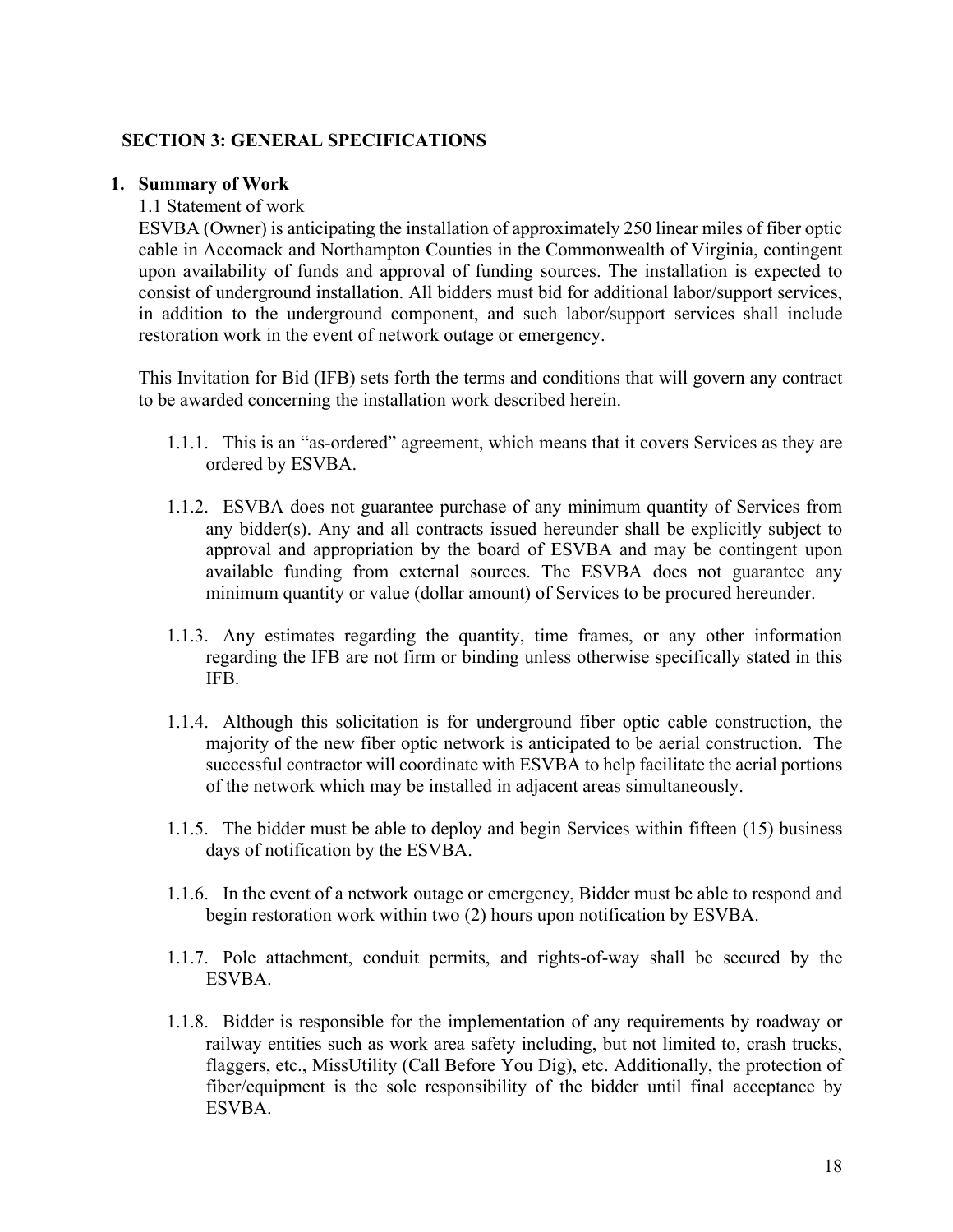- 1.1.9. This is not an exclusive dealings arrangement.
- 1.1.10. ESVBA reserves the right at any time to terminate any contract resulting from this procurement for any reason, including convenience, and reserves the right to re-issue a Request for Proposals for similar services at any time.
- 1.1.11. The selected bidder(s) will be chosen based upon price, financial stability, availability, and industry reputation. The IFB bid form is divided into four (4) parts:
- 1.1.12. Line-item pricing and underground/buried plant construction
- 1.1.13. Line-item pricing for additional labor/equipment any additional support required for underground operations. Such additional charges must be approved by the County.

### **2. Contractor Duties**

- 2.1. General
	- 2.1.1. Contractor shall supply all supervision, labor, construction equipment, transportation, licenses, taxes, safety and consumable supplies and all other incidental cost required for the completion of work as specified in the Contract Documents.
	- 2.1.2. No work shall commence until Owner has issued Contractor a written Notice to Proceed.
	- 2.1.3. No work shall commence until Contractor has provided Owner with certificates of insurance in compliance with the requirements of the contract documents, and such certificates are reviewed and approved by ESVBA legal counsel. Contractor shall ensure that subcontractors provide certification of compliance when required by contract documents and submit such certification to Owner prior to the Contractor beginning work.
	- 2.1.4. No work shall commence until Contractor has provided Owner with 100% performance and payment bond in the amount of the total contract price on the Contract Documents prescribed forms.
	- 2.1.5. Contractor shall not begin any extra work without the written authorization of the Owner representative.

### **3. Engineering**

- 3.1.1. Supplied design/engineering plans are for informational purposes only. The Contractor must verify actual field conditions.
- 3.1.2. Contractor has full responsibility for the alignment and any required stake out of the conduit system running line in accordance with and as shown in the construction drawings.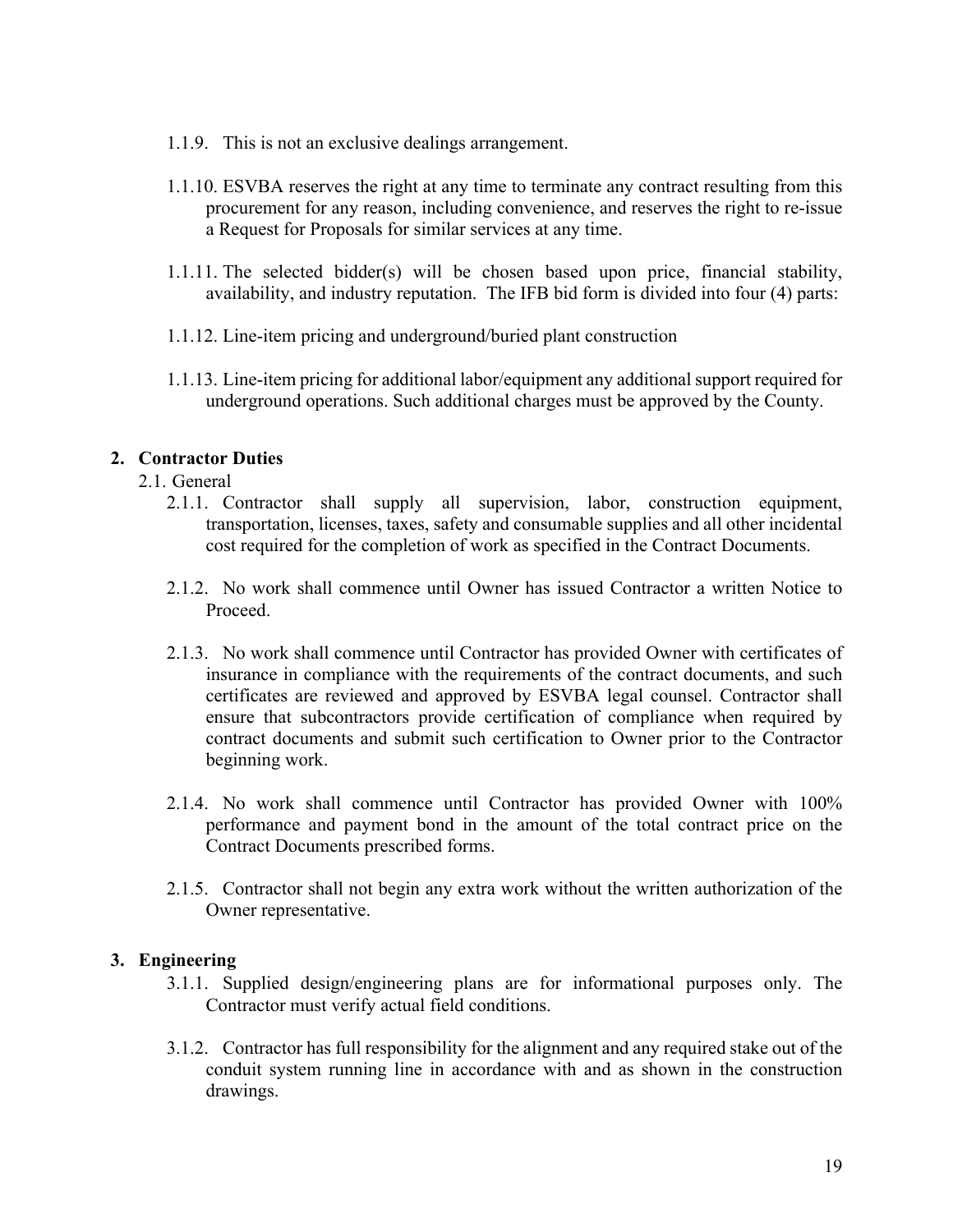- 3.1.3. Contractor may make field adjustments in the running line with prior written approval from Owner, with any such adjustments being shown on the red line drawings. Contractor is encouraged to suggest alternative installation methods in an effort to avoid excessive traffic control, increase productivity, and/or provide additional protection of all associated patrons and construction personnel.
- 3.1.4. Contractor shall have the responsibility to make its own investigation as to the availability of public or private roads and of clearances, restrictions, bridge load limits, bond requirements, permits and other limitations that may affect Contractor's transportation for equipment, materials and manpower ingress and egress to the job site.

#### **4. Construction**

- 4.1.1. Contractor shall install conduit and cable in any method deemed most suitable, economical and/or efficient by Contractor, except where a specific construction method is specified by any of the following: 1) the Contract drawings 2) the specific task order governing the work in question, 3) by a permit or other directive issued by a governmental authority having jurisdiction.
- 4.1.2. Contractor shall direct plow, trench, excavate, erect, bore, rock saw, attach, or utilize other methods approved by Owner to install conduit, manholes, hand holes, fiber warning tape, route markers and other appurtenances as indicated on the construction drawings and as specified in the Contract Documents. Contractor shall install fiber optic cable as specified in the construction drawings.
- 4.1.3. During the course of installation, Contractor shall protect the right-of-way to minimize damage from construction activities including but not limited to utilizing good soil erosion control practices and taking special precautions in environmentally sensitive and cultural resource sites.
- 4.1.4. Contractor shall provide all maintenance and traffic control to the satisfaction of Owner and agencies having jurisdictional authority of the area of work.
- 4.1.5. The Contractor shall backfill, replace, resurface and restore all affected areas of construction including but not limited to, sidewalks, asphalt, grass, pavement, highway and railway right-of-way and wetland areas to original or better condition in accordance with the Contract Documents, and to the satisfaction of Owner, and any agencies having jurisdictional authority of the area of work.
- 4.1.6. Contractor shall ensure that the work sites are accessible for work including but not limited to preventing vehicles from parking on site, removing snow, pumping manholes, and scheduling work to avoid delays by road construction, repair, or other outside party projects.

#### **5. Utility Locations and Subsurface Obstructions**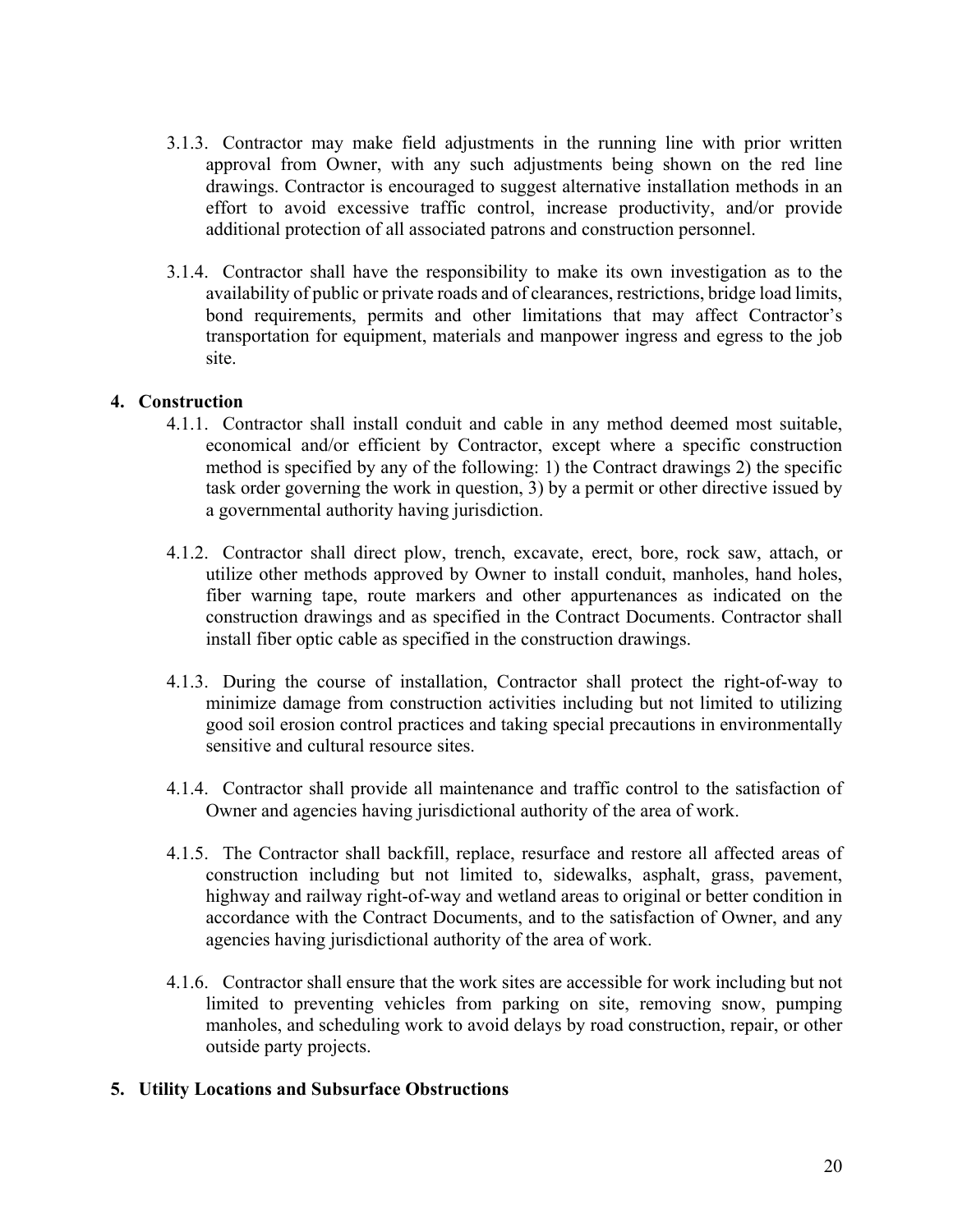- 5.1.1. Contractor shall recognize that utilities shown on Contract drawings are for informational purposes only. Owner assumes no responsibility for the accuracy of the utilities shown.
- 5.1.2. Contractor shall contact the appropriate state's One Call agency at least seventytwo (72) hours in advance of construction for location of buried utilities. Contractor is responsible to locate and avoid all subsurface obstructions. It is the Contractor's responsibility to verify the locations of subsurface obstructions shown on the drawings as well as any additional obstructions not identified on the drawings. Contractor is responsible for contacting and confirming the location of utilities or other entities not taking part in the Miss Utility of Virginia underground protection agency.
- 5.1.3. Contractor shall be responsible to verify the exact location of every pipeline, utility, drainage facility, or other buried facility by hand digging (pot holing) prior to working in the area. Contractor is responsible for receiving jurisdictional authority approval prior to excavation where applicable. Contractor shall then make any adjustments, in the field or otherwise, to install the conduit or duct where it shall not interfere with other conduits or utility systems. Owner must approve any adjustments to the running line prior to implementation by Contractor.
- 5.1.4. Contractor shall be solely responsible for any and all direct and indirect costs and consequences arising from damage to utilities.
- 5.1.5. During performance of the Work, if Contractor or any of its Contractors hits a gas line or has reason to believe it has hit a gas line, Contractor shall immediately call 9- 1-1 and make the appropriate notification.
- 5.1.6. Contractor shall keep a Utility Location Log of all telephone contacts to notify existing utilities of pending excavation. Such log shall include date, time of day, name of individual contacted, name of agency or company contacted, telephone number, and confirmation number. The Utility Location Log shall be made available to Owner for review prior to construction and submitted on a weekly basis.
- 5.1.7. When crossing buried pipes, cables, and other utility lines, the ducts placed shall maintain a minimum separation of twelve inches (12") or as specified by utility while maintaining a thirty-six-inch (36") cover. Should Contractor not be capable of achieving a separation of twelve inches (12") with an existing utility, Contractor shall be required to encase the conduit in concrete or split steel GRS five feet (5') on both sides of the crossing.
- **5.1.8.** Contractor shall install route markers (metal sign post) at roadway bore locations and at approximately 2,500 LF intervals along the entire route.

### **6. Ordinances & Codes**

6.1. All work described herein shall be performed in strict accordance with the construction drawings, construction typicals, specifications and all applicable Federal, State, County,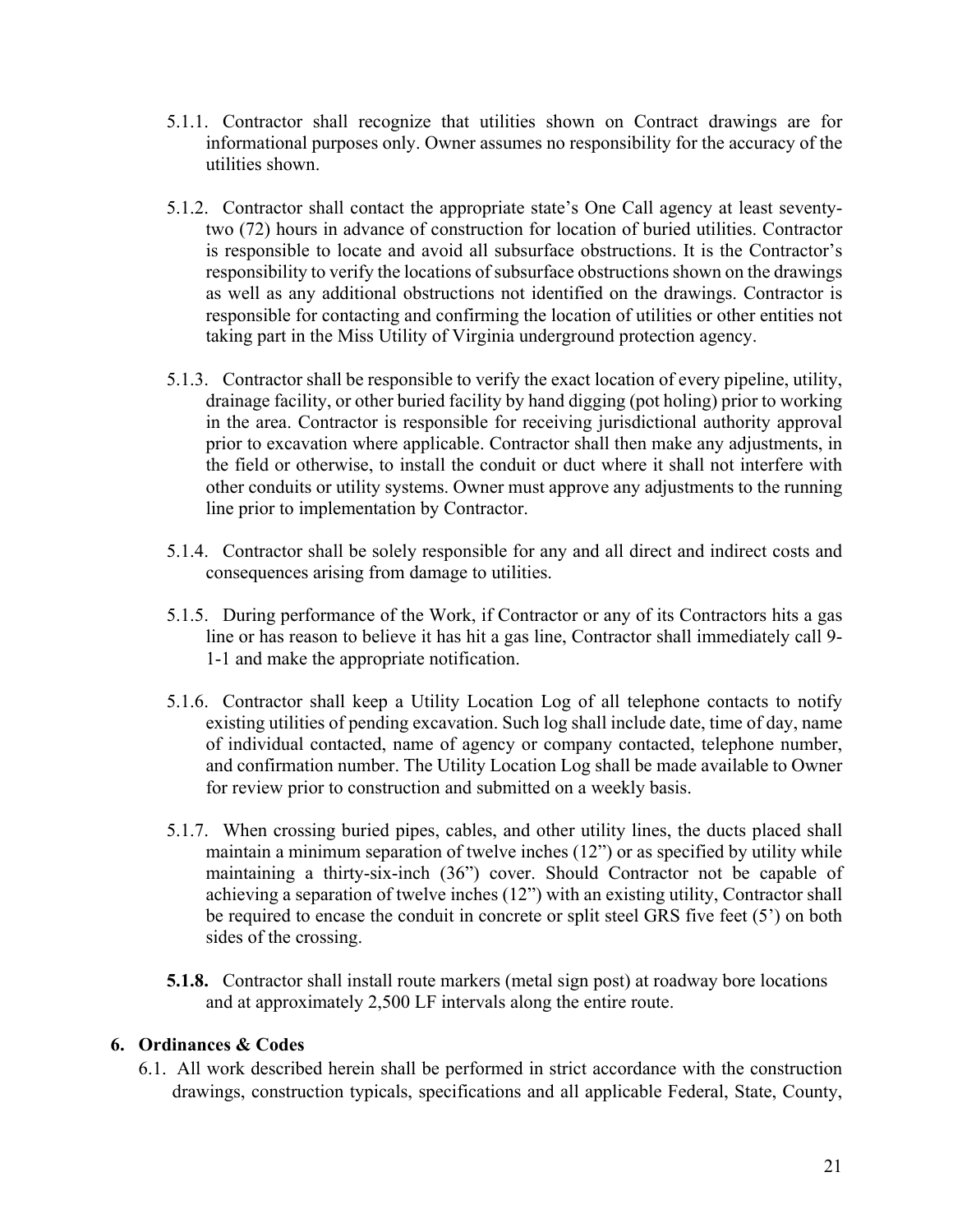City, Local laws, ordinances, rules and regulations of all authorities having jurisdiction over construction related to the project. The aforementioned laws, ordinances, rules and regulations are hereby incorporated and become a part of the Contract Documents as though they were written herein.

6.2. All work shall meet or exceed appropriate Owner, Utility, Railroad, OSHA, VDOT, ANSI, AASHTO, Federal, State and Local standards. Contractor is required to excavate test pits (potholes) to verify locations of existing utilities prior to conduit placement. All areas affected by the Work shall be restored to original or better condition.

### **7. Definitions**

7.1. Owner shall mean:

Eastern Shore of Virginia Broadband Authority (ESVBA) 4174Lankford Highway Exmore, Virginia 23350

- 7.2. VDOT shall mean the Virginia Department of Transportation.
- 7.3. OSHA shall mean the Occupational Safety and Health Administration.
- 7.4. ANSI shall mean the American National Standards Institute.
- 7.5. AASHTO shall mean the American Association of State Highway and Transportation Officials.
- 7.6. NEC shall mean the National Electric Code. Substantial Completion shall mean that Contractor has completed all work contained in and in accordance with the Contract Documents and when Contractor has corrected all deficiencies to the satisfaction of the Owner and the jurisdictional authorities.
- 7.7. Right-of-way (ROW) shall mean the surface, the areas below the surface and the air space above the surface of the entire roadway/ railway.

### **8. Submittals**

### **8.1. General**

### **8.1.1. Red-Line Drawings (As-Built Drawings)**

On a daily basis, Contractor shall red-line drawings during the course of construction to show the actual alignment or other variances of all installations required by the construction drawings. The drawings shall be available for review by the Owner's Representative when requested on the job site. Additionally, Contractor shall submit all redline drawings to the Owner's Project Office on a weekly basis. Under no circumstances shall Contractor proceed with work until acceptable redline drawings are received by Owner for the previous week's work. Work shutdowns incurred by Contractor due to the failure to provide acceptable redline drawings per this section shall not become the basis for an extension of time or additional compensation to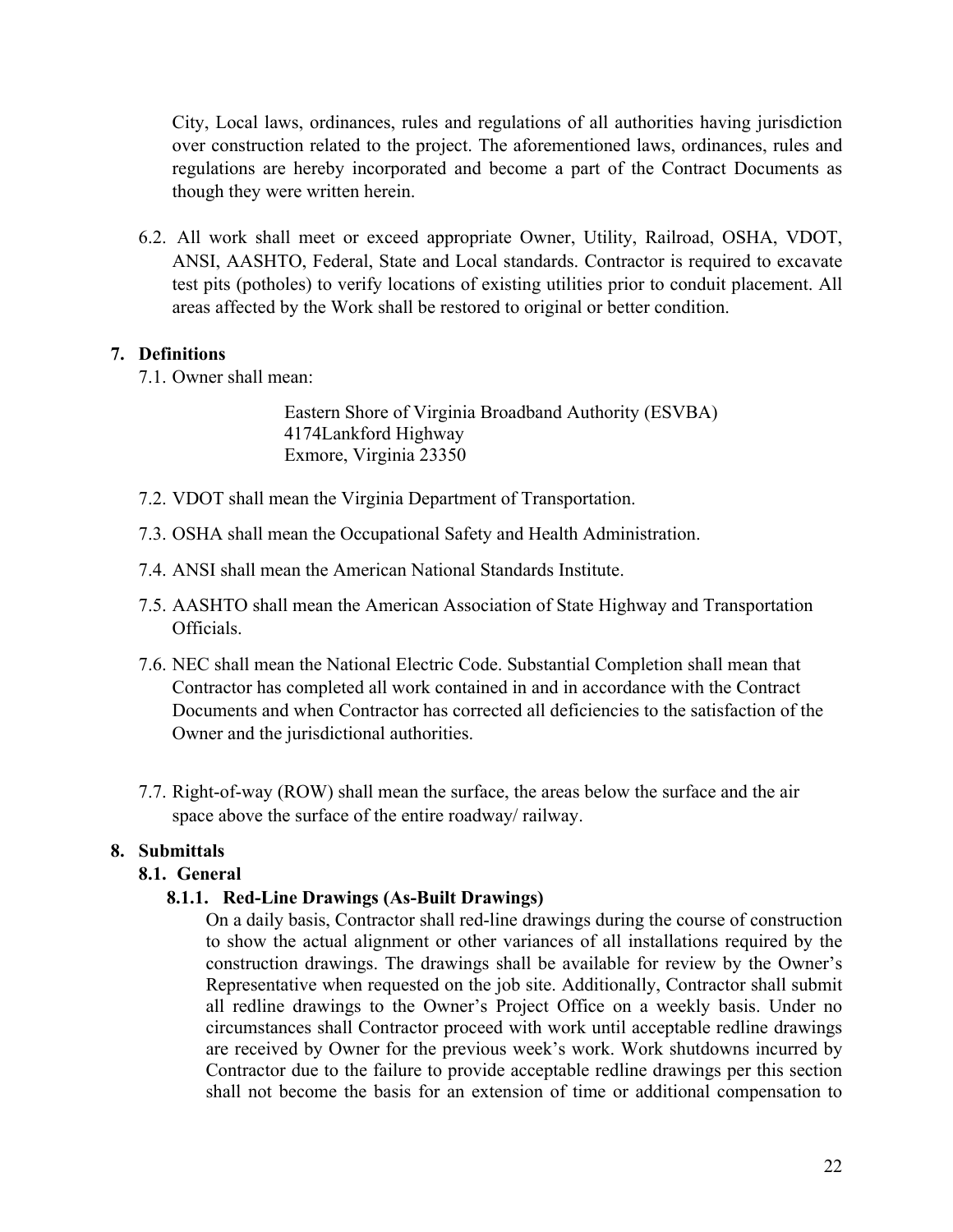complete the Contract. Contractor shall not submit any application for payment prior to submitting the associated redline "as-built" drawings. Owner shall not make payment for work prior to receiving the associated redline "as-built" drawings.

#### **8.1.2. Daily Progress Report**

Contractor's progress shall be tracked by utilizing Daily Progress Reports. Daily Progress Reports shall be completed by a Contractor's Field Representative and signed by the Contractor's Supervisor with a copy available for the Owner. The Contractor shall note on these forms any discrepancies in progress.

#### **8.1.3. Contractor's Construction Schedule**

If required by the ESVBA, Contractor shall submit a revised detailed Microsoft project resource-loaded construction schedule within five (5) business days of Contract execution for Owner's approval on an 'as-needed' basis determined solely by the Owner. For small jobs Microsoft project resource-loaded construction schedules will not be required. The resource-loaded construction schedule shall include the method(s) by location with the associated quantities, manpower, equipment and production to complete the work. Contractor shall provide Owner this schedule in soft and hard copy form. The schedule shall contain sufficient detail to ensure that Owner can measure Contractor's progress on a weekly basis throughout the project duration. Owner shall utilize the Daily Progress Report to measure Contractor's progress. Owner must be notified of any unscheduled delays or recovery plans as necessary.

#### **8.1.4. Weekly Logs**

Contractor shall also keep a weekly log of the following documents: SIGNING, BARRICADING AND LIGHTING LOG, UTILITY LOCATION LOG

### **8.2. Temporary Facilities**

### **8.2.1. Materials and Services**

Contractor shall be responsible for the provision and upkeep of temporary services, utilities, and facilities necessary for the completion of the works.

#### **9. Products and Materials**

- 9.1. Contractor shall furnish their own storage facilities, loading personnel and equipment, and off loading personnel and equipment.
- 9.2. Once provided by Owner to Contractor for inclusion in the work, Contractor shall be solely responsible for all materials during storage and after installation until acceptance of the work by Owner.
- 9.3. Contractor shall dispose of all empty reels in an approved and timely manner.
- 9.4. Except for Owner-supplied materials, the Contractor shall provide all other items including but not limited to restoration materials, select fill, concrete, asphalt, consumables, equipment, tools, grass seed, vegetation, straw, gravel, aggregates, rip rap,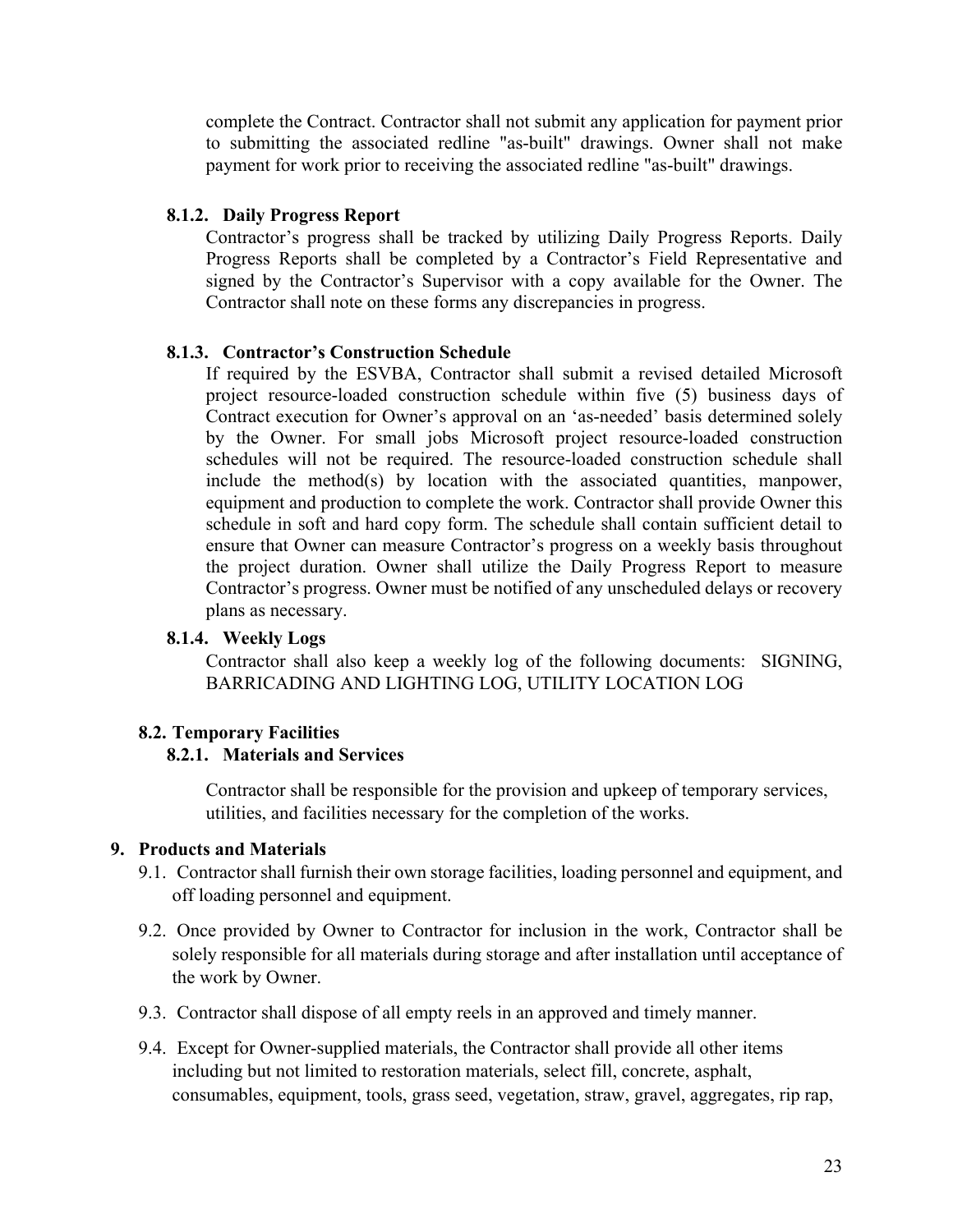erosion control materials, foam, duct sealant, and all other materials and incidentals necessary for a complete installation. Materials provided by Contractor shall comply with specifications and requirements provided by Owner or other agencies having jurisdiction of the area. Owner will not reimburse Contractor for such materials used. Any restoration as a result of Contractor's activities is considered part of the work operation.

9.5. Contractor shall supply only materials specifically approved for this Contract, or that have been listed as an "approved" item. Contractor may elect to submit to Owner for approval of materials supplied by other vendors. Contractor will not be allowed any extensions of time for delays necessary for approval of materials.

# **10. Traffic Control**

- 10.1. Contractor shall at all times exercise reasonable and due care under the circumstances in managing and controlling the flow of traffic through work zones. Contractor shall indemnify parties in accordance with Paragraph 15 of the General Terms and Conditions for any failures by Contractor to exercise such care.
- 10.2. Contractor shall be in compliance of the Virginia Work Area Protection Manual, Standard and Guidelines for Traffic Control. This is the Virginia version of Part 6 of the Manual on Uniform Traffic Control Devices (MUTCD).
- 10.3. Contractor shall conform to all traffic controls as required by the jurisdictional authority, the permits, and Owner. Contractor shall coordinate with the appropriate jurisdictional authority and incur all cost of law enforcement or other jurisdictional personnel.
- 10.4. Contractor shall coordinate and pay for all necessary police protection for traffic control according to and as requested by the jurisdictional authority or as instructed by the Owner's field representative.
- 10.5. Contractor shall be responsible for the safety of the general public and shall always give right of way to all other vehicular traffic on the Roadway. Contractor shall not detour traffic, close a lane, or impede traffic flow without approval from the jurisdictional authority or local police.

### **11. Daily Project Clean Up Requirements**

- 11.1. Contractor shall maintain a clean and hazard free work area including, but not limited to, daily removal of all spoils and sweeping of all affected roadway and sidewalk areas. All such operations are considered part of the work operation.
- 11.2. Contractor shall remove from the site and dispose of all spoil, waste, and other unused excavated materials in accordance with all Federal, State, Local, OSHA, EPA and VDOT standards and regulations.
- 11.3. Contractor shall store all equipment, tools, material in a manner so as not to inhibit traffic flow or parking during working or non-working hours. All staging areas must receive final approval from Owner and other jurisdictional authorities. Owner shall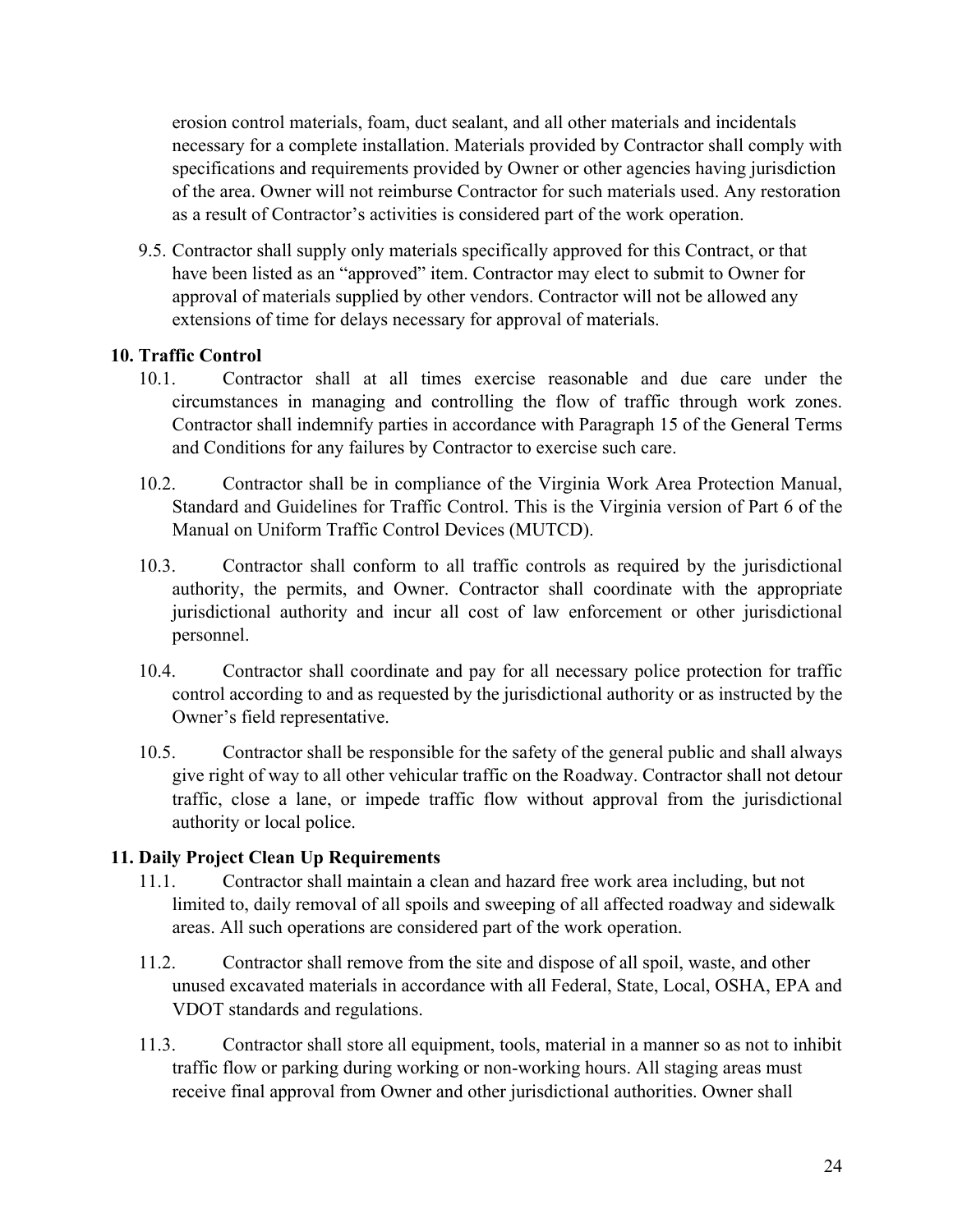assume no responsibility for Contractor's equipment or materials. Security for the job areas is the responsibility of the Contractor. Contractor shall comply with the security requirements of the right-of-way owners or other jurisdictional authorities.

11.4. No material, equipment, or refuse shall be stored in any recovery zones of all roadways. A recovery zone shall be defined as an area where vehicular traffic may leave the roadway without protection. Contractor shall verify the location of recovery zones with Owner and the jurisdictional authority. All restoration in recovery zones shall be performed immediately following installation. All unused materials and empty reels shall be removed from jurisdictional right-of-way on a daily basis.

# **12. Permits**

- 12.1. ESVBA's Engineering firm shall secure the required road opening including permits for VDOT. Delays in the progression of work caused by Owner's acquisition of permits shall be excusable but not compensable. Owner will obtain necessary permits for placing its facilities in any wetlands or VDOT rights-of-way.
- 12.2. Prior to the start of work, Contractor shall obtain and pay for all permits required for Contractor's construction operations including but not limited to contractor's licenses, construction bonds, transportation, traffic control, equipment, labor and or other general permits.
- 12.3. Contractor's employees shall limit their activities to the construction site and governing rights-of-way. Trespassing in other areas shall not be permitted.

# **13. Project Meeting Requirements**

Contractor shall be required to attend weekly progress meetings as requested by Owner and/or other Contractor-scheduled coordination meetings with Owners, Contractor, and other Contractors during the prosecution of the work.

### **14. Inspection and Acceptance**

- 14.1. All work shall be subject to the inspection and approval of the Owner, and other governing agencies having jurisdiction. Contractor shall schedule the work and provide adequate notifications to comply with any and all requirements for inspection.
- 14.2. Owner's representatives shall inspect workmanship and progress of work being performed. Where workmanship or installation deficiencies are observed, Owner's representative shall prepare a written list of these deficiencies and discuss them immediately with the Contractor's Supervisors. Contractor shall then take measures to immediately and expeditiously correct any written deficiencies to the satisfaction of Owner's representative without impacting the installation schedule at no additional cost to Owner.
- 14.3. Upon notification to Owner by Contractor of completion of the work, an Owner representative, the Contractor's representative and a representative of the jurisdictional authorities shall jointly perform a "walk through" inspection of the work. The Owner Representative shall, during this inspection, prepare a punch list of observed deficiencies.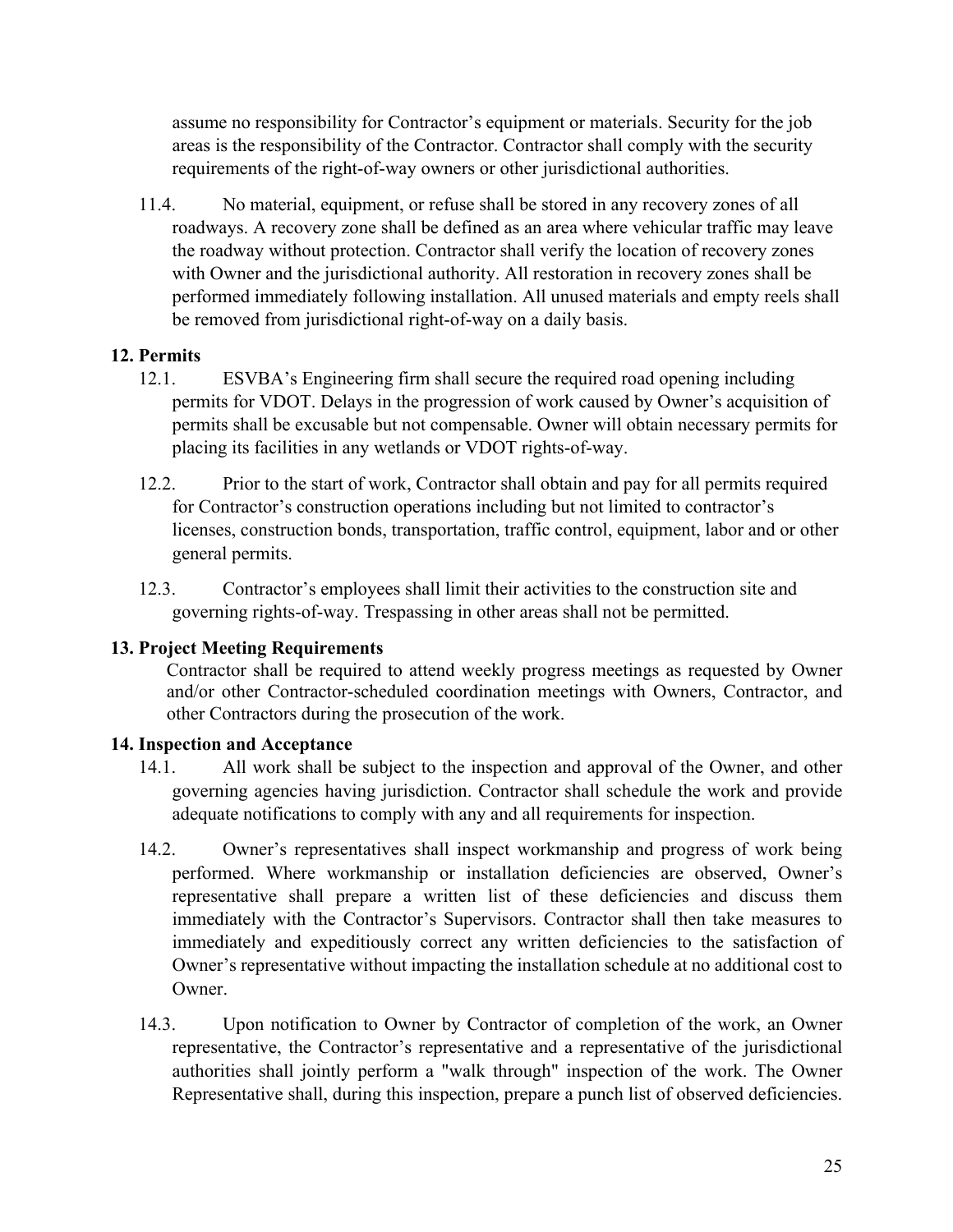Contractor shall then correct all deficiencies in a timely manner. Acceptance shall be granted when all deficiencies have been corrected to the satisfaction of Owner and all jurisdictional authorities.

# **15. Supervision and Superintendents**

- 15.1. Contractor shall provide a Supervisor that is fluent in English and has the proper skill, training, background knowledge, experience, rights, authorizations, character, and licenses as necessary to perform the Work in a competent, ethical, and professional manner. Contractor shall designate this Supervisor to be on site at all times and act as the official Contractor on-site representative in connection with the work with this Contract.
- 15.2. Contractor shall provide to Owner along with the executed contract, the names and numbers of the members of his/her organization and subcontractors' organization who can be contacted in the event of out-of-hours emergency at the construction route.

# **16. Environmental Conditions**

- 16.1. When work is to be performed within fifteen feet (15') of a storm drain inlet or when directed by Contractor or the jurisdictional authority, Contractor shall install erosion controls. Silt fencing is to be rolled out with the stakes facing the area to be protected. Before stakes are driven, a six- (6) inch silt trench is to be dug for the fencing. The fencing is to be placed with the bottom six (6) inches in the trench. Contractor must then drive the stakes eighteen (18) inches into the ground, and firmly fill the trench against the fencing. The fence is to be tautened by stapling filter fabric to the stakes.
- 16.2. Contractor shall install erosion control prior to construction activities. Contractor shall be responsible for all erosion and sediment controls.
- 16.3. All erosion control features shall be inspected after precipitation events and repaired or replaced accordingly. Accumulated sediment shall be removed as required to maintain functionality of the fencing.
- 16.4. Contractor shall adhere to Soil Conservation District Permits requirements for all seeding and restoration requirements.

# **17. Project General Conditions**

- 17.1. Contractor shall be responsible for and shall pay all applicable taxes relating to unemployment, social security and worker's compensation, franchise taxes (including taxes assessed on Contractor's net income), levies, duties, work-in-progress and assessments of every nature due in connection with any Work under this Contract and shall make any and all payroll deductions required by law. Contractor shall indemnify and hold harmless Owner from any liability on account of any and all such taxes, levies, duties, assessments and deductions.
- 17.2. Contractor shall be responsible for any fines, tolls, tickets or additional costs associated with the work either directly or indirectly. The Contractor is aware of all existing and potential restrictions to construction that have been or may be placed by the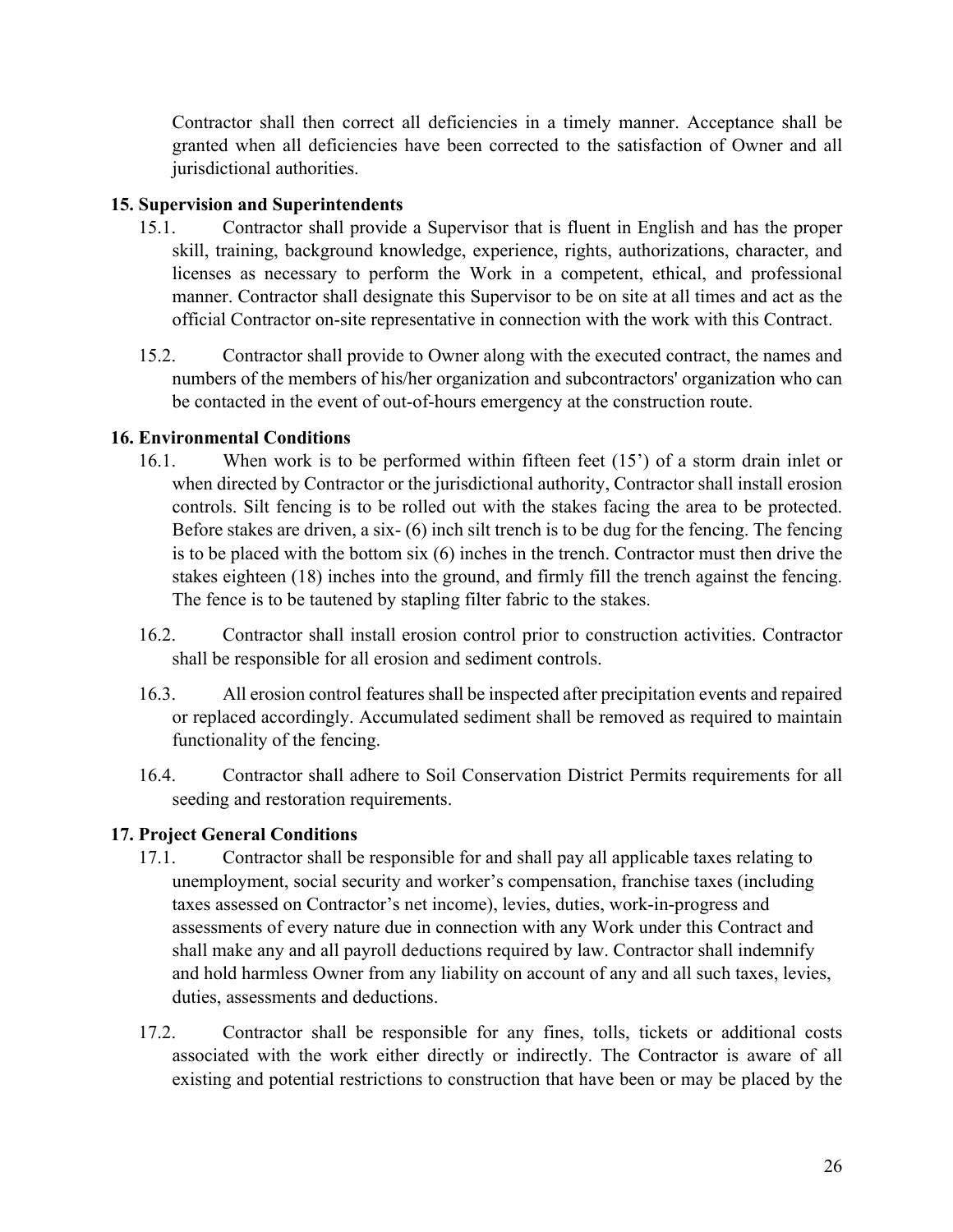jurisdiction authorities, including, but not limited to, traffic control, fuel and/or oil leakage and noise pollution.

### **18. Warranty**

- 18.1. Contractor shall provide a warranty on all Contractor supplied materials conforming to warranty requirements of Contract. Any warranties that extend for greater periods than contractually obligated shall be passed along to Owner.
- 18.2. The Contractor warrants the materials delivered and work completed under the Contract to be free from defects in design, material or workmanship, and against damage caused prior to final inspection. Unless otherwise specified, this warranty extends for a period of one (1) year from the date of Substantial Completion.
- 18.3. The Contractor shall promptly repair or replace all defective or damaged items delivered under the Contract. The contractor may elect to have any replaced item returned to his plant at his expense.

# **19. Record Documents**

- 19.1. The Contractor shall maintain an accurate set of Record Drawings and Specifications. Any parts of the Work that varies substantially from that indicated in the Contract Documents shall be neatly and clearly marked on a set of Drawings and Specifications designated for such purposes.
- 19.2. The representation of such variations shall confirm to standard drafting practices and shall include such supplementary notes, legends, and details as may be necessary for legibility and clear portrayal of the as-built construction. Particular attention shall be paid to the accurate indication of location of concealed utility lines.
- 19.3. These drawings shall be transmitted to the Owner at completion of the Work.

# **20. Project Closeout**

- 20.1. As construction of the project(s) enters the final stages of completion, the Contractor shall, in concert with accomplishing the requirements set forth in the Contract Documents, attend to or have already completed the following items as they apply to his contract:
	- 20.1.1. Required testing of project components.
	- 20.1.2. Correcting or replacing defective work, including completion of items previously overlooked or work that remains incomplete, all as evidenced by the Owner's "Punch" Lists.
	- 20.1.3. Attend to any other items listed herein or brought to the Contractor's attention by the Owner.
	- 20.1.4. The Contractor shall provide a healthy stand of grass on all reseeded areas prior to completion. In the event this is not accomplished, a proper stand of grass shall be noted on the punch list and the contractor's bond shall remain in effect until the grass stand meets the owner's satisfaction.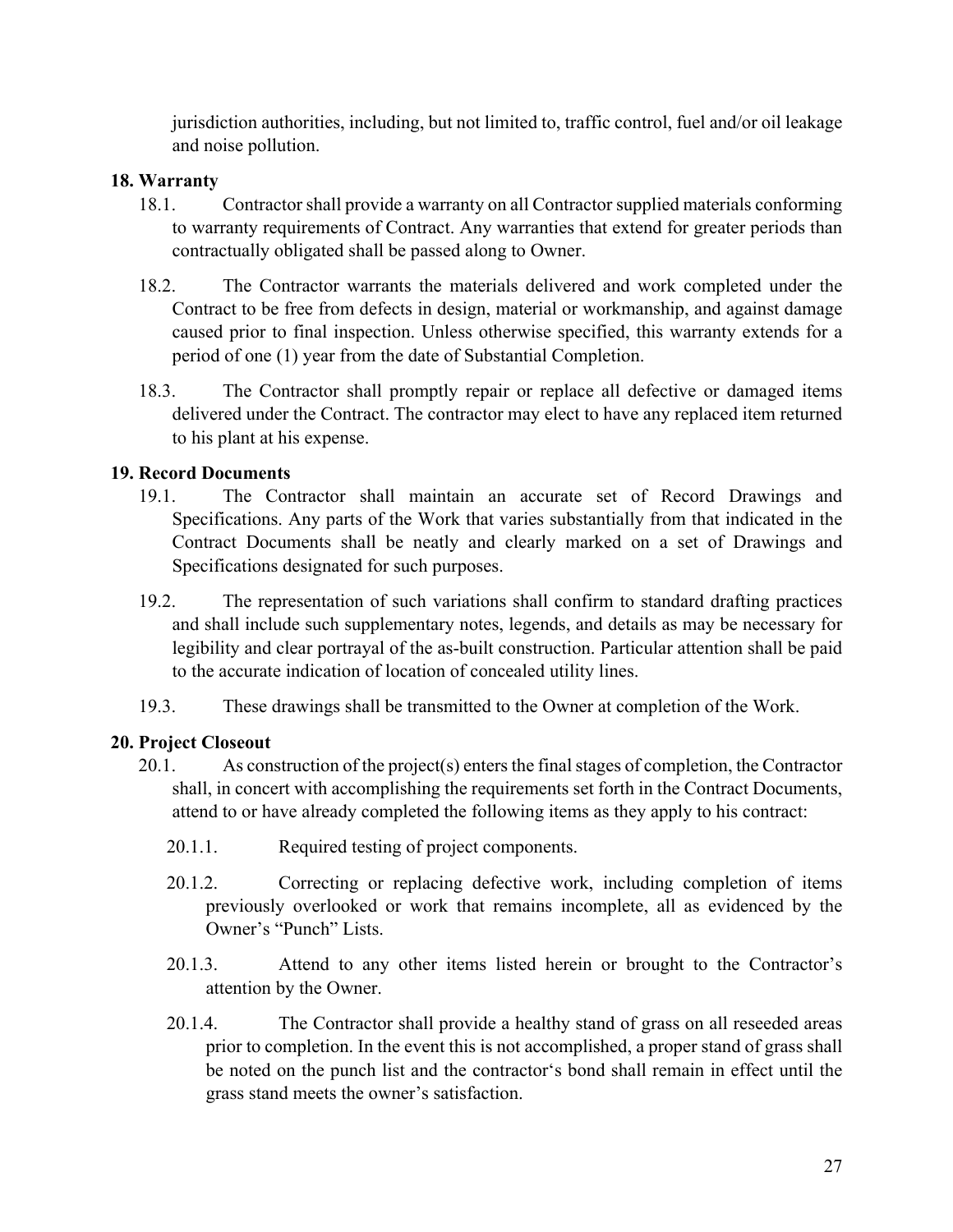- 20.2. In addition, and before completion of a project(s), the Contractor shall submit to the Owner certain records, certifications, etc., which are specified elsewhere in the Contract Documents. Missing, incomplete or unacceptable items, as determined by the Owner, shall constitute grounds for withholding Final Payment to the Contractor. A partial list of such items appears below, but it shall be the Contractor's responsibility to submit any other items which are required in the Contract Document:
	- Test results of project components.
	- All outstanding submittal logs.
	- Certification of materials in compliance with Contract Documents.
	- One set of neatly marked-up record drawings showing as-built changes and additions to the work under this contract.
	- Any special guarantees or bonds
	- Manufacturer's Warranties.

### **21. Payment**

- 21.1. Payment for project(s) may be requested when the Owner is satisfied the following conditions have been fulfilled:
- 21.2. Transfer operational access and similar provisions to Owner and remove temporary facilities, tools, and similar items.
- 21.3. Complete closeout requirements specified in Project Closeout.

# **22. CONSTRUCTION SPECIFICATIONS**

All materials and equipment shall be applied, installed, connected, erected, utilized, cleaned and conditioned in accordance with the instructions of the applicable manufacturer, fabricator or processor, except as otherwise provided in the Contract Documents. All conduits and cable shall be plugged or capped during the construction process and upon completion to prevent any intrusion of silt, water, or foreign substances into the Network. Contractor shall abide by the following acceptable practices to complete the installation:

# 22.1. CLEAR RIGHT-OF-WAY (ROW)

- **22.1.1.** This work includes coordination and written approval with Owner prior to the start of work. All trees and/or brush shall be cut so that stumps protrude from the ground at a height no greater than two inches (2"). Clearing by Contractor shall be complete with the removal or chipping of the cleared material and is considered part of the work operation.
- **22.1.2.** All trimming and pruning shall be done by cutting only. No stripping, peeling, or breaking of limbs shall be allowed. When trimming shrubs and trees, Contractor shall use sharp, disease-free tools. All cuts shall be clean, and no stubs greater than one-quarter inch (1/4") shall be allowed. Exposed bark or limbs shall not be painted or treated in any way. Clearing and trimming shall be complete with the removal or chipping of cleared material and is considered part of the work operation.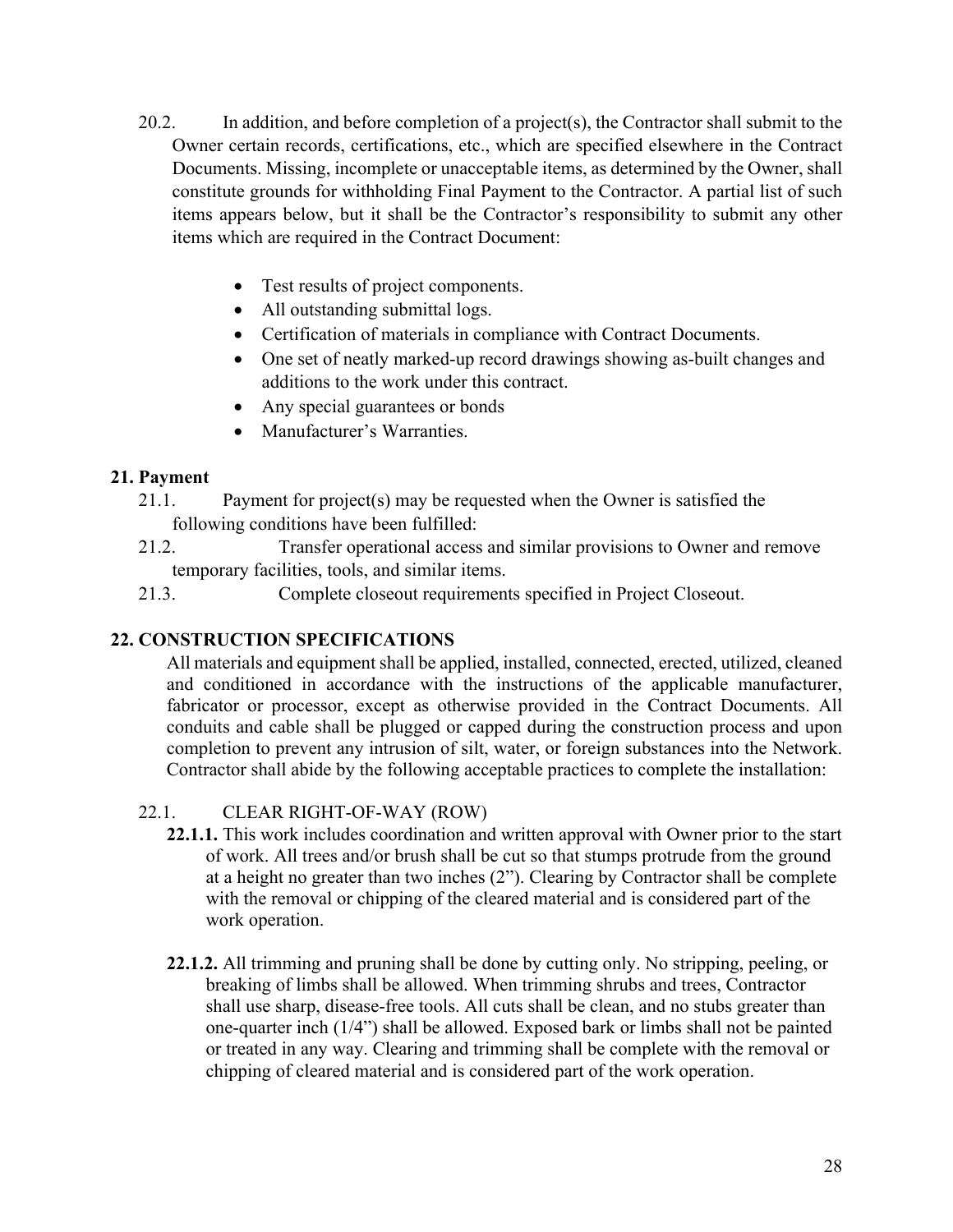- **22.1.3.** Contractor shall remove existing fences on the right-of-way only upon written approval. Contractor shall remove temporary fencing erected by Contractor as soon as practicable.
- **22.1.4.** Contractor shall abide by any and all applicable rules and regulations concerning clearing the right-of-way. Any penalties and/or fines for violations incurred during the clearing of the right-of-way shall be the sole responsibility of Contractor.
- **22.1.5.** Contractor shall verify all restoration or replacement requirements in connection with clearing activities with the ROW owner. Contractor shall solely be responsible for abiding by the requirements set forth by ROW owner.

#### 22.2. GENERAL INSTALLATION SPECIFICATIONS

- **22.2.1.** Warning tape shall be installed twelve inches (12") below existing grade and is considered part of the work operation.
- **22.2.2.** Contractor shall install a 14-gauge insulated locate wire within all line excavations leading into access points, and is considered part of the work operation. Locate wire shall be installed using industry standards, or, as described and as shown on the typical details. Where a metallic sheath is present in the cable no locate wire is necessary.
- **22.2.3.** In applications where HDPE ducts are installed, Contractor shall install the ducts so as to prevent excessive waving of the ducts within the trench. Contractor shall tension the ducts to prevent waving in the trench prior to backfilling. Conduits shall be installed in such a manner as to keep conduit configuration consistent. Conduits shall be bound along the trench line every ten feet  $(10<sup>o</sup>)$  to maintain this configuration and minimize spiraling.
- **22.2.4.** Trenches shall be kept as straight as practical. The bottom of the trench shall be smooth and free from any sharp edges. The trench shall be kept clear of debris and loose rock. All changes in trench grade shall be less than one foot (1') per ten feet  $(10^{\circ})$ .
- **22.2.5.** The Contractor's Project Manager or his/her designee shall carefully inspect cable during and prior to installation to be certain that it is free from defects or damage.

### 22.3. DIRECT BURIED FIBER OPTIC CABLE

**22.3.1.** The Contractor's Project Manager or his/her designee shall carefully inspect cable during and prior to installation to be certain that it is free from defects or damage.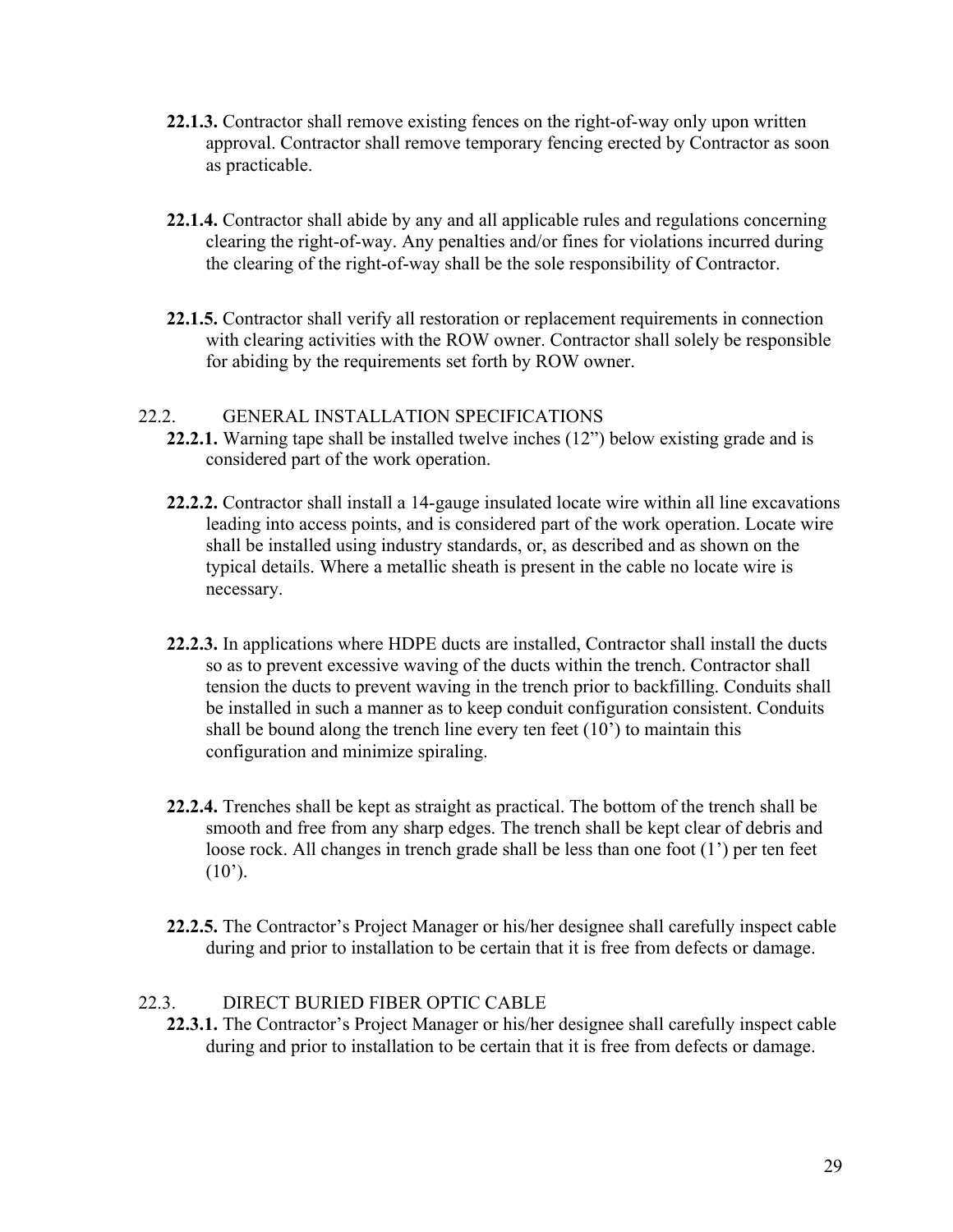- **22.3.2.** Bends of small radii and twists that might damage cable shall be avoided. During the installation, cable shall not be bent in a radius less than twenty (20) times the outside diameter of the cable or as specified by the cable manufacturer.
- **22.3.3.** Care is to be exercised during the plowing operation, to ensure that the cable is fed either manually or by capstan into the ground through the plow loose and without tension.
- **22.3.4.** All open cable ends, either placed or remaining on a cable reel, shall have a cable cap placed on them.

#### 22.4. PLOWING

- **22.4.1.** Plowing innerduct includes the hauling of innerduct from storage area to work location and any handling required to properly install (via direct burying) the innerduct in the ground to a minimum 36" cover, or in accordance with jurisdictional authorities. This includes coordination with utility owners in locating their facilities prior to the installation of the innerduct.
- **22.4.2.** The plowing equipment shall be subject to the approval of the jurisdictional authorities having jurisdiction over roadway and railroad ROW.
- **22.4.3.** The equipment and construction methods used by the Contractor shall be such as to cause minimum displacement of the soil. The slot made in the soil by the cable plows shall be closed immediately by driving a vehicle track or wheel over the slot or by other suitable means.
- **22.4.4.** Damage to banks, ditches, and roads caused by the equipment shall be immediately repaired and restored to original condition to the satisfaction of the jurisdictional authorities.
- **22.4.5.** The Contractor shall promptly repair any damage to fences, lawns, shrubbery, drives and any other property damaged during construction to original condition.
- **22.4.6.** After installation, the fiber optic cable shall be tested for sheath faults to ground by the Contractor.
- **22.4.7.** The start pits, finish pits, and pits at points of intersections will be excavated in advance of plowing. Utility crossings will be exposed prior to start of plowing operations. The Contractor will exercise care in the use of trenching equipment and shovels in joining slots and/or trenches to other slots/trenches to be certain that the cable is not damaged.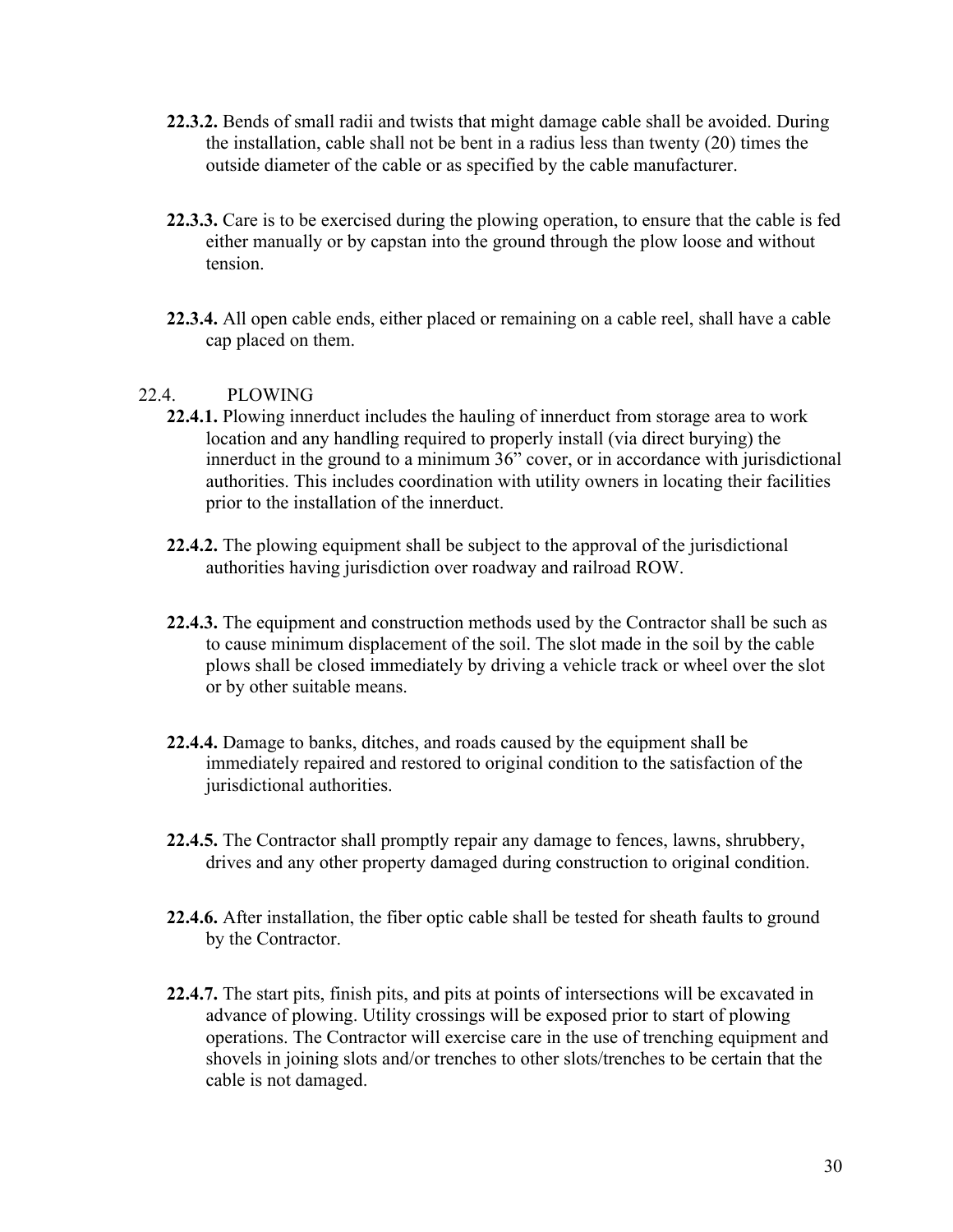### 22.5. GRASS/SOD TRENCH INSTALLATION

- **22.5.1.** Contractor shall excavate as required (i.e. machine trench, backhoe, hand dig, etc.) to install ducts as indicated in the Contract Drawings and typicals to allow a minimum of thirty six inches (36") of cover to top of conduit below finished grade, or as specified on the Contract Drawings and/or permits. The installation shall be complete with removal and disposal of excavated materials or materials not suitable for backfill and the installation of the conduit.
- **22.5.2.** Restoration shall include the placement of select fill or clean backfill properly compacted. Clean backfill is defined as existing native soil containing material that is free of debris. Restoration may also include shoring, bracing, road bore connections, and all other operations necessary to complete the installation.
- **22.5.3.** Contractor shall be responsible to ensure tie-ins and duct couplings are made to ensure elevations remain as straight as possible and that the duct and conduit joints provide an airtight seal. Contractor shall furnish duct couplers to achieve this requirement.
- **22.5.4.** All trench sections must be closed at the end of each working day. Contractor shall restore the surface conditions to original or better conditions or as required by the jurisdictional authorities.
- **22.5.5.** Contractor shall notify Owner of areas where minimum cover requirements cannot be met. Contractor shall ensure that locations with minimum cover are protected by such means as to cover conduit with  $\frac{1}{4}$ " steel plates, concrete slurry, or both. This material and installation cost shall be borne by Contractor.

# 22.6. PAVEMENT TRENCH INSTALLATION

- **22.6.1.** Contractor shall excavate as necessary to install ducts as specified on the construction typicals or as specified on the Contract Drawings and typicals. The installation shall be completed by saw cutting the roadway surfaces, removing and disposing of excavated pavement and excess excavated material and installing the conduit.
- **22.6.2.** Restoration shall include the placement of select fill or clean backfill compacted in eight-inch (8") lifts. Clean backfill is defined as existing native soil containing material that is free of debris and contains no cobbles. Restoration may also include shoring, bracing, road bore connections, and all other operations necessary to complete the installation.
- **22.6.3.** Temporary pavement restoration shall be required when vehicular traffic will be present prior to final pavement restoration. The jurisdictional authorities shall govern final pavement restoration. Final asphalt restoration shall typically include roto-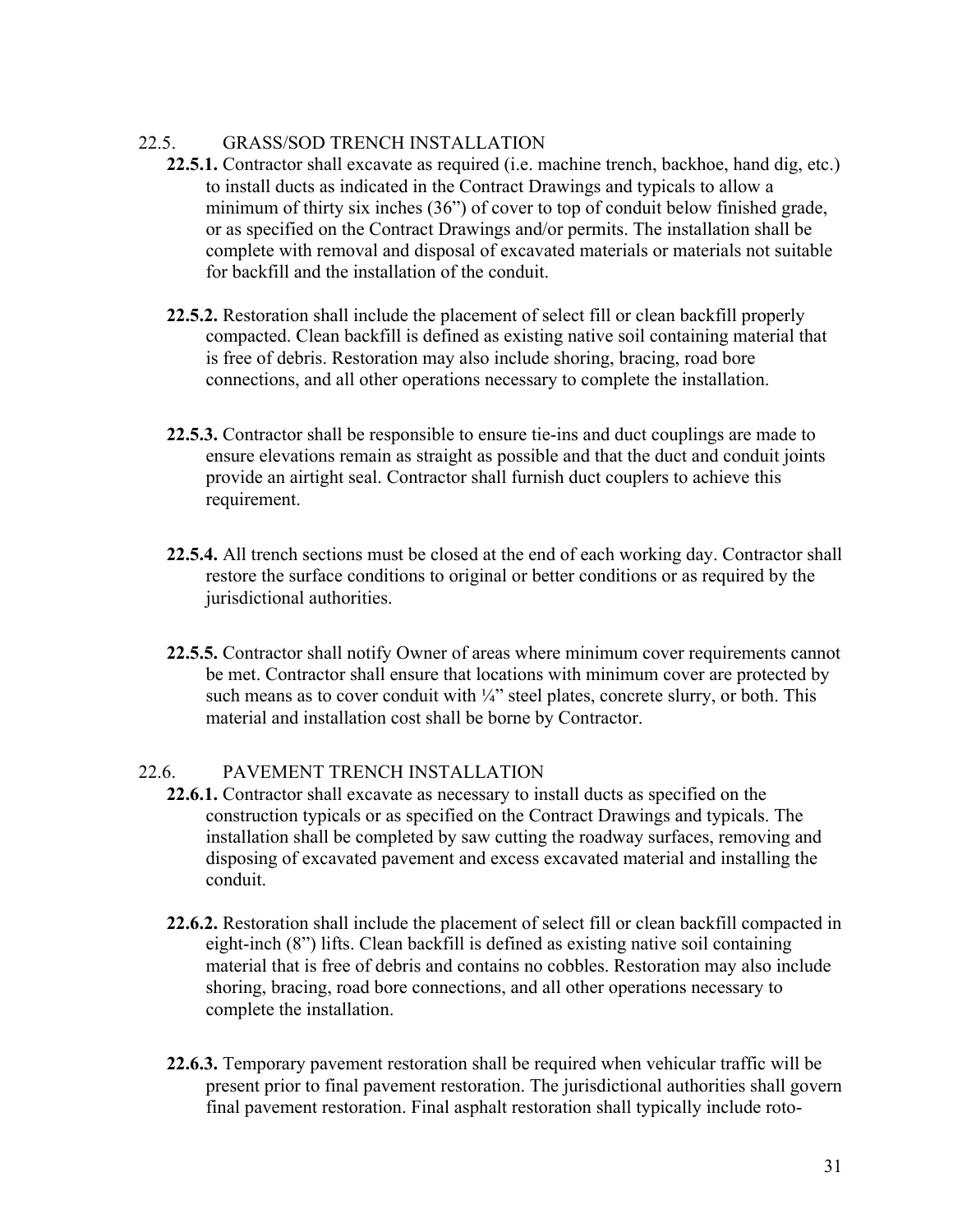milling to remove existing asphalt six inches (6") on each side of the trench. Final concrete restoration shall typically include replacing the concrete to match the existing roadway cross-section.

- **22.6.4.** Contractor shall be responsible to ensure tie-ins and duct couplings are made to ensure elevations remain as straight as possible and that the duct and conduit joints provide an airtight seal. Contractor shall furnish duct couplers to achieve this requirement.
- **22.6.5.** Driveways, lanes, or roadways when required to be open cut, shall be opened just prior to the conduit placing. In no case shall the driveway, lane, or roadway be left impassable at the end of each workday. The general public safety is paramount and appropriate steps shall be taken to ensure safety at all times. Where a drive or roadway must be left open for traffic, Contractor must provide the material and method required to allow for movement of traffic.
- **22.6.6.** Trenches shall be promptly backfilled with select material and placed so that final grade is restored to original grade to ensure no hazard to vehicular, animal or pedestrian traffic. No trenches shall be left open overnight without prior approval of ESVBA. Upon approval all open trenches shall be properly guarded or barricaded to prevent damage or injury.
- **22.6.7.** In areas inaccessible to tamping type rollers where compaction is required, a mechanical tamper of a size suitable for the work involved shall be used. Pneumatic tampers shall be operated at pressures no less than those recommended by the manufacturer.
- **22.6.8.** Contractor shall notify Owner of areas where minimum cover requirements cannot be met. Contractor shall ensure that locations with minimum cover are protected by such means as to cover conduit with  $\frac{1}{4}$ " steel plates, concrete slurry, or both. This material and installation cost shall be borne by Contractor.

### 22.7. BORE INSTALLATION

- **22.7.1.** Boring shall be completed with the excavation of bore launching and receiving pits, any required shoring, any required rock removal, and the installation of the conduit at a depth no less than thirty six inches (36") of cover. Maximum depth of bore installation shall not exceed eight feet (8'). Bore installation shall include pushing, boring, or simultaneously boring and pushing casing pipes and duct under roads, exit ramps, railroad tracks, driveways, sidewalks, trees, environmentally sensitive areas and other features indicated on the Contract Drawings or as directed by jurisdictional authorities. Acceptable methods of boring include jack boring, dry auger boring, and directional boring.
- **22.7.2.** Duct shall be installed in locations as shown on the Contract Drawings. Contractor shall plan all bores as to not exceed fifteen degrees (15°) of bends in the duct.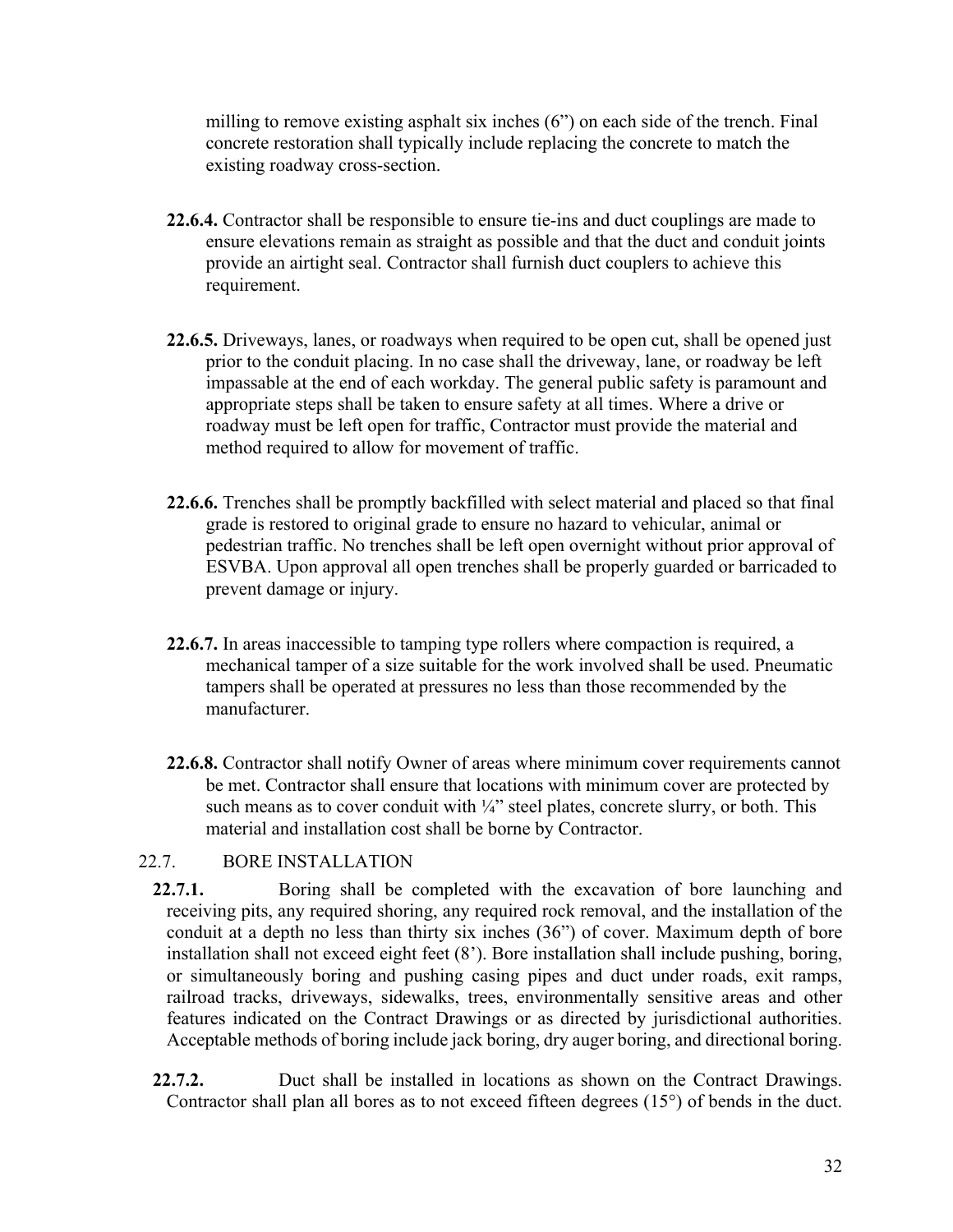Bore pits shall be placed to conform to regulations mandated by the jurisdictional authorities as necessary.

- **22.7.3.** Before boring, Contractor shall check all obstructions and clearances. All existing utilities and facilities shall be located and remain open until the bore has been completed.
- **22.7.4.** No bore pits or potholes shall be left open overnight without prior ESVBA approval. Upon approval, all open bore pits or potholes shall be properly guarded or barricaded to prevent damage or injury.
- **22.7.5.** Contractors' bore operator and navigator shall maintain communication at all times. When visual obstruction or distance precludes un-aided verbal communication, the operator and navigator shall utilize radio communication devices. An additional third person that has a clear view of the entire operation shall be used, wherever practical without creating an additional safety hazard.
- **22.7.6.** The boring operator shall have full control of the direction of the boring tool at all times. Shallow, misdirected, unsuccessful bores and voids shall be abandoned and restored to like or better condition completely at Contractor's expense. Under no circumstances shall the Contractor be allowed to cut or disturb pavement or asphalt, or excavate within the relative limits of any roadway surface to retrieve any lost boring apparatus.
- **22.7.7.** All ends of bore casing shall be sealed using non-shrink grout. All conduits shall be capped, sealed watertight and shall be well marked to accommodate locating. All bore pits shall be dewatered.
- **22.7.8.** Restoration shall include the placement of select fill or clean backfill compacted in eight-inch (8") lifts. Clean backfill is defined as existing native soil containing material that is free of debris and contains no cobbles. Restoration may also include shoring, bracing, road bore connections, and all other operations necessary to complete the installation. Surfaces shall be restored to original or better condition or as mandated by the jurisdictional authorities.
- **22.7.9.** Contractor is to use proper dewatering and containment methods for removal and disposal of bore water and any and all additives for wall stabilization.
- **22.7.10.** Setup of directional boring equipment must be made in a manner to minimize damage to the surrounding area. Emphasis shall be placed on setup locations to ensure that the equipment, debris, and/or bore water overflow do not encroach onto private property or public drainage systems. Contractor shall be responsible for disposing of all waste.
- **22.7.11.** All directional boring equipment shall have electrical protective devices to protect the operators from electrical shock. ESVBA strictly requires that these devices not be circumvented in any way and that all protective safety equipment is worn or used by all required individuals. Anyone not wearing or using protective equipment shall not approach or touch the directional drilling equipment.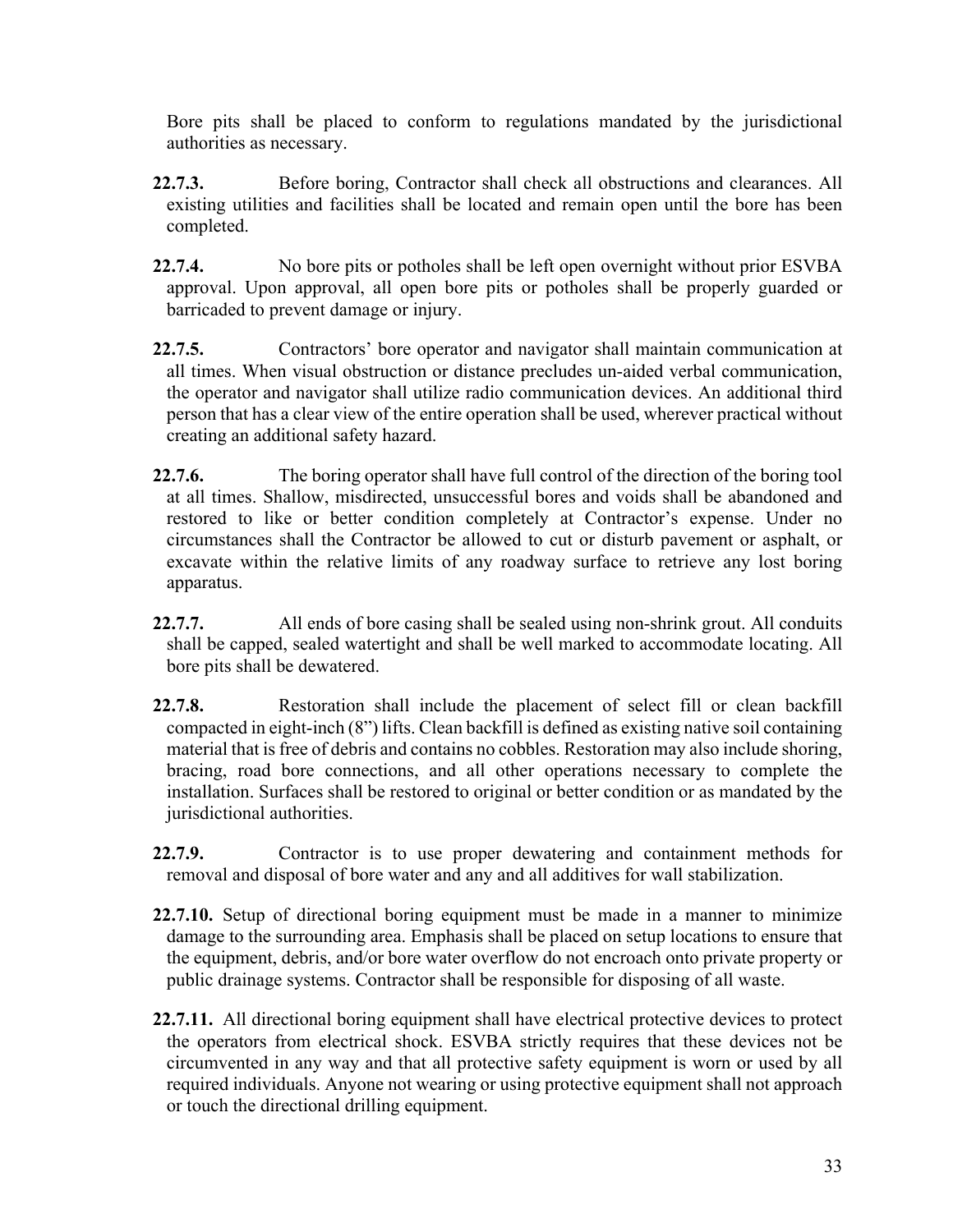- **22.7.12.** No items attached to the backside of the reamer shall be allowed without the use of a free-moving swivel to eliminate the rotation of trailing stem. When adding additional stem or attachments where the addition/attachment is not within sight of the bore machine operator, all power providing any movement to stems shall be disengaged and the stems at the boring rig shall be locked down. Power shall only be reinstated after the item being attached to the stem is securely connected and all personnel are clear of moving components.
- **22.7.13.** Contractor shall be responsible to ensure tie-ins and duct couplings are made to ensure elevations remain straight as possible and that the duct and conduit couplers provide an airtight seal.
- **22.7.14.** Contractor shall in his pre-bid survey determine soil conditions. Rock conditions shall be determined by Contractor prior to project commencement, and will not be considered for a request for change order. It is the responsibility of the Contractor to familiarize themselves with the ground conditions. Geo-Tech or similar reports will not be provided for the area.
- **22.7.15.** Contractor shall notify Contractor of areas where minimum cover requirements cannot be met. Contractor shall ensure that locations with minimum cover are protected by such means as to cover conduit with  $\frac{1}{4}$ " steel plates, concrete slurry, or both. This material and installation cost shall be borne by Contractor.

### **22.8. RODDING, ROPING AND INNERDUCT INSTALLATION**

- **22.8.1.** Contractor shall determine the integrity of existing sections of conduit prior to installation of any pull line.
- **22.8.2.** Contractor shall use a variable length rodder to physically "rod" the existing innerduct. This activity will determine whether or not the conduit run is continuous or whether collapsed or damaged conduits exist. Should damaged conduit be found, Contractor shall notify the Owner.
- **22.8.3.** Once a determination has been made that the conduit run is successful, Contractor shall "rope" the existing conduit run with a pull line or mule tape.
- **22.8.4.** Proofed and/or verified conduits shall have innerducts placed within them as directed by Owner. Contractor shall use swivels any time innerduct is being installed to prevent twisting of the duct.
- **22.8.5.** Contractor shall apply lubricant, at Contractor's expense, as required during the innerduct installation process.
- **22.8.6.** Contractor shall provide enough manpower to sufficiently manage and supervise all installations.
- **22.8.7.** Contractor shall ensure breakaway tension of the winch is within the specifications of the innerduct manufacturer.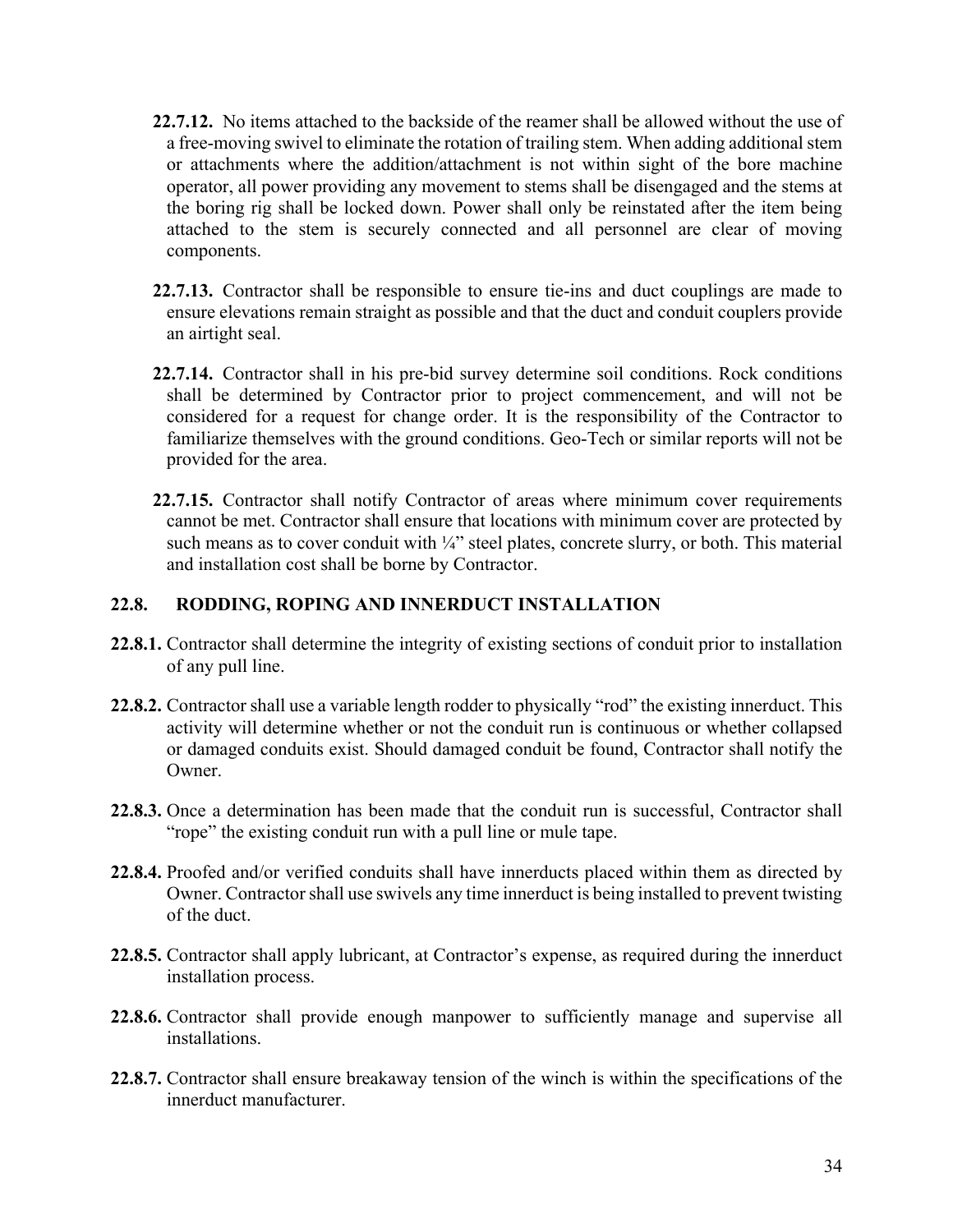- **22.8.8.** Each innerduct shall have a pull line or other pull rope installed.
- **22.8.9.** Contractor shall furnish and install a blank duct plug to each innerduct, making sure to tieoff all pull lines.
- **22.8.10.**Contractor shall use caution through the entire rodding, roping and innerduct installation process to avoid damaging any existing conduits, innerducts, cables, or other previously existing plant.
- **22.8.11.**Contractor shall prepare, and furnish to Owner, butterfly drawings of manhole system showing Owner duct and overall layout of ducts in the manhole.

### **22.9. MANHOLE INSTALLATION**

- **22.9.1.** The Contractor shall install manholes at locations as shown on the Contract Drawings and as approved by ESVBA The Contractor shall install manholes to the specifications as depicted on the typical drawings and any applicable jurisdictional authorities' specifications.
- **22.9.2.** Contractor shall place the manholes on a minimum eight-inch (8") thick bed. Bed material shall consist of clean three quarter inch (3/4") crushed stone placed on filter fabric. For open bottom manholes, Contractor shall place a rodent-proof mesh on top of the gravel bedding. The ducts shall enter and leave manholes exactly opposite each other. Frames and covers shall be installed to match existing grade unless otherwise noted and shall be shimmed with either steel or concrete spacers.
- **22.9.3.** Contractor shall not use material less than five thousand pounds per square inch (5,000 psi) in density to shim frames and covers or as necessary to maintain the load rating on the manholes.
- **22.9.4.** The manholes shall not be installed on steep banks or slopes where the cover cannot be leveled within a tolerance of one-inch (1") of drop to twelve inches (12") of grade.
- **22.9.5.** All manhole penetrations shall be sealed with a non-shrink grout. All conduit and duct ends shall be sealed with Contractor supplied duct plugs/caps. Large diameter ducts shall be trimmed neatly inside the manhole. For PVC conduit installation', conduits shall be flush to the interior manhole wall. During installation of HDPE conduits, conduits shall extend 12" into the manhole.
- **22.9.6.** Contractor shall install racks, hooks, and appurtenances on manholes as per the manufacturer's recommendations.

### **22.10. HANDHOLE INSTALLATION**

**22.10.1.** Contractor shall install handholes at locations as shown on the drawings and as approved by Owner. The Contractor shall install handholes to the specifications as depicted on the typical drawings and any applicable jurisdictional authorities' specifications.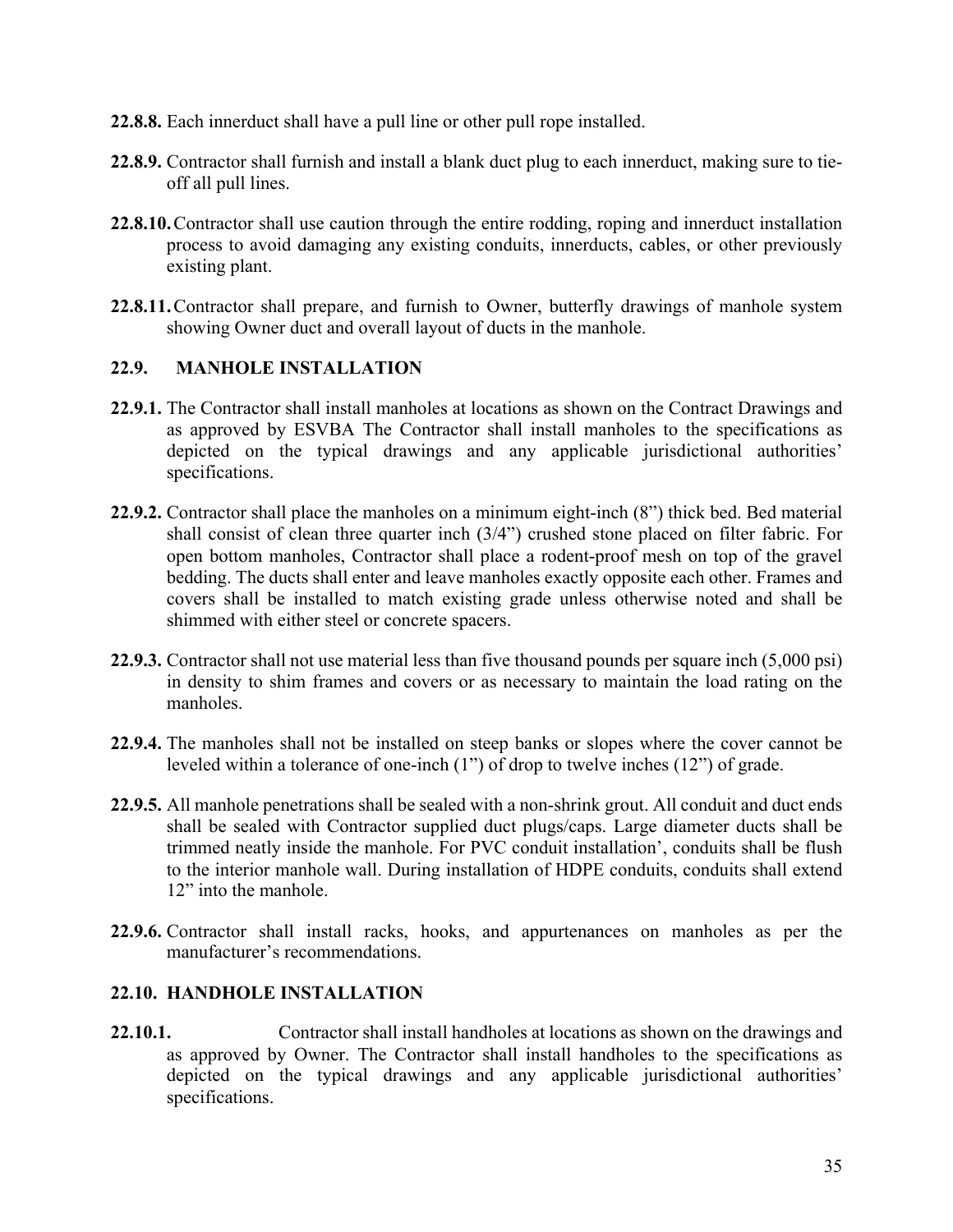- **22.10.2.** Contractor shall place the handholes as per the typical drawings. Contractor shall place a rodent-proof mesh on top of the gravel bedding. The ducts shall enter and leave handholes exactly opposite each other.
- **22.10.3.** Handholes shall be placed so that the top sits flush with the existing grade unless otherwise noted.
- **22.10.4.** The handholes shall not be installed on steep banks or slopes where the cover cannot be leveled within a tolerance of one-inch (1") of drop to twelve inches (12") of grade.
- **22.10.5.** All conduit and duct ends shall be sealed with Contractor supplied duct plugs/caps. Large diameter ducts shall be trimmed neatly inside the manhole. For PVC conduit installation, conduits shall be flush to the interior manhole wall. During installation of HDPE conduits, conduits shall extend 12" into the manhole.

# **22.11. ROUTE MARKERS**

Contractor shall install cable route warning signs along the route to allow for route protection and maintenance. Contractor shall exercise special caution to locate the cable route markers and cable location signs to avoid interference with the warning tape, conduit, and any other existing facilities. Placement of route markers is considered part of the cable placement work operation.

# **22.12. CORING**

- **22.12.1.** Contractor shall perform all cores into abutments, tunnel walls, manholes, handholes, and vaults by utilizing a core drill with a core type bit. Contractor shall drill a pilot hole prior to performing the core to verify the core's location. Contractor shall core a hole that is not more than one half inch  $(1/2)$  greater than the outside diameter of the conduit that is being placed through the core. Contractor shall seal the core utilizing a nonshrink grout.
- **22.12.2.** Contractor shall adhere to the specifications imposed by the owner of the facility being cored into.
- **22.12.3.** Contractor shall perform all cores into buildings by utilizing a core drill with a core type bit. Contractor shall drill a pilot hole prior to performing the core to verify the core's location. Contractor shall core a hole that is not more than two inches (2") greater than the outside diameter of the conduit that is being place through the core. Contractor shall furnish and install a link seal on both ends of the core and tighten in a criss-cross fashion. In addition, Contractor shall adhere to the specifications imposed by the owner of the facility being cored into.
- **22.12.4.** Contractor shall stub out conduit according to NEC code.
- **22.12.5.** All clean up is the responsibility of the Contractor.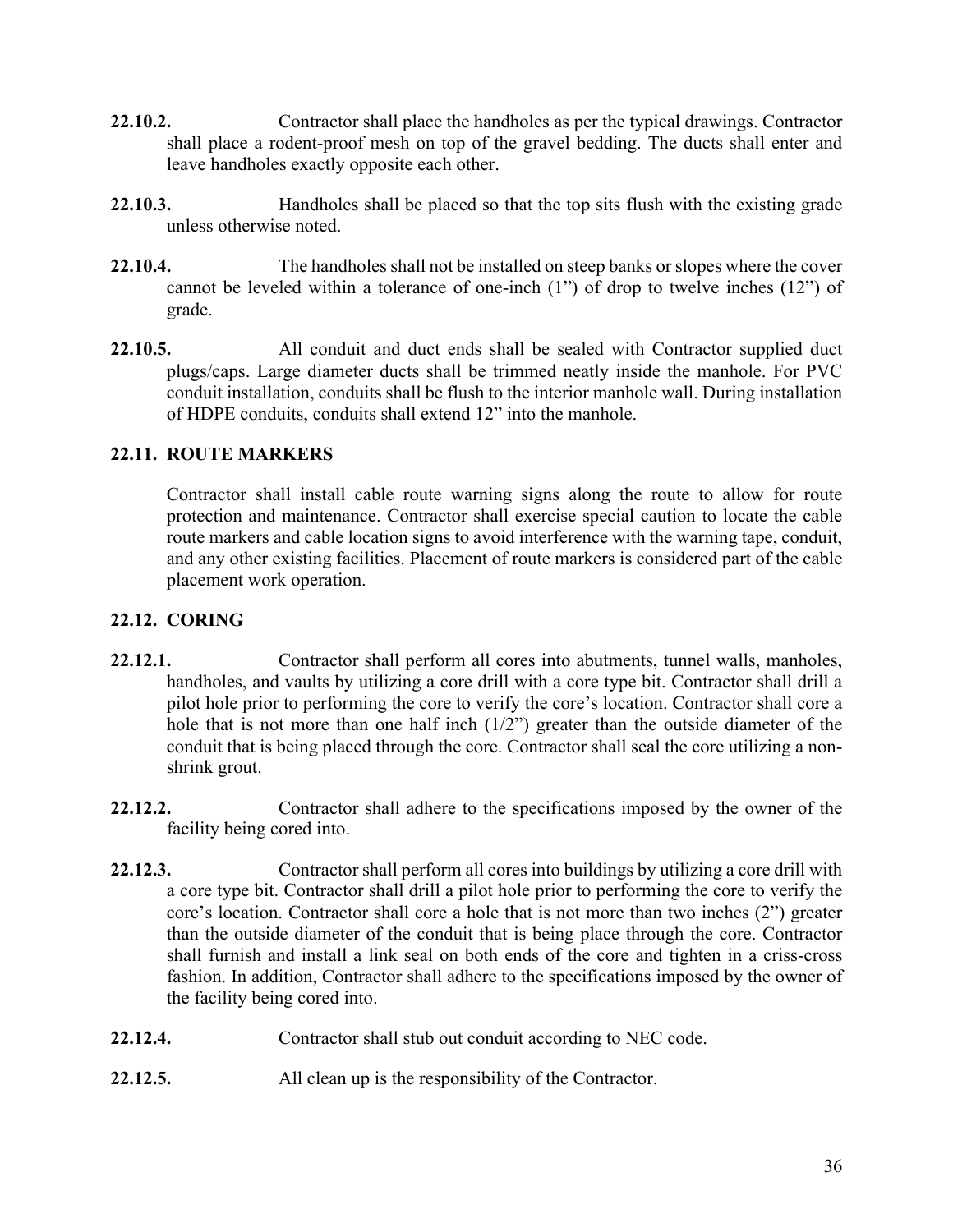#### **SECTION 4: UNDERGROUNG CABLE INSTALLATION SPECIFICATIONS**

### **1. UNDERGROUND FIBER OPTIC CABLE INSTALLATION**

- **1.1** Contractor shall install fiber optic cable in the conduit system as specified in the Contract Drawings, and in accordance with the manufacturer's recommendations. Contractor shall use appropriate pulling devices, jetting, or blowing machines used in strict accordance with the manufacturer's instructions. Vehicles or other devices, not approved by the cable manufacturer or Owner, shall not be used to pull cable.
- **1.2** Each reel of fiber optic cable will be tested at the factory. The Contractor may at its discretion, reel test the fiber cable prior to installation. Contractor assumes responsibility of the fiber cable until Acceptance by Owner.
- **1.3** Contractor shall maintain comprehensible two-way radio communication among crewmembers at all times during fiber optic cable installation.
- **1.4** Owner is providing Contractor the option to blow, jet, or pull the fiber optic cable for installation. Should Contractor choose to install the cable by pulling, Contractor shall be responsible for furnishing and installing pull rope.
- **1.5** Contractor shall, to the best of its ability, install the fiber optic cable in the most consistent manner throughout the duct system. This shall include, but is not limited to, installation within the same color or location of duct.
- **1.6** Contractor is responsible for the protection of fiber optic cable until acceptance by Owner of the installed, spliced and tested cable from Contractor. This includes, but is not limited to, storage of the cable prior to installation, overnight protection because the entire cable was not installed prior to stopping work for the day, and during transportation to the jobsite.
- **1.7** Contractor shall leave slack coils as shown on the Contract Drawings. Cable slack coils shall have a radius no smaller than ten (10) times the outside diameter of the cable unless the manufacturer recommends more stringent guidelines. Contractor shall leave one hundred feet (100') of cable slack coiled in handholes and manholes that will be utilized for splicing. In all other handholes and manholes, Contractor shall leave slack as noted on Contract Drawings and as needed for on-going operations and maintenance of the Network, but in no case less than one hundred feet (100') feet. All cable slack shall be neatly coiled and secured with black electrical tape.
- **1.8** Contractor shall rack all slack coils to the existing handhole or manhole racking. Cable shall be identified in each manhole/handhole utilizing cable tags. Contractor shall label all cable tags with a permanent marker. Labels shall include the count of fiber and any requested Owner information.
- **1.9** Contractor shall avoid bends of small radii and twists that may damage the fiber optic cable. During installation, Contractor shall not bend cable in a radius less than twenty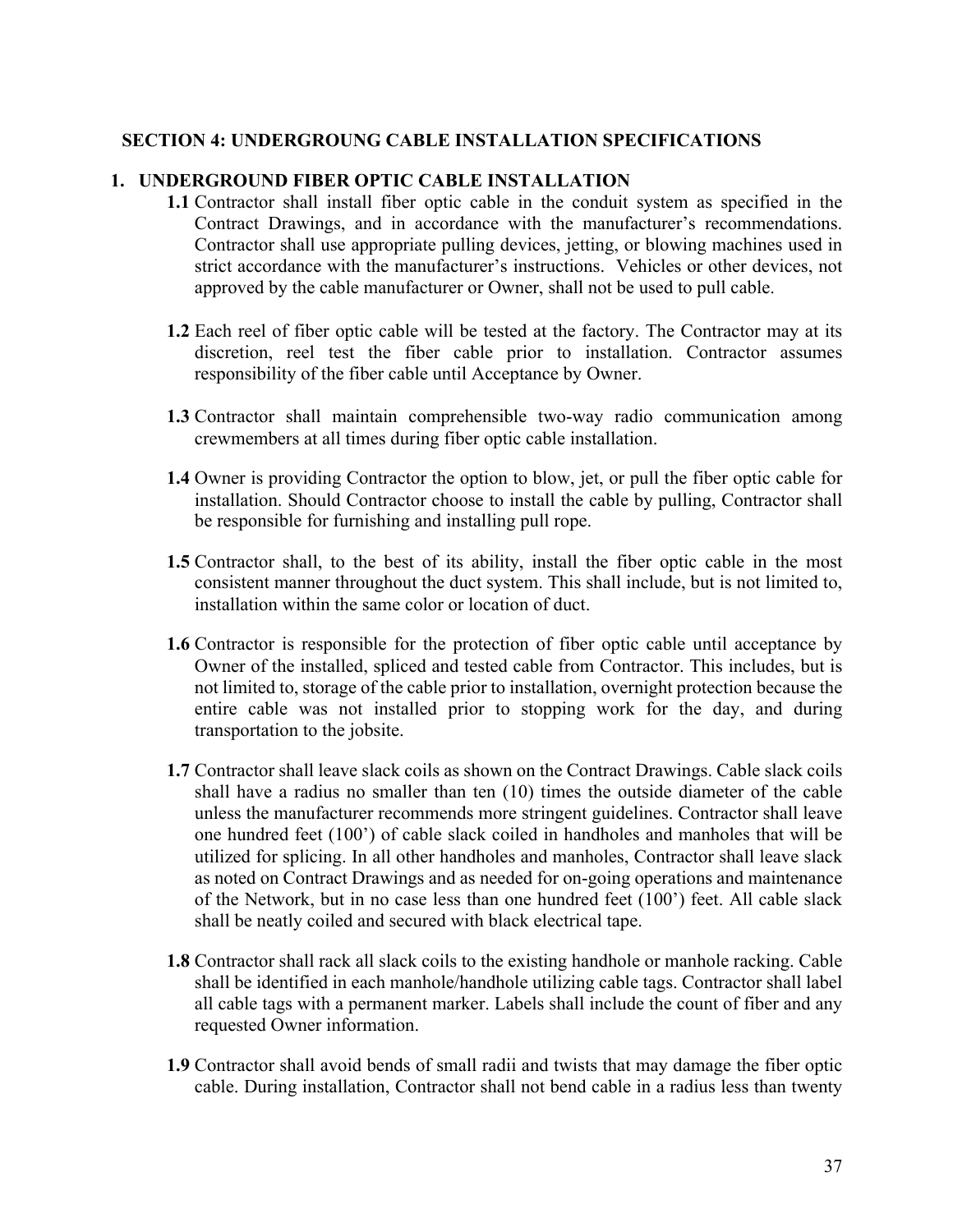(20) times the outside diameter of the cable. Contractor shall utilize pulleys, sheaves, radius wheels, or other devices to meet this requirement.

- **1.10**Contractor shall not pull the cable with more than six hundred (600) pounds of dynamic tension and shall use a breakaway swivel. Contractor shall use safeguards such as adjustable slip clutch capstan winches or pulling dynamometers. Contractor shall be responsible for proving that all safeguards have been calibrated and demonstrate their functionality.
- **1.11**Contractor shall install the cable into the conduit system without splices in the fiber optic cable except where noted on the Contract Drawings.
- **1.12**Contractor shall dispose of all reels in an appropriate manner. Contractor shall properly dispose of any cable determined to be "unusable".
- **1.13**No figure eight (8) machines shall be used to place fiber optic cable.
- **1.14**Contractor shall redline drawings to produce and submit to Owner as-built drawings of the installed fiber optic cable.
- **1.15**Contractor shall complete red line drawings. Red line drawings shall include:
- **1.16**At EVERY manhole and handhole, verification of the occupied duct (e.g. Orange duct entering, Blue duct leaving).
- **1.17**At EVERY manhole and handhole, Contractor must write down sequential footage markings at the manhole or handhole entry point for each cable. There should be two separate footages at each location with the footage recorded being correctly labeled as to its direction and location (i.e. 5005' – North cable at Manhole POE; 3001' – South cable at Manhole POE).
- **1.18**At EACH splice manhole and handhole, Contractor must write down sequential footage markings at the manhole or handhole entry point and at the butt of the splice enclosure for each cable. There should be four separate footages at each butt splice location with each footage recorded being correctly labeled as to its direction and location (i.e. 5005' – North cable at Manhole POE; 5055' – North cable at entrance of splice enclosure; 3001' – South cable at Manhole POE; 2051 – South cable at entrance of splice enclosure)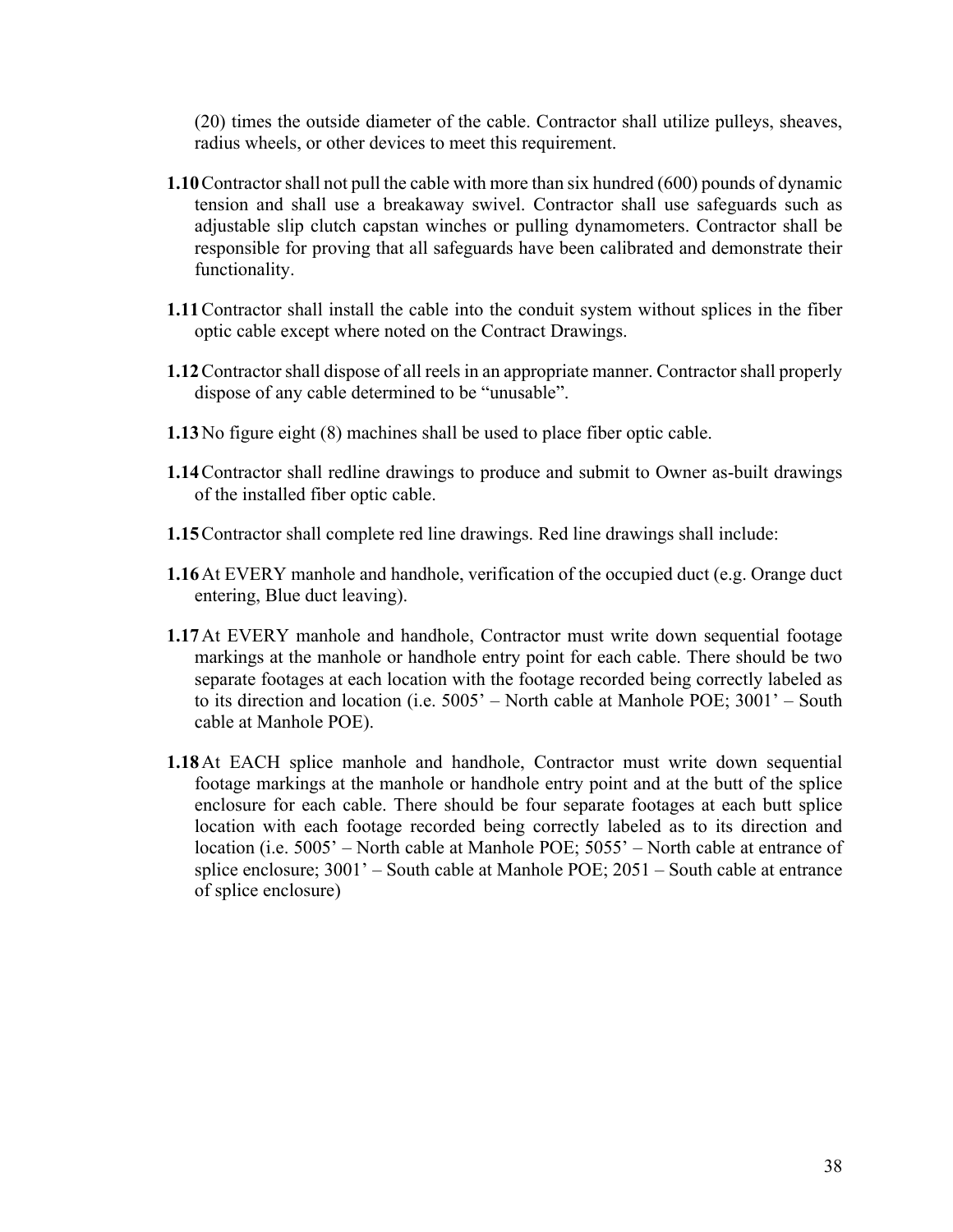### **SECTION 5: BID FORMS, UNIT PRICE, AND SAMPLE DESIGNS**

Based on the information contained within this Invitation for Bid, inclusive of all construction documents attached,

(General Contractor)

proposes a Unit Price Bid of line items attached herein to perform and furnish all work contained in and in accordance with the Contract Documents.

Contractor's proposal of the stated Unit Price schedule includes but is not limited to cost for all supervision, labor, equipment, tools, overhead and profit, margin, traffic control, and other costs necessary to complete the work. Contractor's proposal shall not include materials costs. ESVBA will separately procure the materials. Contractor's proposal shall be for installation only.

### **SCHEDULE OF BID PRICE**

The following unit prices shall be utilized to establish the project scope of each task order, and to modify the project scope by adding and/or deleting from the scope of work. These unit prices shall include labor only.

### **Table 1: Underground/Buried Operations**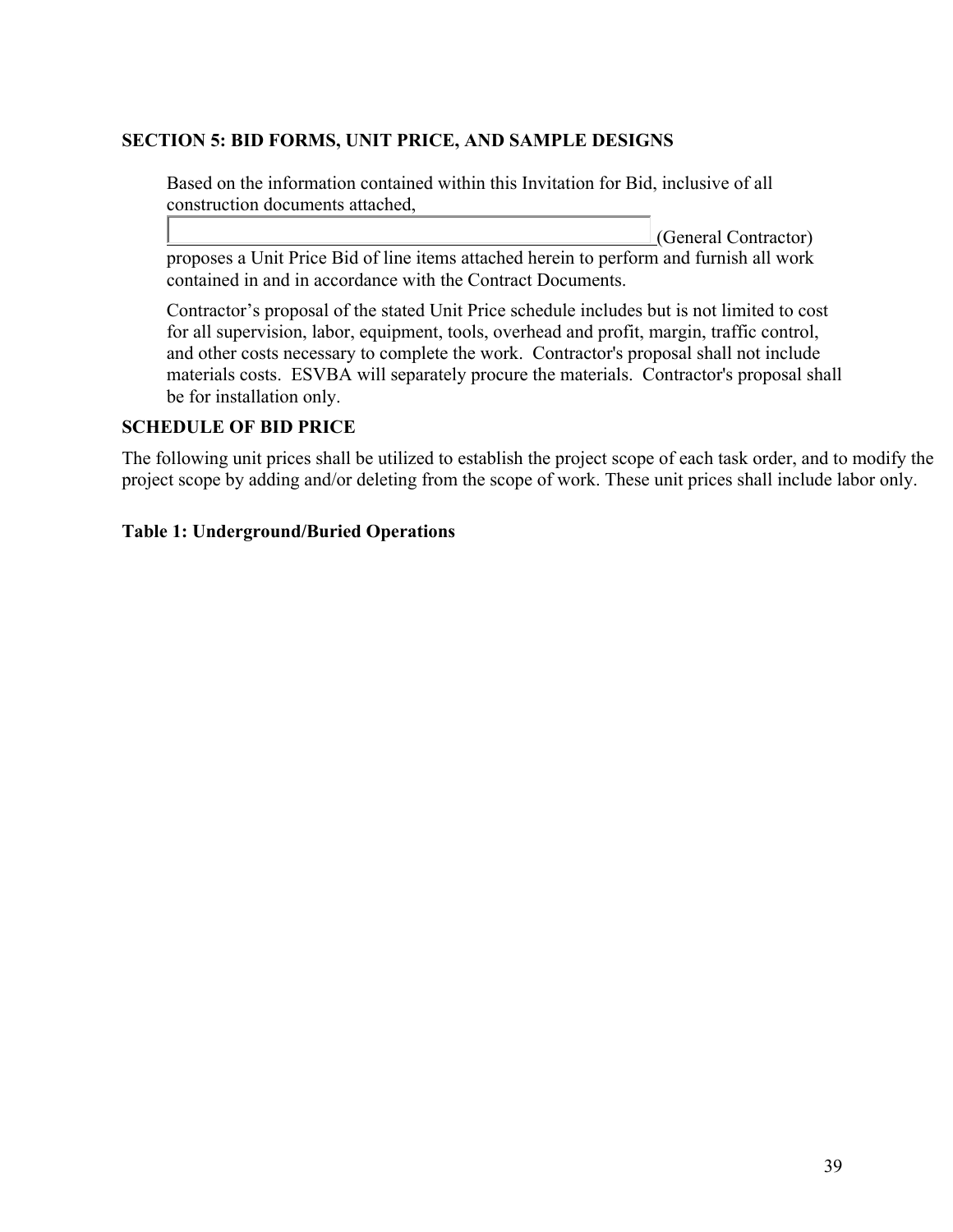| Line Item |                                                     |          |                                      | Unit Price at<br><b>Prevailing</b> |
|-----------|-----------------------------------------------------|----------|--------------------------------------|------------------------------------|
|           | <b>Underground/Buried Operations</b>                | Unit     | <b>Unit Price</b>                    | Wage                               |
| 2001      | Direct Bury/Plow One Fiber Cable                    | per foot | \$                                   |                                    |
| 2002      | Direct Bury/Plow One (1) 1.25" or .75" HDPE Duct    | per foot | \$                                   |                                    |
| 2003      | Direct Bury/Plow Two (2) 1.25" or .75" HDPE Ducts   | per foot | \$                                   |                                    |
| 2004      | Direct Bury/Plow Three (3) 1.25" or .75" HDPE Ducts | per foot | \$                                   |                                    |
| 2005      | Directional Bore One (1) 1.25" or .75" HDPE Duct    | per foot | \$                                   |                                    |
| 2006      | Directional Bore Two (2) 1.25" or .75" HDPE Ducts   | per foot | $\overline{\boldsymbol{\mathsf{s}}}$ |                                    |
| 2007      | Directional Bore Three (3) 1.25" or .75" HDPE Ducts | per foot | \$                                   |                                    |
| 2008      | Directional Bore One (1) 4" HDPE Duct               | per foot | \$                                   |                                    |
| 2009      | Trench w/backhoe Unimproved Soil & Install Duct(s)  | per foot | \$                                   |                                    |
| 2010      | Grass Trench w/backhoe & Install Duct(s)            | per foot | \$                                   |                                    |
| 2011      | Asphalt Trench w/backhoe & Install Duct(s)          | per foot | \$                                   |                                    |
| 2012      | Install Fiber in Duct                               | per foot | \$                                   |                                    |
| 2013      | Install Max-Cell in Duct                            | per foot | \$                                   |                                    |
| 2014a     | Install One (1) 19.5"x19.5"x13" Pedestal            | each     | \$                                   |                                    |
| 2014b     | Install One (1) 18"x24"x12" Hand Hole               | each     | \$                                   |                                    |
| 2014c     | Install One (1) 24"x36"x24" Hand Hole               | each     | \$                                   |                                    |
| 2014d     | Install One (1) 30"x48"x36" Hand Hole               | each     | \$                                   |                                    |
| 2015      | Rope Duct w/nylon pulling string                    | per foot | \$                                   |                                    |
| 2016      | Rope Duct w/Mule Tape                               | per foot | $\overline{\mathbf{s}}$              |                                    |
| 2017      | Rod Duct w/Mule Tape                                | per foot | \$                                   |                                    |
| 2018      | <b>Install Metallic Trace Wire</b>                  | per foot | \$                                   |                                    |
| 2019      | Proof duct after installation                       | per foot | \$                                   |                                    |
| 2020      | Install U-Guard                                     | each     | \$                                   |                                    |

# **Table 2: Additional Labor/Support Operations**

# **Table 3: Equipment**

| Line Item |                                                    |          |                   | <b>Unit Price</b> |
|-----------|----------------------------------------------------|----------|-------------------|-------------------|
|           |                                                    |          |                   | at                |
|           |                                                    |          |                   | <b>Prevailing</b> |
|           | <b>Additional Labor/Support Operations</b>         | Unit     | <b>Unit Price</b> | Wage              |
| 4001      | Laborer                                            | per hour |                   |                   |
| 4002      | Flag Person                                        | per hour |                   |                   |
| 4003      | Foreman                                            | per hour |                   |                   |
| 4004      | Superintendent                                     | per hour | \$                |                   |
| 4005      | Installer (In-building wiring)                     | per hour | \$                |                   |
| 4006      | Clearing & Grubbing Trees/Brush $\leq$ 2" Diameter | per foot | \$                |                   |
| 4007      | Clearing & Grubbing Trees/Brush > 2" Diameter      | per foot |                   |                   |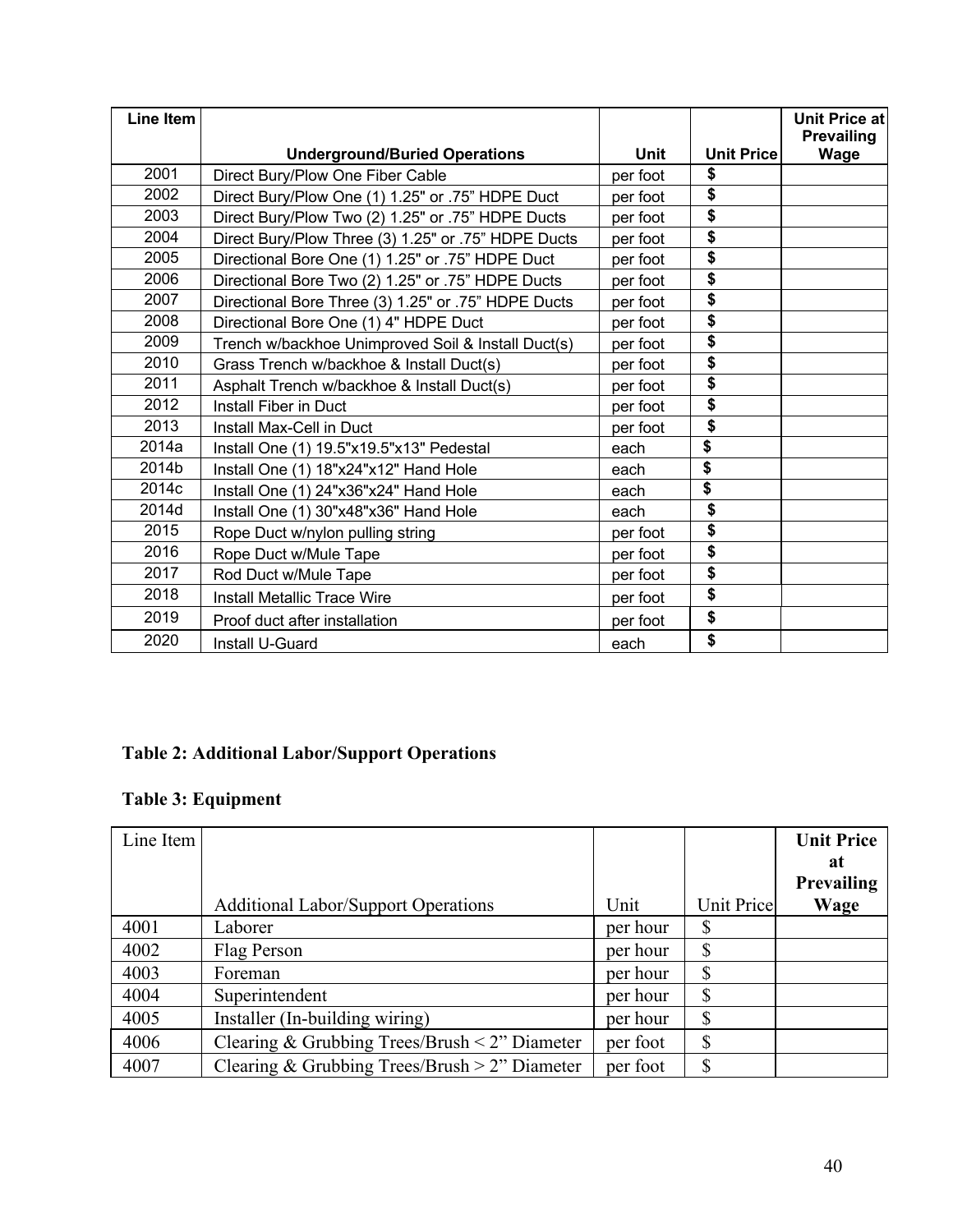| Line Item | Equipment                                            | Unit     | Unit                     |
|-----------|------------------------------------------------------|----------|--------------------------|
|           |                                                      |          | Price                    |
| 5001      | Rock wheel or chain trencher for 36" cover<br>trench | per hour | \$                       |
| 5002      | <b>Directional Drill</b>                             | per hour | \$                       |
| 5003      | Dump Truck - single axle (mason dump)                | per hour | \$                       |
| 5004      | Dump Truck - double axle                             | per hour | $\overline{\$}$          |
| 5005      | Backhoe                                              | per hour | \$                       |
| 5006      | Tractor and low-boy trailer                          | per hour | \$                       |
| 5007      | Pickup Truck                                         | per hour | \$                       |
| 5008      | Vacuum Truck                                         | per hour | $\overline{\$}$          |
| 5009      | Utility Truck with tools                             | per hour | \$                       |
| 5010      | <b>Water Truck</b>                                   | per day  | \$                       |
| 5011      | Air Compressor                                       | per hour | $\overline{\$}$          |
| 5012      | <b>Attenuator Truck with Arrow Board</b>             | per day  | $\overline{\$}$          |
| 5013      | <b>Bucket Truck</b>                                  | per day  | $\overline{\$}$          |
| 5014      | <b>Winch Truck</b>                                   | per day  | \$                       |
| 5015      | <b>Reel Trailer</b>                                  | per day  | $\overline{\$}$          |
| 5016      | <b>Light Tree</b>                                    | per day  | $\overline{\$}$          |
| 5017      | <b>Cable Blowing Machine</b>                         | per day  | $\overline{\mathcal{S}}$ |
| 5018      | <b>Cable Pulling Machine</b>                         | per day  | \$                       |
| 5019      | <b>Fusion Splicer</b>                                | per hour | $\overline{\$}$          |
| 5020      | Splicing Van/Trailer                                 | per day  | \$                       |
| 5021      | <b>OTDR</b>                                          | per hour | \$                       |
| 5022      | <b>Power Meter</b>                                   | per hour | \$                       |

**Figure 1. Sample of overlash, new construction of aerial plant, and underground**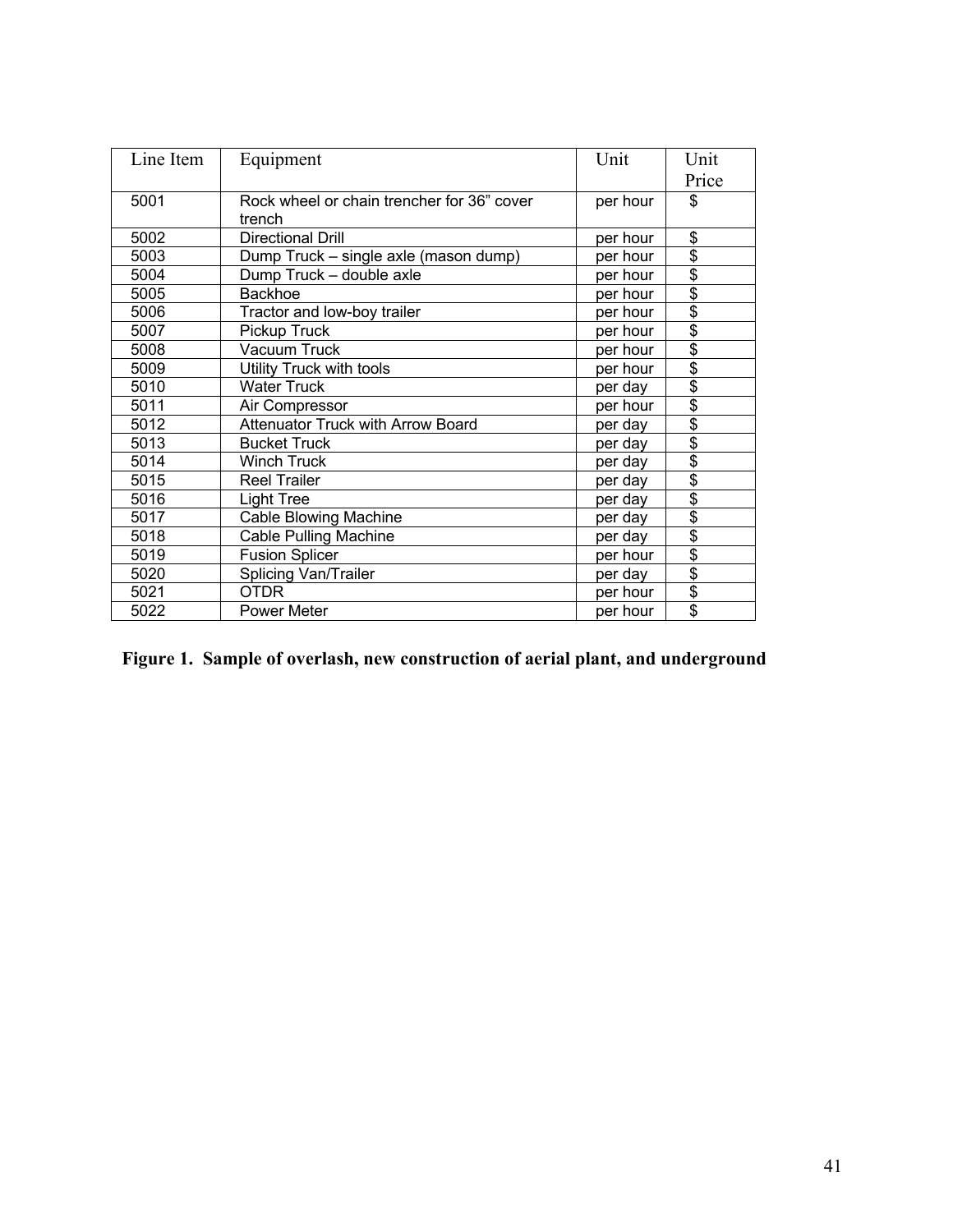

| Table 4. Rate elements eligible for use with Figure #1. |  |  |
|---------------------------------------------------------|--|--|
|                                                         |  |  |

| <b>Line Item</b> | <b>Description</b>                                               | Quantity         |
|------------------|------------------------------------------------------------------|------------------|
| 1001             | Install Strand Including Pole Hardware Materials (bolts, clamps, | 453'             |
|                  | etc)                                                             |                  |
| 1002             | Lash fiber to existing Strand/cable                              | 1,020'           |
| 1005             | <b>Install Slack Shoes</b>                                       |                  |
| 1007             | Install Down Guy                                                 | $\overline{2}$   |
| 1008             | <b>Install Screw Anchor</b>                                      | $\overline{2}$   |
| 1017             | <b>Bond Strand</b>                                               | $\overline{2}$   |
|                  |                                                                  |                  |
| 2002             | Direct Bury/Plow One (1) 1.25" or .75" HDPE Duct                 | 580 <sup>'</sup> |
| 2005             | Directional Bore One (1) 1.25" or .75" HDPE Duct                 | 35'              |
| 2012             | <b>Install Fiber in Duct</b>                                     | 615'             |
| 2014             | Install One (1) 19.5"x19.5"x13" Closure                          |                  |
| 2021             | <b>Install Metallic Trace Wire</b>                               | 615'             |
| 2023             | Install U-Guard                                                  |                  |
|                  |                                                                  |                  |
| 6006             | Install house attachment                                         |                  |
| 6007             | Attach NID to house                                              |                  |
| 6008             | Mount ONT inside house                                           |                  |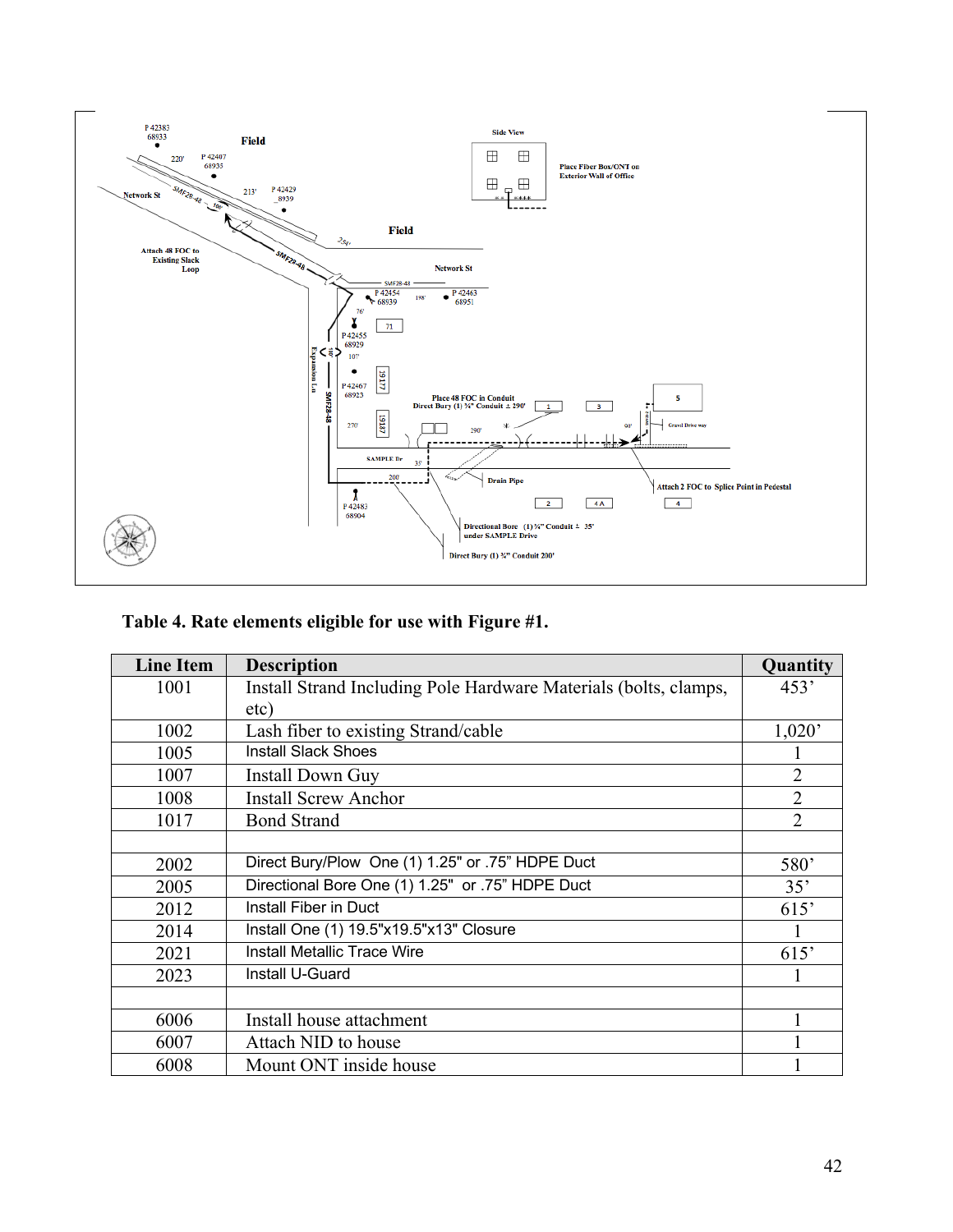# **Form 1: Bidder Questionnaire**

# **GENERAL INFORMATION**

| 1. | <b>Bidder Information:</b><br>Provide the following information regarding the Bidder.                                                                                                                                                                                                                                                                                                                                                                                                            |
|----|--------------------------------------------------------------------------------------------------------------------------------------------------------------------------------------------------------------------------------------------------------------------------------------------------------------------------------------------------------------------------------------------------------------------------------------------------------------------------------------------------|
|    | <b>Bidder Name:</b><br>(NOTE: Give exact legal name to be used on the contract, if awarded.)                                                                                                                                                                                                                                                                                                                                                                                                     |
|    | <b>Principal Address:</b>                                                                                                                                                                                                                                                                                                                                                                                                                                                                        |
|    |                                                                                                                                                                                                                                                                                                                                                                                                                                                                                                  |
|    | $\overline{\phantom{a}}$ $\overline{\phantom{a}}$ $\overline{\phantom{a}}$ $\overline{\phantom{a}}$ $\overline{\phantom{a}}$ $\overline{\phantom{a}}$ $\overline{\phantom{a}}$ $\overline{\phantom{a}}$ $\overline{\phantom{a}}$ $\overline{\phantom{a}}$ $\overline{\phantom{a}}$ $\overline{\phantom{a}}$ $\overline{\phantom{a}}$ $\overline{\phantom{a}}$ $\overline{\phantom{a}}$ $\overline{\phantom{a}}$ $\overline{\phantom{a}}$ $\overline{\phantom{a}}$ $\overline{\$<br>Telephone No. |
|    | Federal Employer Identification Number: Law and Contract the Contract of Tennis Property of the Contract of Te                                                                                                                                                                                                                                                                                                                                                                                   |
|    | <b>Payment Remit to Address: (If Different)</b>                                                                                                                                                                                                                                                                                                                                                                                                                                                  |
|    |                                                                                                                                                                                                                                                                                                                                                                                                                                                                                                  |
|    | Fax No:                                                                                                                                                                                                                                                                                                                                                                                                                                                                                          |
|    | <b>Business Structure:</b><br>Check the statement that indicates the business structure of the Bidder.                                                                                                                                                                                                                                                                                                                                                                                           |
|    | Individual or Sole Proprietorship                                                                                                                                                                                                                                                                                                                                                                                                                                                                |
|    | If checked, list Assumed Name, if any:                                                                                                                                                                                                                                                                                                                                                                                                                                                           |
|    | Partnership<br>Corporation<br>If checked, check one: For-Profit<br>Nonprofit $\Box$                                                                                                                                                                                                                                                                                                                                                                                                              |
|    |                                                                                                                                                                                                                                                                                                                                                                                                                                                                                                  |
|    | 2. Contact Information:<br>List the one person who the ESVBA may contact concerning your proposal or setting dates for<br>meetings.<br>Name:<br>the control of the control of the control of the control of the control of the control of                                                                                                                                                                                                                                                        |
|    |                                                                                                                                                                                                                                                                                                                                                                                                                                                                                                  |
|    | City: State: Zip Code:                                                                                                                                                                                                                                                                                                                                                                                                                                                                           |
|    | <b>Telephone No.</b><br>Fax No:                                                                                                                                                                                                                                                                                                                                                                                                                                                                  |
|    | E-mail:                                                                                                                                                                                                                                                                                                                                                                                                                                                                                          |
|    | 3. Is Bidder authorized and/or licensed to do business in Virginia?<br>$\begin{array}{c} \n\text{No} \quad \text{If "Yes", list authorizations/licenses.}\n\end{array}$<br>$Yes \mid \cdot$                                                                                                                                                                                                                                                                                                      |
|    |                                                                                                                                                                                                                                                                                                                                                                                                                                                                                                  |

4. **Bidder corporate headquarters address:** (If different)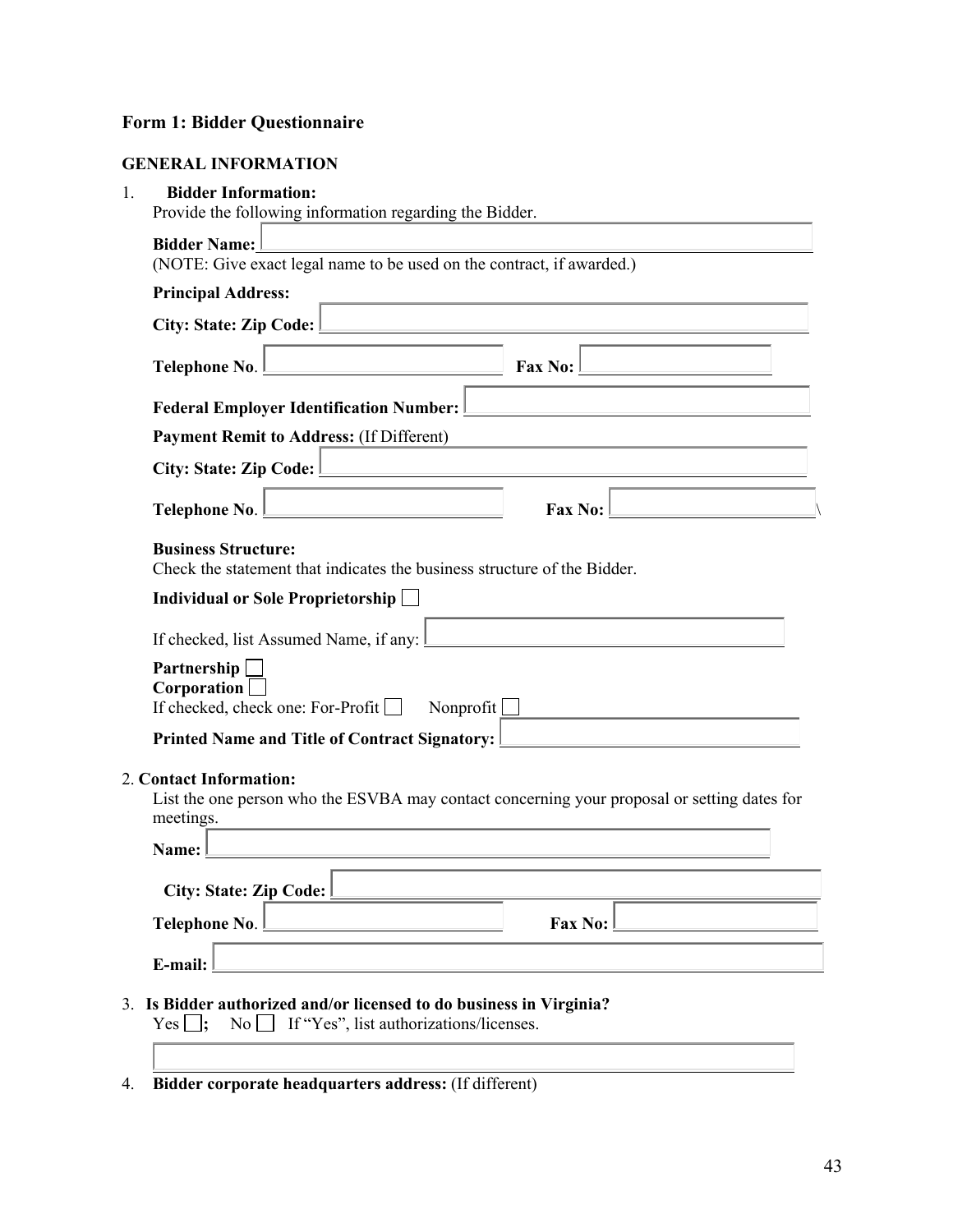| <b>City: State: Zip Code:</b>                                                                                                                                              |
|----------------------------------------------------------------------------------------------------------------------------------------------------------------------------|
| <b>Fax No:</b><br><b>Telephone No.</b>                                                                                                                                     |
| 5. Local Operation:<br>Does the Bidder have an office located in Virginia?                                                                                                 |
| $No$ If "Yes", respond to a and b below:<br>$\mathbf{E}$<br>Yes                                                                                                            |
| a. How long has the Respondent conducted business from its Virginia office?                                                                                                |
| Months:<br>Years:                                                                                                                                                          |
| b. State the number of full-time employees at the Virginia office:                                                                                                         |
| 6. Operations:                                                                                                                                                             |
| <b>a.</b> How long has the Bidder conducted business? Years:<br>Months:                                                                                                    |
| <b>b.</b> State the number of full-time employees:<br><b>Failure to Complete Job:</b><br>Has the bidder or any of its principals failed to complete a job? Yes $\Box$ ; No |
| If yes, state where and why.                                                                                                                                               |
| <b>Surety Information:</b><br>Has the Bidder ever had a bond or surety canceled or forfeited? Yes $\Box$ ; No                                                              |
| If "Yes", state the name of the bonding company, date, amount of bond and reason for such                                                                                  |
| cancellation or forfeiture.                                                                                                                                                |
| 7. Bank Reference:                                                                                                                                                         |
| <b>Bank Name:</b>                                                                                                                                                          |
| <b>Contact Name:</b>                                                                                                                                                       |
| <b>Contact Title:</b>                                                                                                                                                      |
| <b>Contact Telephone:</b><br>8. Other Names:<br>Provide any other names under which Bidder has operated within the last 10 years.                                          |
|                                                                                                                                                                            |
| Dated this $\boxed{\phantom{a}}$ day of $\boxed{\phantom{a}}$ , 2014.                                                                                                      |
|                                                                                                                                                                            |
| Name:<br><u> 1989 - Johann Stein, marwolaethau a bhann an t-Amhain ann an t-Amhain an t-Amhain an t-Amhain an t-Amhain an </u>                                             |
| Title:<br>the contract of the contract of the contract of the contract of the contract of the contract of                                                                  |
| Attest:<br>Notary                                                                                                                                                          |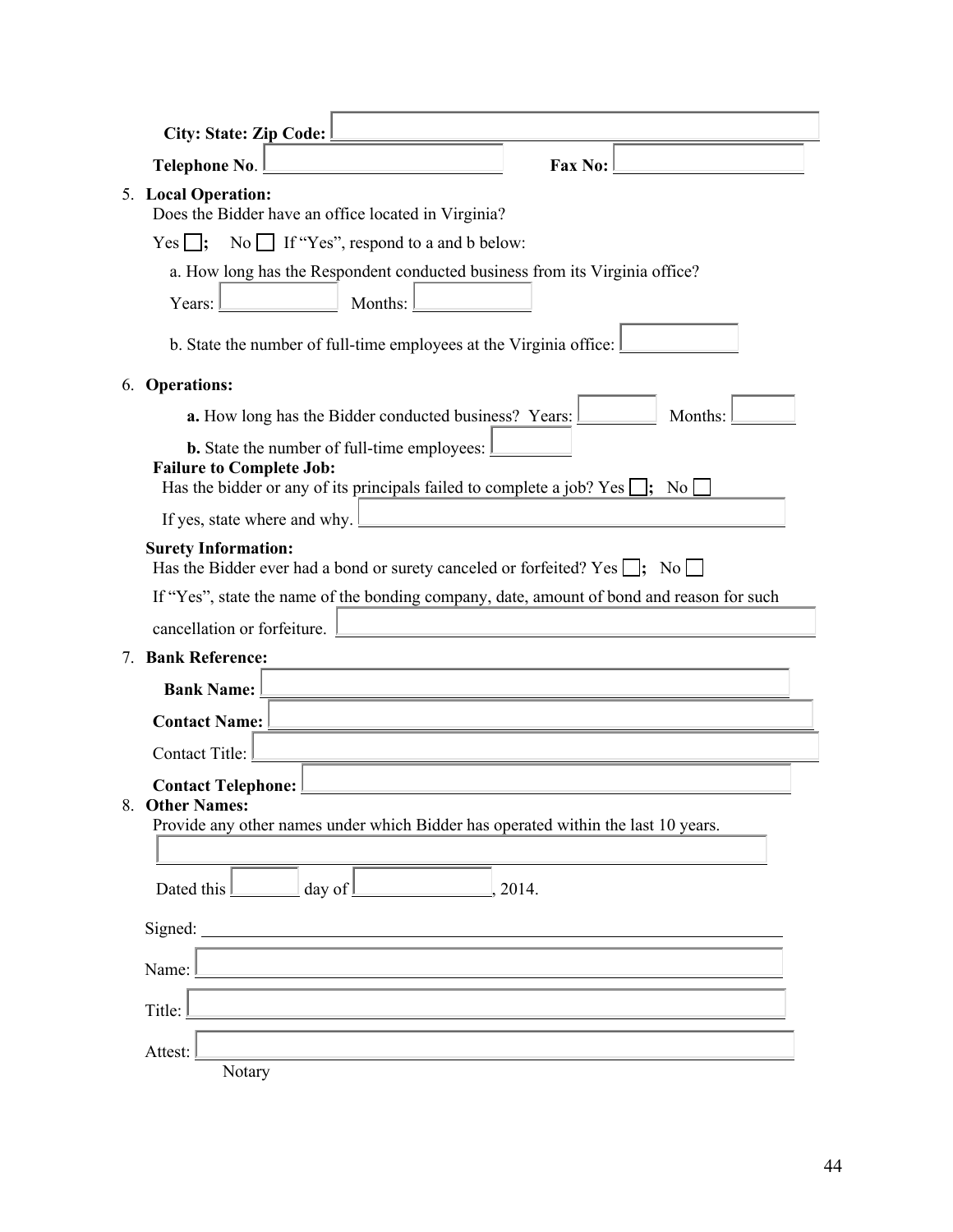| <b>Bidder Compliance Statement</b><br><b>Certification Regarding Equal Employment Opportunity</b>                                                                                                                                          |  |  |  |  |  |
|--------------------------------------------------------------------------------------------------------------------------------------------------------------------------------------------------------------------------------------------|--|--|--|--|--|
| Applicability: Bid exceeding ten thousand dollars (\$10,000) for contract/subcontract of unlimited                                                                                                                                         |  |  |  |  |  |
| amount.<br>The Firm providing goods or services to the AUTHORITY under this contract assures the<br>AUTHORITY that it is:                                                                                                                  |  |  |  |  |  |
| 1) Conforming to the provisions of the Civil Rights Act of 1964, as amended, the Virginia Fair<br>Employment Contracting Act of 1975, as amended, and the Virginia Human Rights Act, as<br>amended, where applicable.<br> NO<br><b>YES</b> |  |  |  |  |  |
| 2) Not employing illegal alien workers or otherwise violating the provisions of the Immigration<br>Reform and Control Act of 1986<br> NO<br><b>YES</b>                                                                                     |  |  |  |  |  |
| Complying with federal, state and local laws and regulations applicable to the performance of<br>3)<br>the services procured; and<br><b>YES</b><br>N <sub>O</sub>                                                                          |  |  |  |  |  |
| Submitting the bid or proposal in full compliance with the Virginia Conflict of Interest Act.<br>N <sub>O</sub><br><b>YES</b>                                                                                                              |  |  |  |  |  |
| I understand that violations of the foregoing certifications may constitute grounds for rejection of my<br>bid, and termination of my contract, if awarded.                                                                                |  |  |  |  |  |
| Signature:                                                                                                                                                                                                                                 |  |  |  |  |  |
| Title:<br>Type Name:                                                                                                                                                                                                                       |  |  |  |  |  |
| Address, including zip code:                                                                                                                                                                                                               |  |  |  |  |  |
| IRS # (or owner's social security #):                                                                                                                                                                                                      |  |  |  |  |  |
|                                                                                                                                                                                                                                            |  |  |  |  |  |
|                                                                                                                                                                                                                                            |  |  |  |  |  |

٦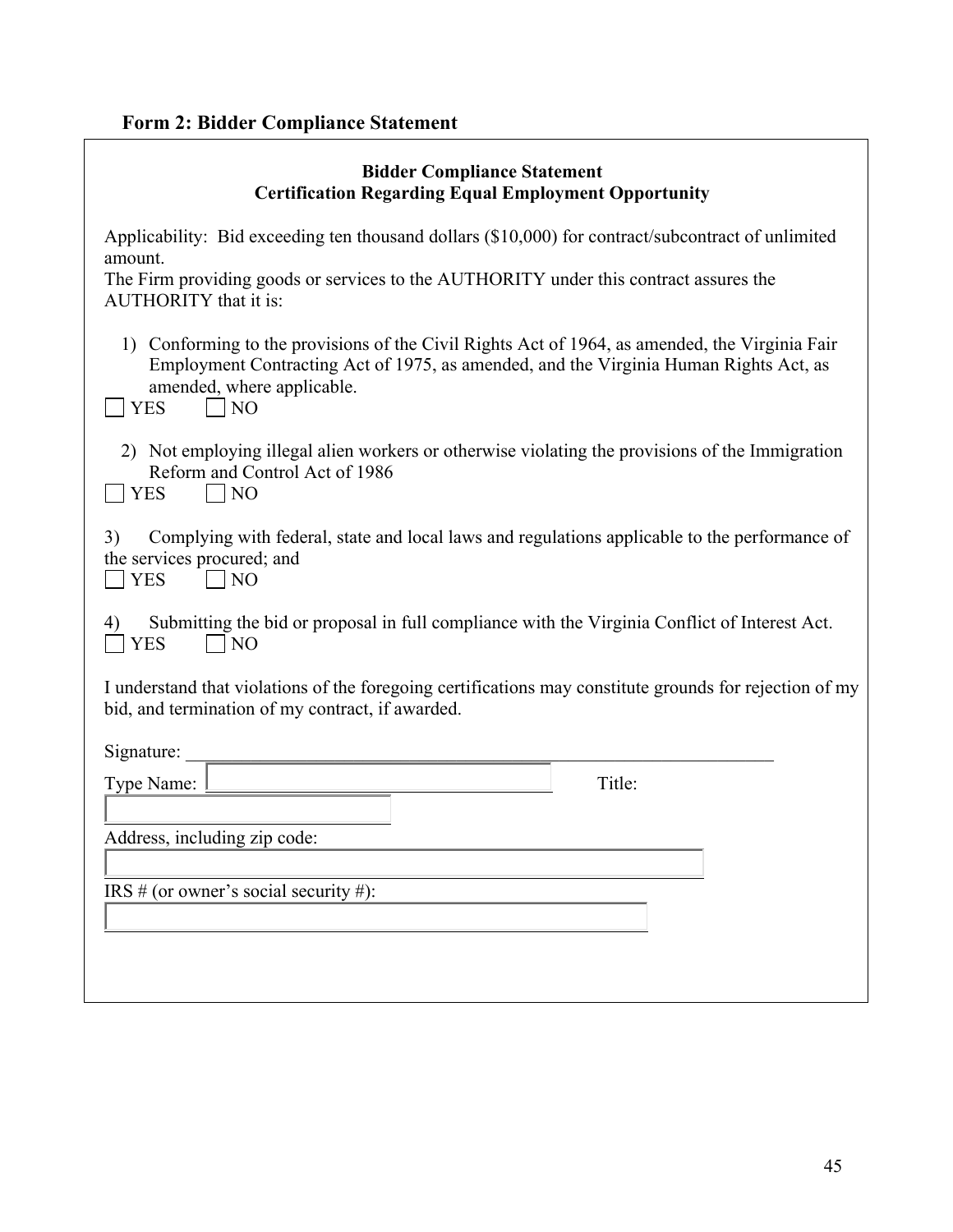### **Form 3: Certification of Bidder Regarding Debarment by Agency of the Commonwealth of Virginia**

| Certification of Bidder Regarding Debarment by Agency of the Commonwealth of<br>Virginia                                                                                                                                                                                                                                    |  |  |  |  |
|-----------------------------------------------------------------------------------------------------------------------------------------------------------------------------------------------------------------------------------------------------------------------------------------------------------------------------|--|--|--|--|
| This is to certify that this person/firm/corporation has not been barred from bidding on<br>contracts by any agency of The Commonwealth of Virginia, nor is this<br>person/firm/corporation a part of any firm/corporation that has been barred from bidding on<br>contracts by any agency of The Commonwealth of Virginia. |  |  |  |  |
| Name of Official                                                                                                                                                                                                                                                                                                            |  |  |  |  |
| Title                                                                                                                                                                                                                                                                                                                       |  |  |  |  |
| Firm or Corporation                                                                                                                                                                                                                                                                                                         |  |  |  |  |
| Date                                                                                                                                                                                                                                                                                                                        |  |  |  |  |
|                                                                                                                                                                                                                                                                                                                             |  |  |  |  |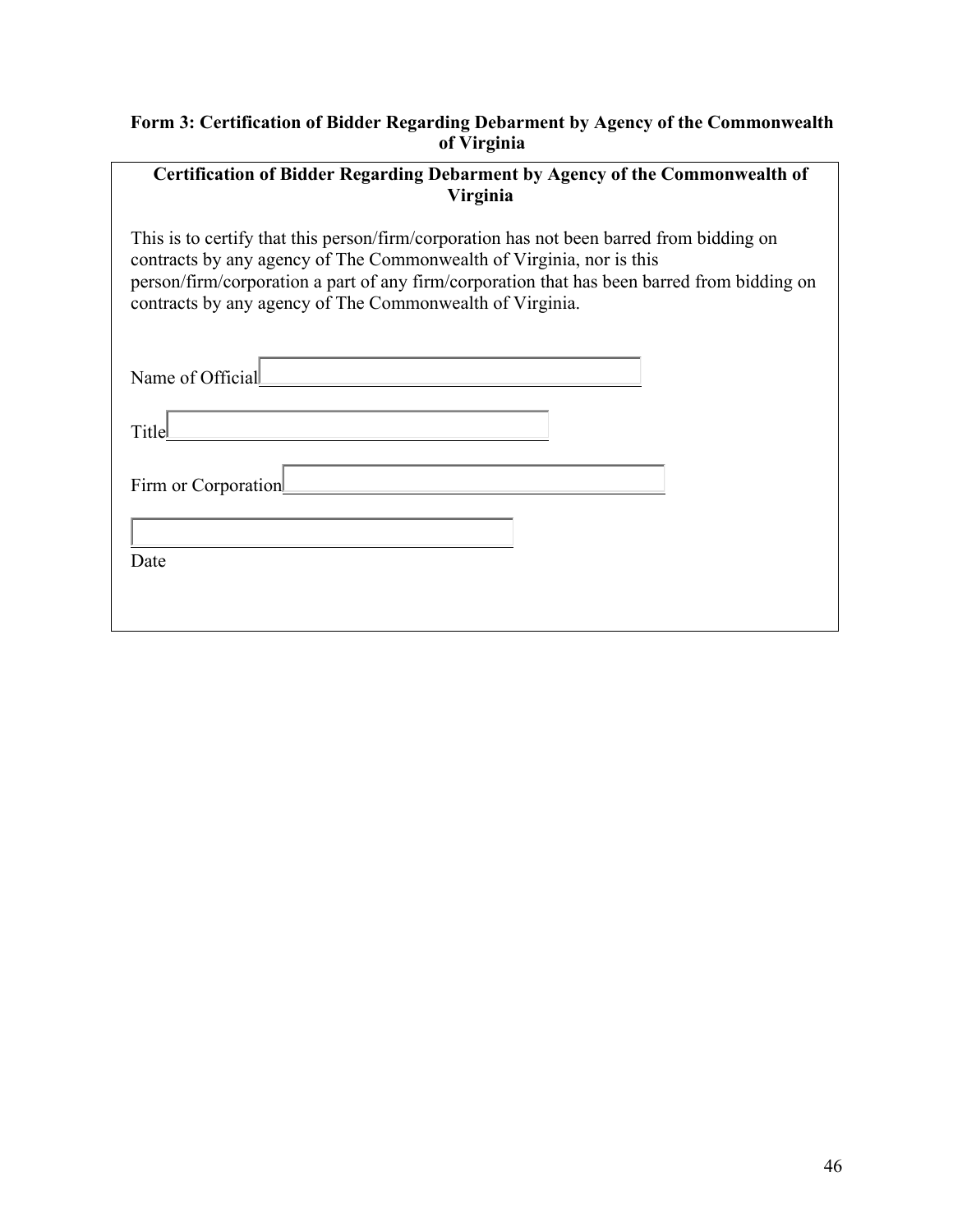#### **Form 4: Bid Bond**

All bids submitted to the Eastern Shore of Virginia Broadband Authority shall include a Bid Bond in a form substantially as follows:

#### BID BOND

KNOW ALL PERSONS BY THESE PRESENTS: That we undersigned,

as Principal (Bidder), and  $\qquad \qquad$ , as Surety, are hereby held and firmly bound unto the Eastern Shore of Virginia Broadband Authority as Obligee (OWNER), in the amount of FIFTY THOUSAND DOLLARS (\$50,000.00), for the payment whereof Principal and Surety jointly and severally bind themselves, their heirs, executors, administrators, successors and assigns firmly by these presents.

WHEREAS, Principal has submitted a certain Bid attached hereto and hereby made a part hereof to enter into an AGREEMENT in writing for the Customer Premises Installations and Splicing Operations, as part of the Owner's expansion of its fiber optic network.

NOW, THEREFORE, THE CONDITIONS OF THIS OBLIGATION is such that, if Principal shall not withdraw his Bid during the period of 90 days following the opening of Bids, and if its Bid is accepted and the OWNER and PRINCIPAL enter into a formal Contract in accordance with the AGREEMENT included as a part of the Contract Documents and that the Performance Bond and the Payment Bond be given, then this obligation shall be void; otherwise it shall remain in full force and effect and the Principal and Surety will be liable to the Obligee for the lesser of: (1) the difference between the Bid for which the Bond was written and the next low Bid, or (2) the face amount of the Bid Bond.

The Surety, for value received, hereby stipulates and agrees that the obligations of said Surety and its Bond shall be in no way impaired or affected by any extension of the time within which OWNER may accept such Bid; and said Surety does hereby waive notice of any such extension.

IN WITNESS WHEREOF, the Principal and the Surety have hereunto set their hands and seals, and such of them as are corporations, have caused their corporate seals to be hereto affixed and these presents to be signed by their proper officers, the day and year first set forth above.

Signed and sealed this  $\_\_\_\_\$  day of  $\_\_\_\_\$  20  $\_\_\_\$ .

(Principal) Seal

By:  $\qquad \qquad$ 

(Witness) (Name and Title)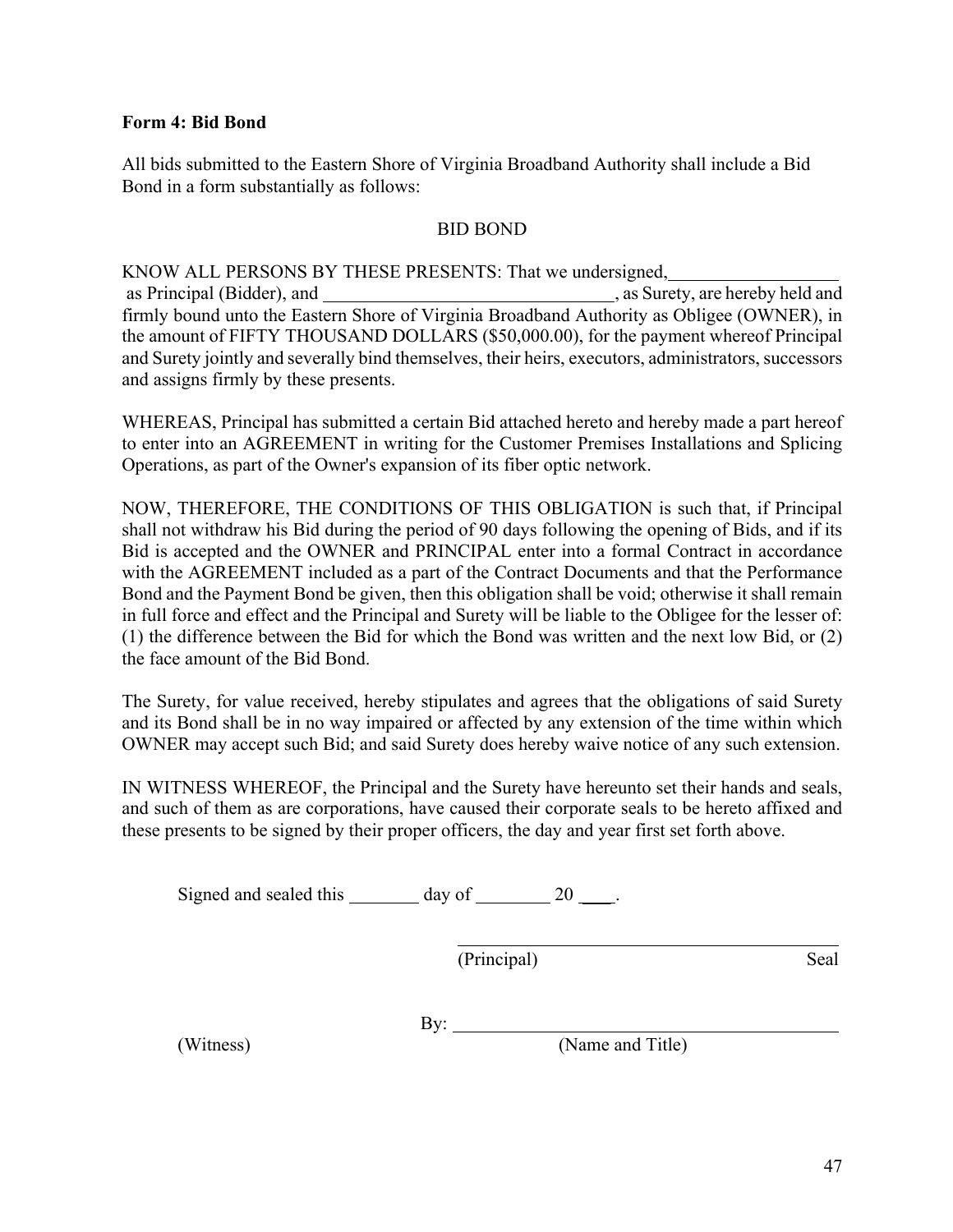|                         | (Surety) |                    | Seal |  |
|-------------------------|----------|--------------------|------|--|
|                         |          |                    |      |  |
|                         | Bv:      |                    |      |  |
| Resident Virginia Agent |          | (Attorney-in-Fact) |      |  |

IMPORTANT - Surety companies executing Bonds must be on the Treasury Department's most current list (Circular 570, as amended) and be authorized to transact business in the state where the Project is located.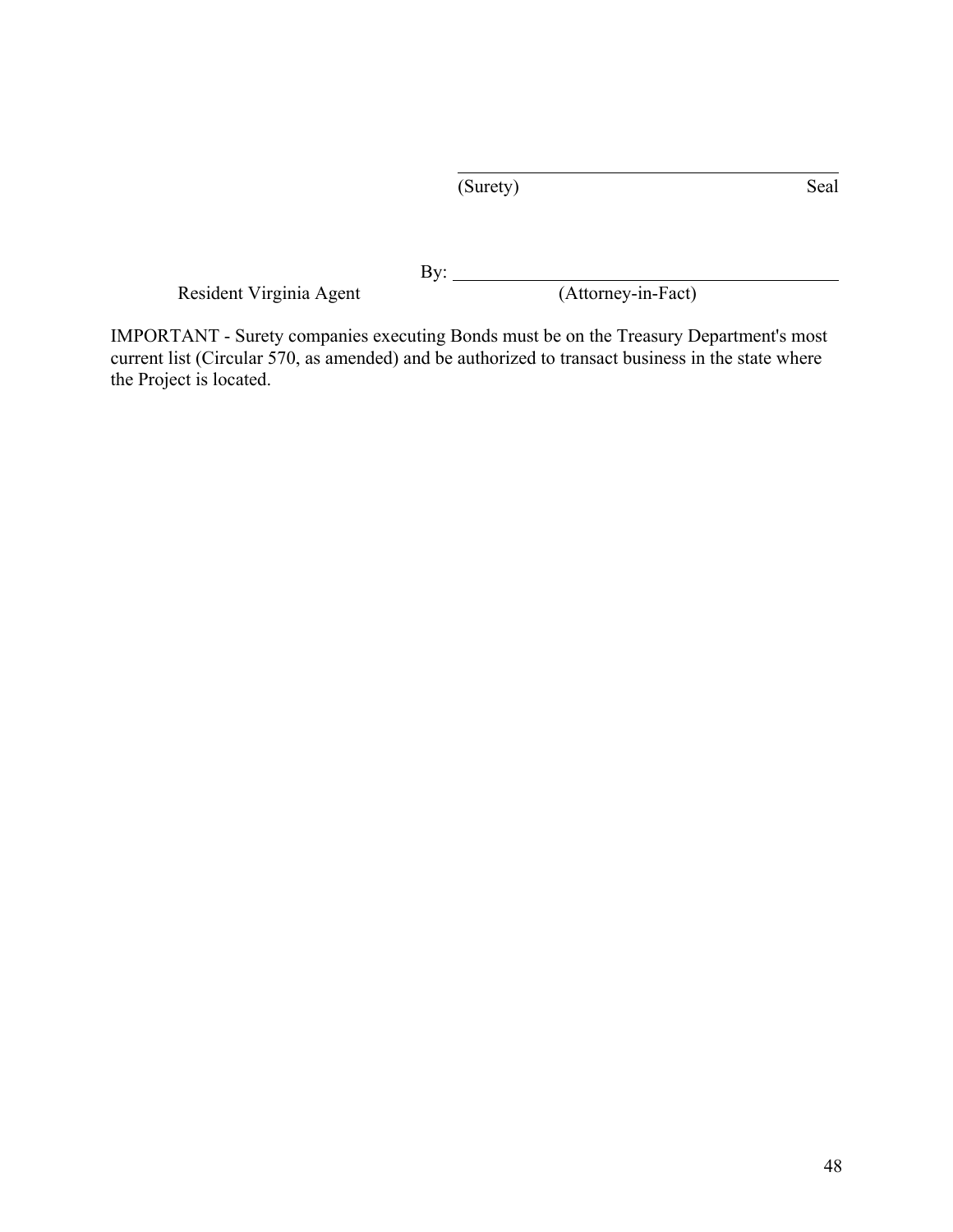# **Form 5: Performance and Payment Bond (not used)**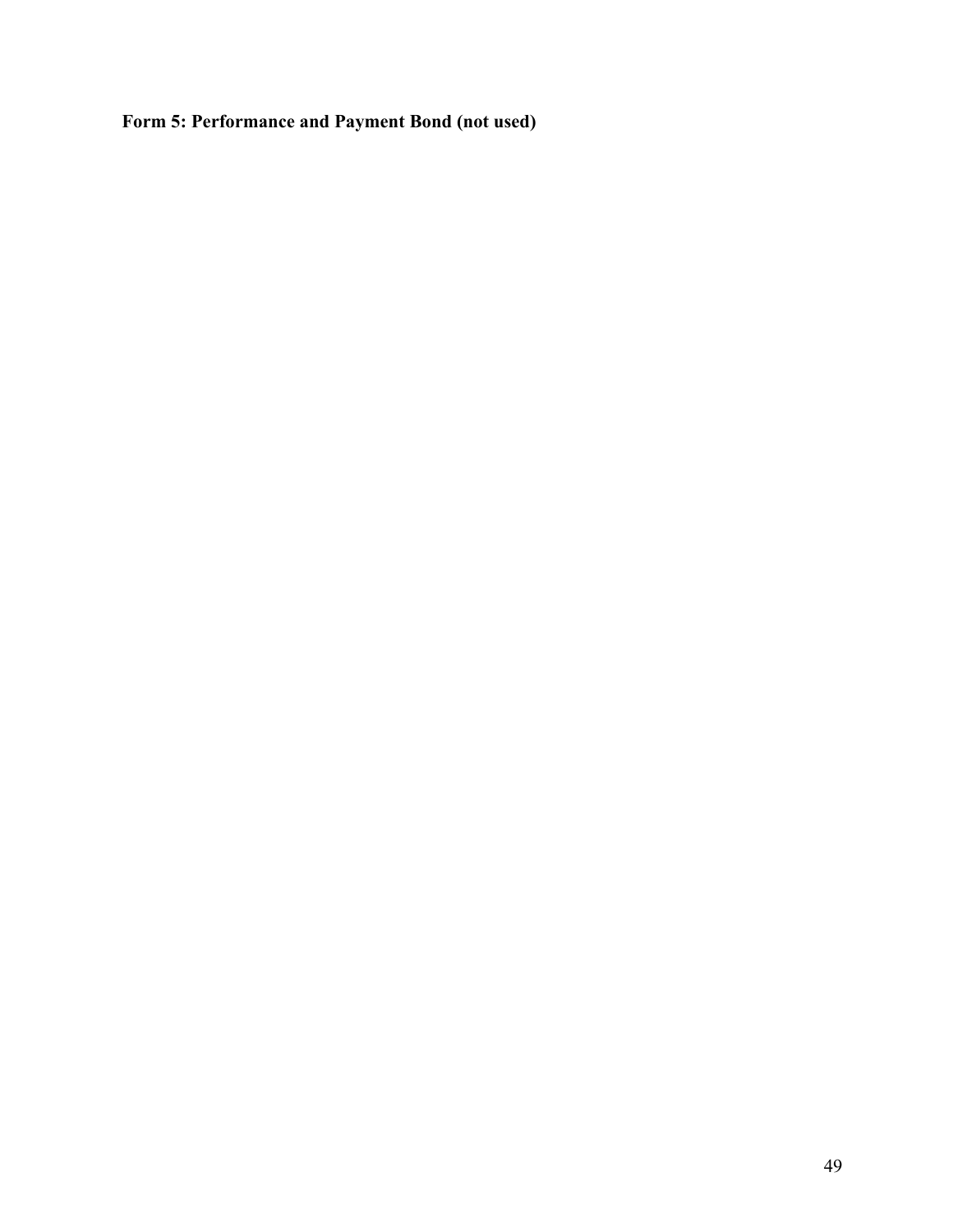# **Form 6: Notice of Award**

| <b>Notice of Award</b>                                                                                                                                                                                                                                                                                                                                                                                                                                                                                                                                                                                                                                                                                                                                                                                                                                                                                                                                                                                                              |                              |  |  |  |  |
|-------------------------------------------------------------------------------------------------------------------------------------------------------------------------------------------------------------------------------------------------------------------------------------------------------------------------------------------------------------------------------------------------------------------------------------------------------------------------------------------------------------------------------------------------------------------------------------------------------------------------------------------------------------------------------------------------------------------------------------------------------------------------------------------------------------------------------------------------------------------------------------------------------------------------------------------------------------------------------------------------------------------------------------|------------------------------|--|--|--|--|
| Date:                                                                                                                                                                                                                                                                                                                                                                                                                                                                                                                                                                                                                                                                                                                                                                                                                                                                                                                                                                                                                               |                              |  |  |  |  |
| Project:                                                                                                                                                                                                                                                                                                                                                                                                                                                                                                                                                                                                                                                                                                                                                                                                                                                                                                                                                                                                                            |                              |  |  |  |  |
| Owner: Eastern Shore of Virginia Broadband                                                                                                                                                                                                                                                                                                                                                                                                                                                                                                                                                                                                                                                                                                                                                                                                                                                                                                                                                                                          | <b>Owner's Contract No.:</b> |  |  |  |  |
| Authority                                                                                                                                                                                                                                                                                                                                                                                                                                                                                                                                                                                                                                                                                                                                                                                                                                                                                                                                                                                                                           |                              |  |  |  |  |
| Contract:                                                                                                                                                                                                                                                                                                                                                                                                                                                                                                                                                                                                                                                                                                                                                                                                                                                                                                                                                                                                                           |                              |  |  |  |  |
| Bidder:                                                                                                                                                                                                                                                                                                                                                                                                                                                                                                                                                                                                                                                                                                                                                                                                                                                                                                                                                                                                                             |                              |  |  |  |  |
| <b>Bidder's Address:</b>                                                                                                                                                                                                                                                                                                                                                                                                                                                                                                                                                                                                                                                                                                                                                                                                                                                                                                                                                                                                            |                              |  |  |  |  |
| You are notified that your Bid dated<br>for the above Contract has been<br>considered. You are the Successful Bidder and are awarded a Contract for "as-needed"<br>underground/buried plant construction and additional labor/equipment and any additional<br>support required for underground/buried operations.                                                                                                                                                                                                                                                                                                                                                                                                                                                                                                                                                                                                                                                                                                                   |                              |  |  |  |  |
| Six (6) copies of the proposed Contract Documents (except Drawings) accompany this<br>Notice of Award.<br>You must comply with the following conditions precedent within [15] days of the date you<br>receive this Notice of Award.<br>1. Deliver to the Owner $\frac{\sin (6)}{2}$ fully executed counterparts of the Contract Documents.<br>2. Deliver with the executed Contract Documents the Contract security Performance and<br>Payment Bonds in a form approved by ESVBA legal counsel.<br>3. Deliver with the executed Contract Documents the certificates of insurance in compliance<br>with the requirements as specified in the General Terms and Conditions.<br>Failure to comply with these conditions within the time specified will entitle Owner to<br>consider you in default, annul this Notice of Award, and declare your Bid security forfeited.<br>Within ten days after you comply with the above conditions, Owner will return to you one<br>fully executed counterpart of the Contract Documents.<br>Owner |                              |  |  |  |  |
|                                                                                                                                                                                                                                                                                                                                                                                                                                                                                                                                                                                                                                                                                                                                                                                                                                                                                                                                                                                                                                     |                              |  |  |  |  |
|                                                                                                                                                                                                                                                                                                                                                                                                                                                                                                                                                                                                                                                                                                                                                                                                                                                                                                                                                                                                                                     | By:                          |  |  |  |  |
| Authorized Signature                                                                                                                                                                                                                                                                                                                                                                                                                                                                                                                                                                                                                                                                                                                                                                                                                                                                                                                                                                                                                |                              |  |  |  |  |
|                                                                                                                                                                                                                                                                                                                                                                                                                                                                                                                                                                                                                                                                                                                                                                                                                                                                                                                                                                                                                                     |                              |  |  |  |  |
|                                                                                                                                                                                                                                                                                                                                                                                                                                                                                                                                                                                                                                                                                                                                                                                                                                                                                                                                                                                                                                     |                              |  |  |  |  |
| Title                                                                                                                                                                                                                                                                                                                                                                                                                                                                                                                                                                                                                                                                                                                                                                                                                                                                                                                                                                                                                               |                              |  |  |  |  |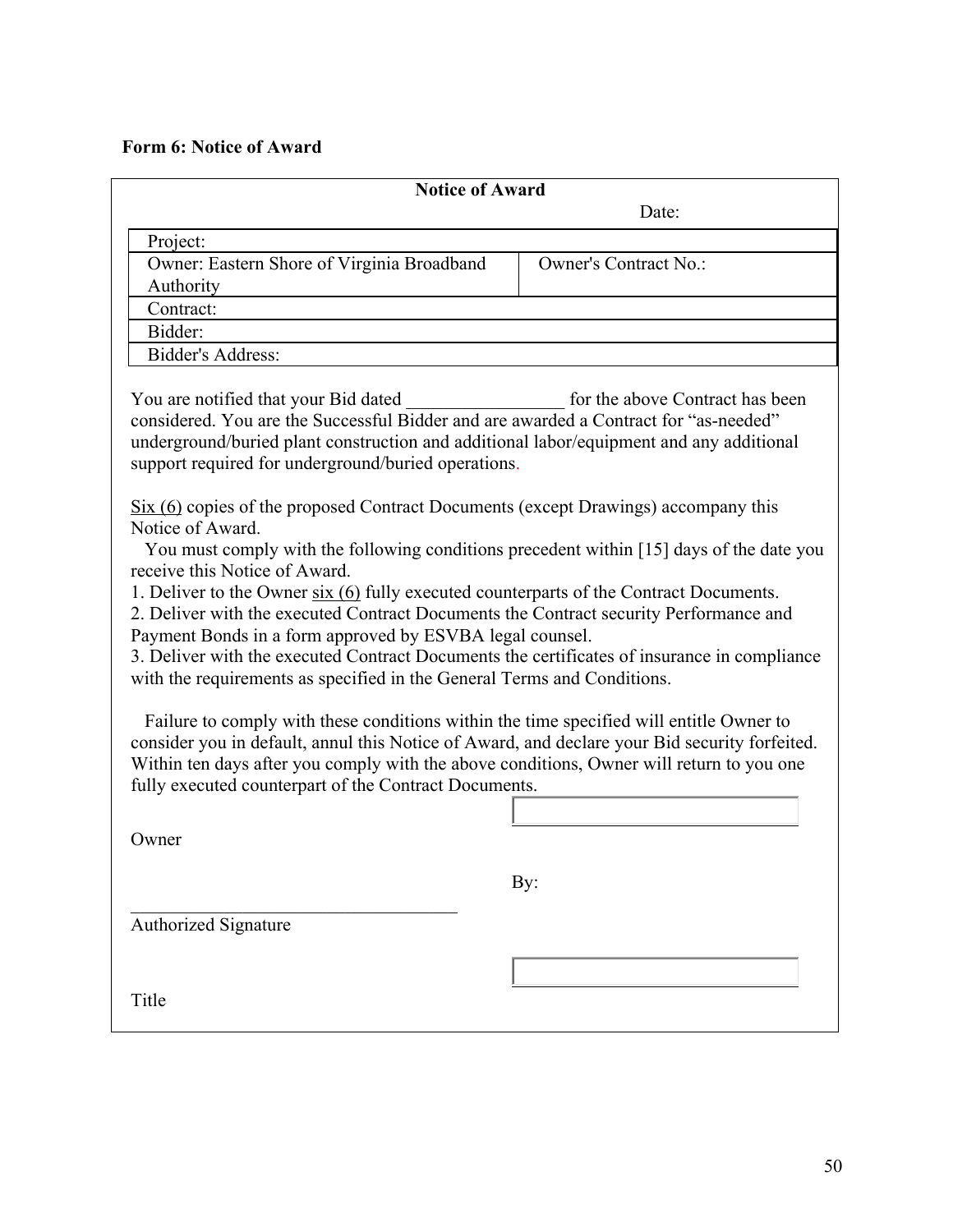# **Form 7: Notice to Proceed**

|                                                                                                                                                                                                      | <b>Notice to Proceed</b>     |  |  |  |
|------------------------------------------------------------------------------------------------------------------------------------------------------------------------------------------------------|------------------------------|--|--|--|
|                                                                                                                                                                                                      | Date:                        |  |  |  |
| Project:                                                                                                                                                                                             |                              |  |  |  |
| Owner:                                                                                                                                                                                               | <b>Owner's Contract No.:</b> |  |  |  |
| Contract:                                                                                                                                                                                            | Engineer's Project No.:      |  |  |  |
| Contractor:                                                                                                                                                                                          |                              |  |  |  |
| Contractor's Address: [send Certified Mail, Return Receipt Requested]                                                                                                                                |                              |  |  |  |
| You are notified that the Contract Times under the above Contract will commence to run on<br>. On or before that date, you are to start performing your obligations under<br>the Contract Documents. |                              |  |  |  |
| Owner                                                                                                                                                                                                |                              |  |  |  |
| <b>Authorized Signature</b>                                                                                                                                                                          |                              |  |  |  |
| Title                                                                                                                                                                                                | Date                         |  |  |  |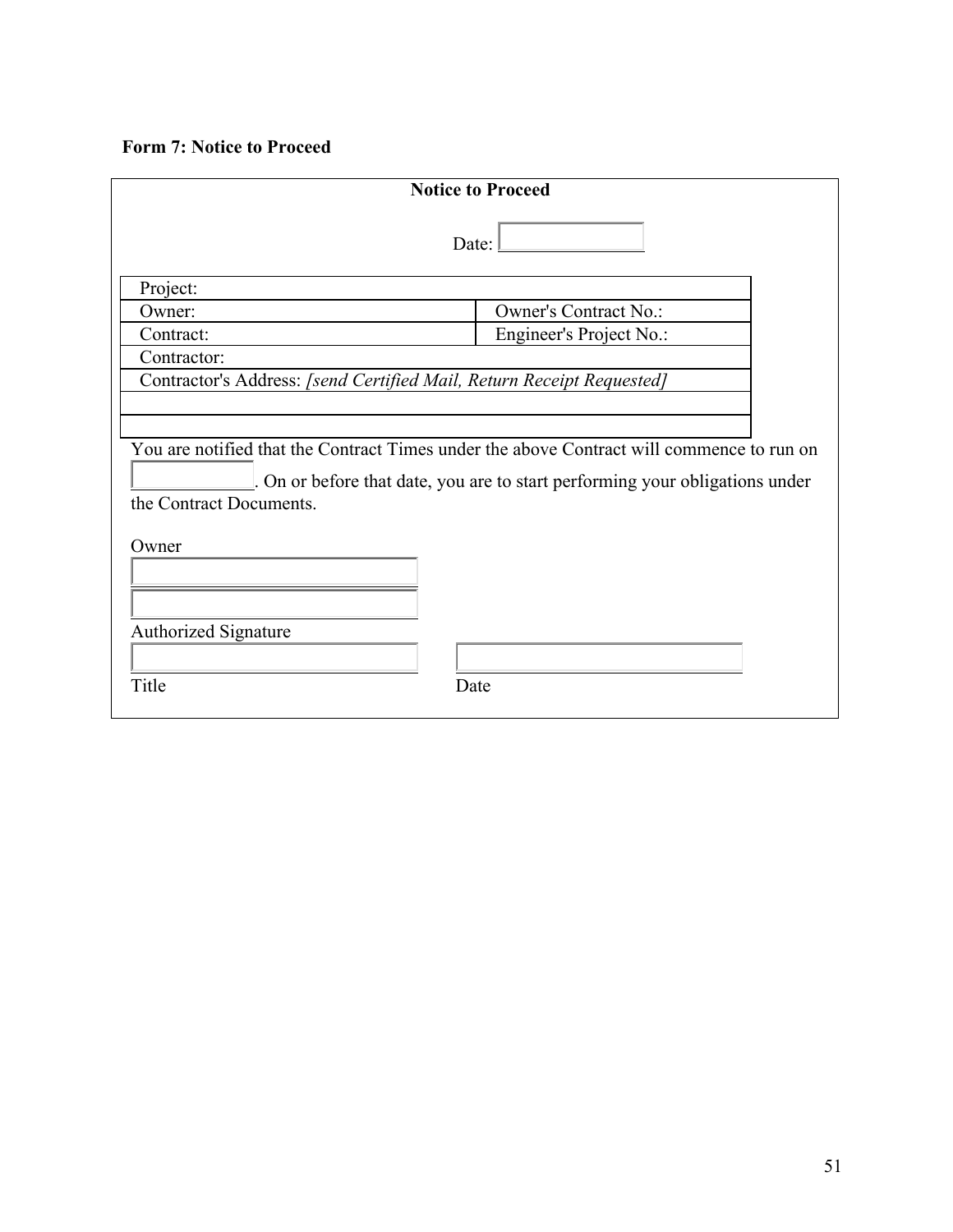# **FORM 8: REFERENCE FORM**

| <b>EASTERN SHORE OF VIRGINIA BROADBAND AUTHORITY</b>                                             |
|--------------------------------------------------------------------------------------------------|
| (ESVBA)<br>Bidder:                                                                               |
| Title of Bid: UNDERGROUND FIBER INSTALLATION PROJECT - ESVBA                                     |
| Bidder must provide references for all contracts performed within the past five years of similar |
| size and scope to this contract.                                                                 |
| Reference 1:                                                                                     |
| Address:                                                                                         |
| Contact:                                                                                         |
| Phone:                                                                                           |
| Fax:                                                                                             |
| Description and date(s) of services provided:                                                    |
|                                                                                                  |
| Reference 2:                                                                                     |
| Address:                                                                                         |
| Contact:                                                                                         |
| Phone:                                                                                           |
|                                                                                                  |
| Fax:                                                                                             |
| Description and date(s) of services provided:                                                    |
|                                                                                                  |
| Reference 3:                                                                                     |
| Address:                                                                                         |
| Contact:                                                                                         |
| Phone:                                                                                           |
| Fax:                                                                                             |
| Description and date(s) of services provided:                                                    |
|                                                                                                  |
|                                                                                                  |
|                                                                                                  |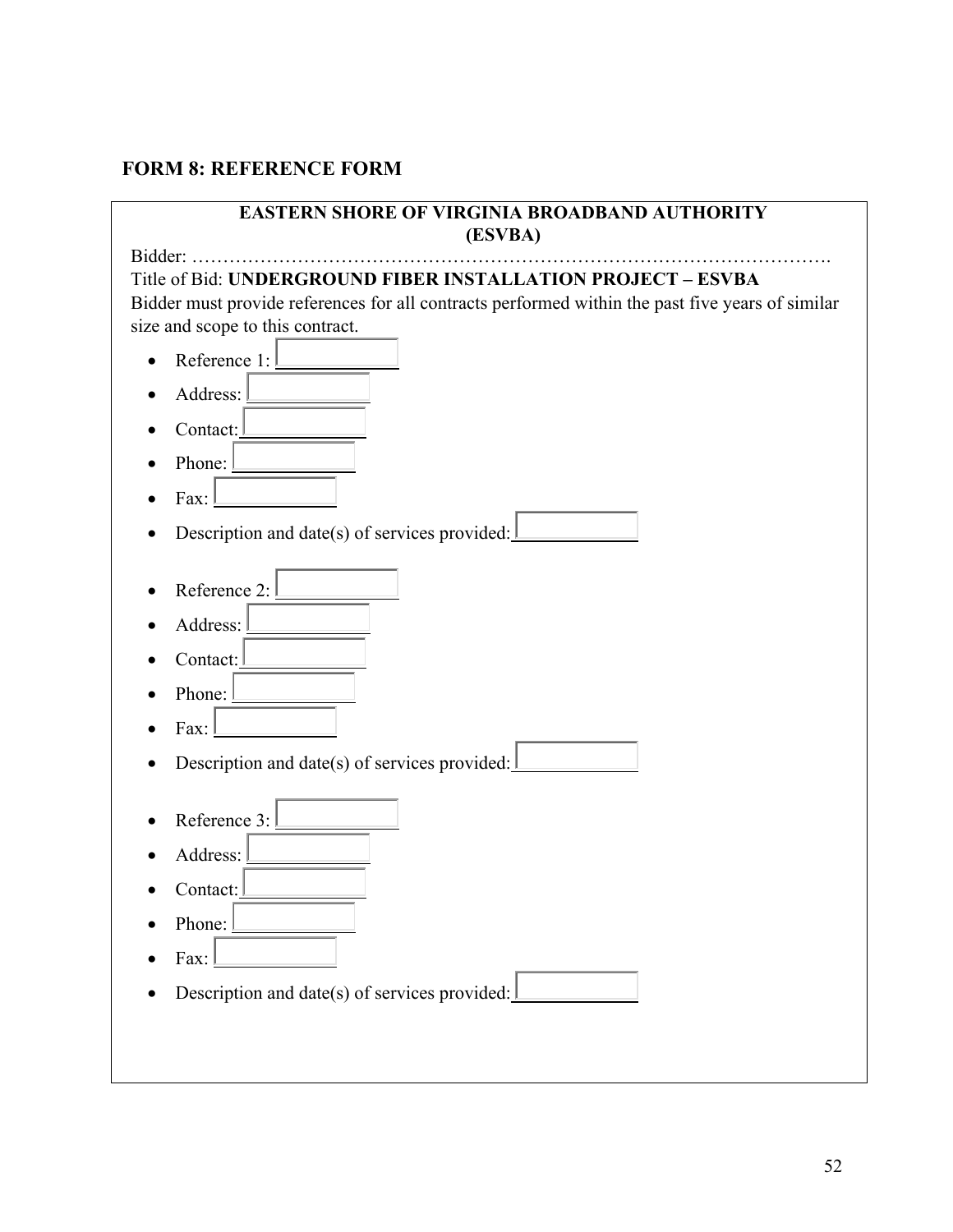### **SECTION 6: CONTRACT AGREEMENT**

### **CONTRACT AGREEMENT**

### **BETWEEN OWNER AND CONTRACTOR FOR CONSTRUCTION CONTRACT**

THIS AGREEMENT is by and between ESVBA ("Owner") and ("Contractor"). Owner and Contractor hereby agree as follows:

#### **ARTICLE 1-Statement of Work**

1.01 Contractor shall complete all Work as specified or indicated in the Contract Documents. The Work is generally described as follows:

This Contract is for the construction of telecommunications infrastructure in the Counties of Accomack and Northampton in the Commonwealth of Virginia. The type of work includes underground plant construction, additional labor/equipment, and any additional support required for underground/buried operations. This IFB is an "as-needed" contract. No minimum amounts of work or purchases of service are guaranteed.

#### **ARTICLE 2-The Project**

2.01 The Project for which the Work under the Contract Documents may be the whole or only a part is generally described as follows:

#### **IFB No. 2022-003 ESVBA Underground Network Construction**

#### **ARTICLE 3-Omitted**

#### **ARTICLE 4-Contract Times**

#### **4.01 Time of the Essence**

A. All time limits for Milestones, if any, Substantial Completion, and completion and readiness for final payment as stated in the Contract Documents are of the essence of the Contract. Generally, time limits and milestones will be stated in each individual Work Order/Task Order .

#### **4.02 Days to Achieve Substantial Completion and Final Payment**

A. The Work Orders will be substantially complete when all cable placement, splicing, and testing are completed and accepted by the Owner. When a Work Order is completed, it is ready for final payment in accordance with the conditions as set forth in the General Conditions. The Contractor shall be timely in the execution of all Work Orders as not to cause Owner any delay in revenues, loss of business, or other losses.

#### **4.03 Liquidated Damages**

A. Contractor and Owner recognize that time is of the essence as stated in Paragraph 4.01 above and that Owner will suffer financial loss if the Work is not completed within the times specified, plus any extensions thereof allowed in accordance with the General Conditions. The parties also recognize the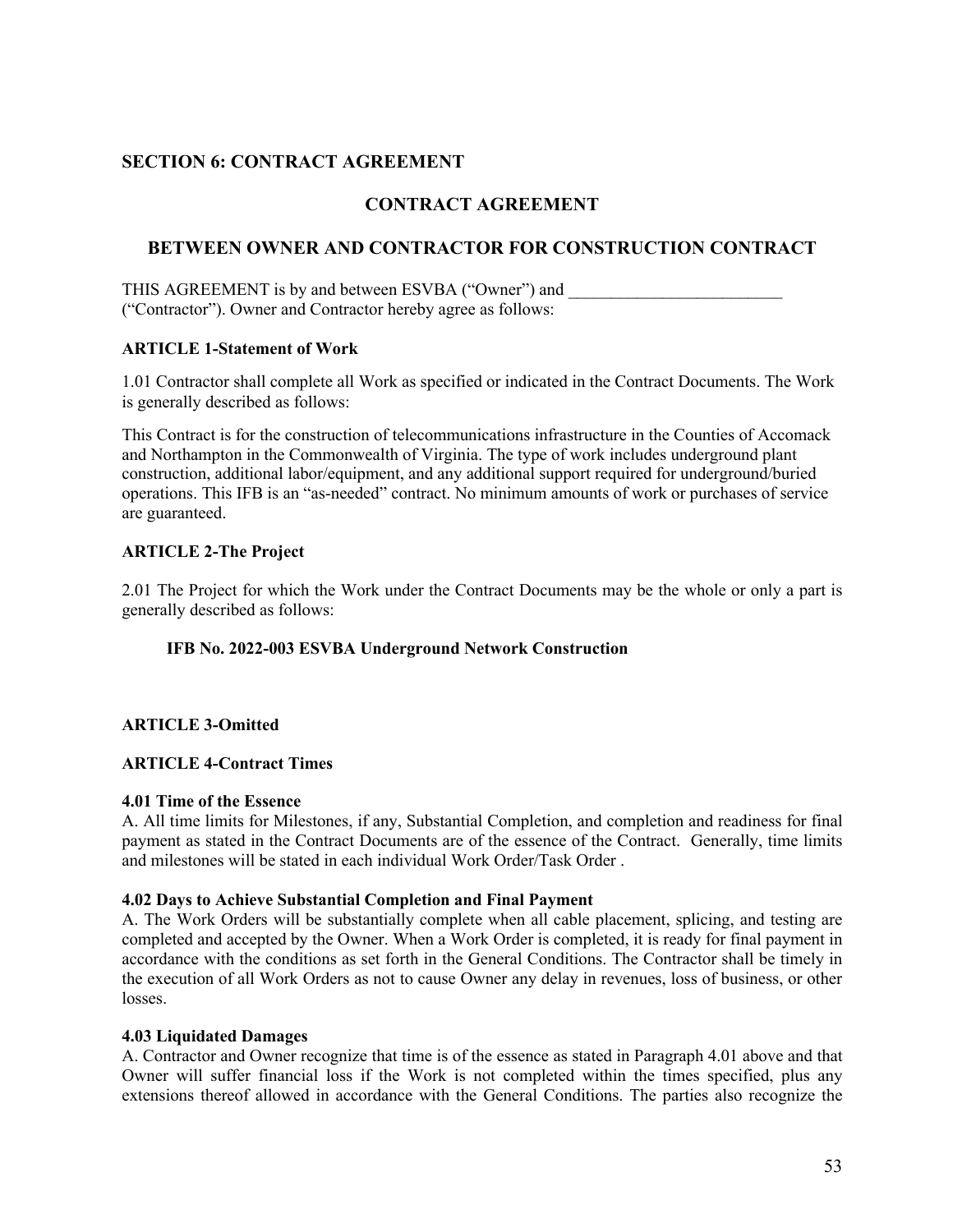delays, expense, and difficulties involved in proving in a legal or arbitration proceeding the actual loss suffered by Owner if the Work is not completed on time. Accordingly, instead of requiring any such proof, Owner and Contractor agree that as liquidated damages for delay (but not as a penalty), Contractor shall pay Owner Two Hundred Fifty dollars (\$250.00) for each day that expires after the time specified in Paragraph 4.02 above for Substantial Completion until the Work is substantially complete. After Substantial Completion, if Contractor shall neglect, refuse, or fail to complete the remaining Work within the Contract Time or any proper extension thereof granted by Owner, Contractor shall pay Owner Two Hundred Fifty dollars (\$250.00) for each day that expires after the time specified for completion and readiness for final payment until the Work is completed and ready for final payment.

B. Emergency Restoration: Contractor and ESVBA recognize that time is of the essence when ESVBA's network is out of service due to fiber optic cuts and other similar situations. Contractor agrees to have personnel on site to begin such emergency restoration work with two (2) hours of notification by ESVBA. Contractor acknowledges that ESVBA will suffer financial loss if the emergency restoration work is not completed within the times specified, plus any extensions thereof allowed by ESVBA. The parties also recognize the delays, expense, and difficulties involved in proving in a legal or arbitration proceeding the actual loss suffered by ESVBA if the Work is not completed on time. Accordingly, instead of requiring any such proof, ESVBA and Contractor agree that as liquidated damages for delay (but not as a penalty), Contractor shall pay ESVBA Two Hundred Fifty dollars (\$250.00) for each hour that expires after the two (2) hours after notification by ESVBA in which Contractor's restoration personnel have not been on site. ESVBA may, at sole discretion, grant an extension to Contractor. Force Majeure events, which are beyond the reasonable control of the Contractor, may not be subject to these charges.

#### **4.04 Term of Contract; Extensions**

A. This contract shall remain in effect for a term of three (3) years, and may be extended by ESVBA for up to three (3) additional terms of one (1) year each.

#### **ARTICLE 5-Contract Price**

5.01 Owner shall pay Contractor for completion of each Work Order an amount equal to the rates contained in the Contractor's bid, multiplied by the actual quantities involved in each Work Order, and subject to the incentive and liquidated damages provisions contained in Paragraphs 4 and 5 of the General Terms and Conditions. Final determination of amounts due to Contractor shall be calculated in accordance with such provisions in the General Terms and Conditions, which document is incorporated herein by reference.

#### **ARTICLE 6-Payment Procedures**

#### **6.01 Submittal and Processing of Payments**

A. Contractor shall submit Applications for Payment in accordance with the General Conditions. Applications for Payment will be processed by Owner as provided in the General Conditions.

#### **6.02 Progress Payments and Retainage**

A. Owner shall make progress payments on account of the Contract Price on the basis of Contractor's Applications for Payment on or about the 25th day of each month during performance of the Work, and within sixty (60) days of receipt of Contractor's invoice. All such payments will be measured by the schedule of values established as provided in Paragraph 2 of the General Terms and Conditions (and in the case of Unit Price Work based on the number of units completed) or, in the event there is no schedule of values, as provided in the General Requirements. In the event progress payments are made at a time when Owner is unable to determine if Contractor has met its monthly target, payment will be made less any incentive bonus, and less applicable retainage or deductions, and a supplemental payment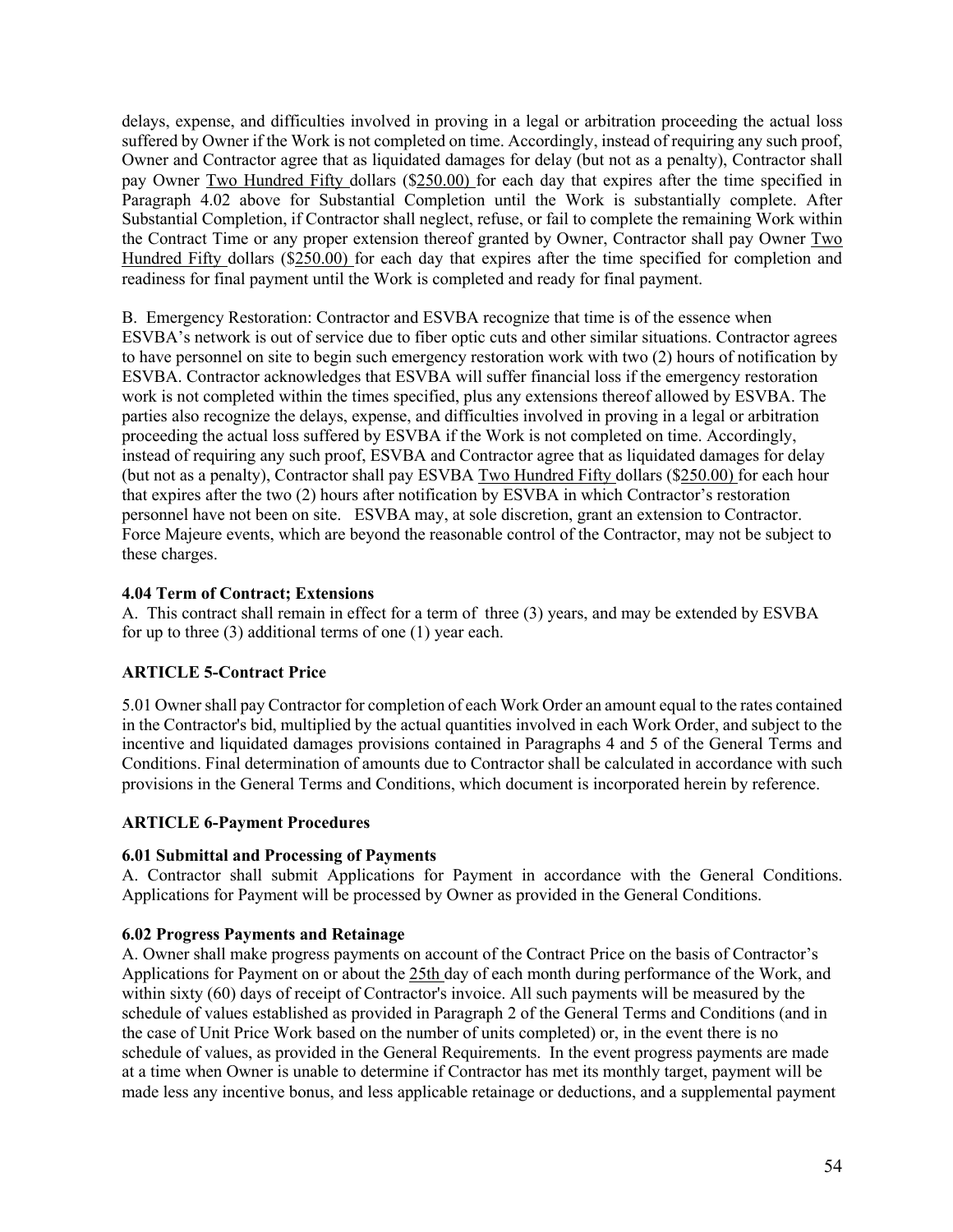will be made once owner is able to confirm whether Contractor has achieved the incentive bonus for the month in question.

B. Upon Substantial Completion of each task order, Owner shall pay an amount sufficient to increase total payments to Contractor to 100 percent of the Work completed, less 20 percent of estimate of the value of Work to be completed or corrected as shown on the tentative list of items to be completed or corrected attached to a Certificate of Substantial Completion.

#### **6.03 Final Payment**

A. Upon final completion of each task order, and acceptance of the Work, Owner shall pay the remainder of the Contract Price for the task order in question, including any incentive bonuses or liquidated damages applicable to the task order, as recommended by Engineer.

#### **ARTICLE 7-Interest**

7.01 All moneys not paid when due as provided in the General Conditions shall bear interest at the rate of 4 percent per annum.

#### **ARTICLE 8-Contractor's Representations**

8.01 In order to induce Owner to enter into this Agreement, Contractor makes the following representations:

A. Contractor has examined and carefully studied the Contract Documents and the other related data identified in the Bidding Documents.

B. Contractor has visited the Site and become familiar with and is satisfied as to the general, local, and Site conditions that may affect cost, progress, and performance of the Work.

C. Contractor is familiar with and is satisfied as to all federal, state, and local Laws and Regulations that may affect cost, progress, and performance of the Work.

D. Contractor has carefully studied all: (1) reports of explorations and tests of subsurface conditions at or contiguous to the Site and all drawings of physical conditions relating to existing surface or subsurface structures at the Site (except Underground Facilities), if any, that have been and (2) reports and drawings of Hazardous Environmental Conditions, if any, at the Site that have been identified.

E. Contractor has considered the information known to Contractor; information commonly known to contractors doing business in the locality of the Site; information and observations obtained from visits to the Site; the Contract Documents; and the Site-related reports and drawings identified in the Contract Documents, with respect to the effect of such information, observations, and documents on (1) the cost, progress, and performance of the Work; (2) the means, methods, techniques, sequences, and procedures of construction to be employed by Contractor, including any specific means, methods, techniques, sequences, and procedures of construction expressly required by the Contract Documents; and (3) Contractor's safety precautions and programs.

F. Based on the information and observations referred to in Paragraph 8.01.E above, Contractor does not consider that further examinations, investigations, explorations, tests, studies, or data are necessary for the performance of the Work at the Contract Price, within the Contract Times, and in accordance with the other terms and conditions of the Contract Documents.

G. Contractor is aware of the general nature of work to be performed by Owner and others at the Site that relates to the Work as indicated in the Contract Documents.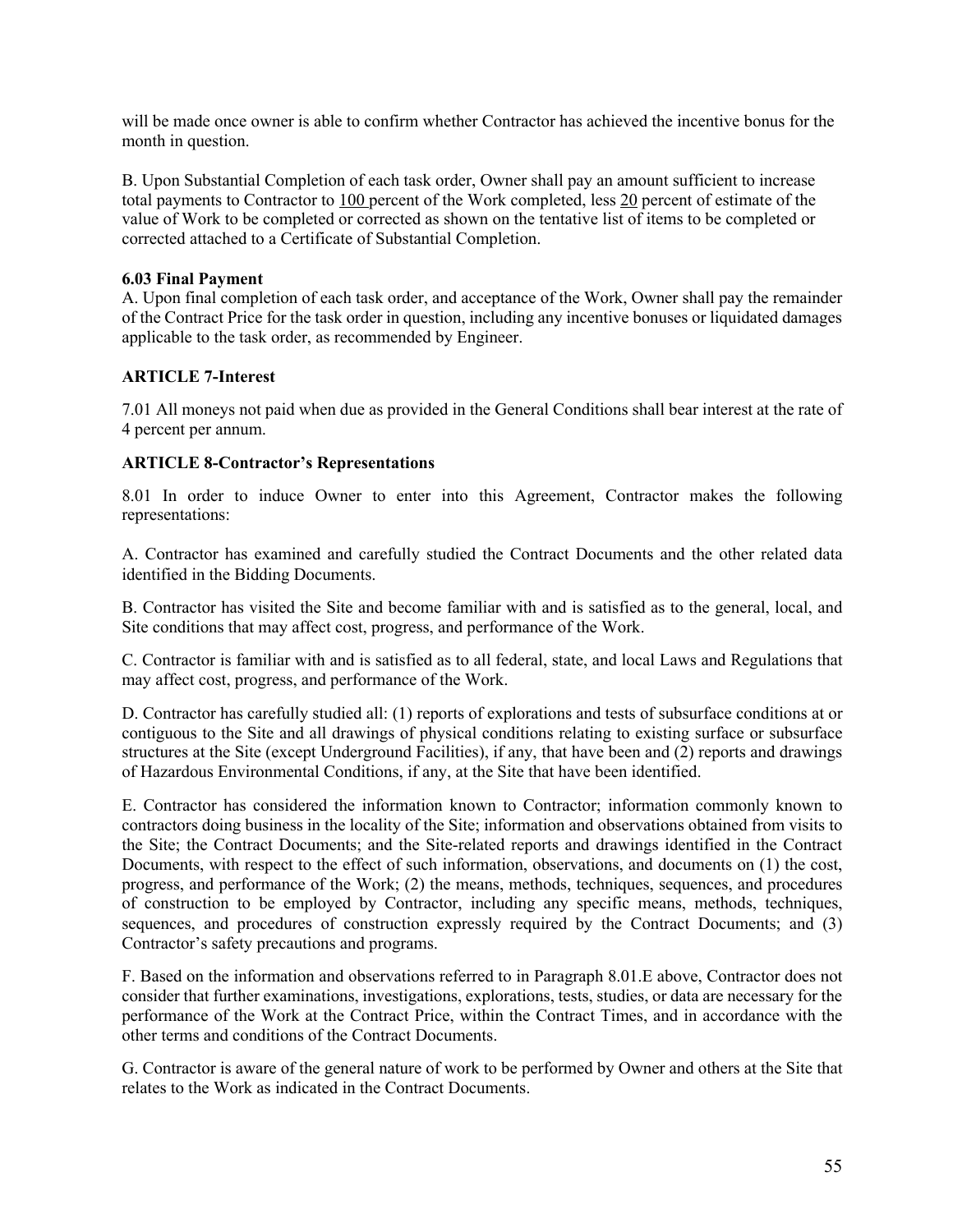H. Contractor has given Engineer written notice of all conflicts, errors, ambiguities, or discrepancies that Contractor has discovered in the Contract Documents, and the written resolution thereof by Engineer is acceptable to Contractor.

I. The Contract Documents are generally sufficient to indicate and convey understanding of all terms and conditions for performance and furnishing of the Work.

#### **ARTICLE 9-Contract Documents**

#### **9.01 Contents**

- A. The Contract Documents consist of the following:
	- 1. This Agreement (pages 1 to 6, inclusive).
	- 2. Performance Bond (Form subject to review and approval by Owner's legal counsel).
	- 3. Payment bond (Form subject to review and approval by Owner's legal counsel).
	- 4. Specifications as listed in the Document Index of the Project Manual.
	- 5. General Conditions.
	- 6. All other Attachments as listed in the Document Index.
	- 7. Addenda(s)
	- 8. Contractor's acknowledgment of understanding of the IFB Documents.
	- 9. Documentation submitted by Contractor prior to Notice of Award.
	- 10. The following which may be delivered or issued on or after the Effective Date of the Agreement and are not attached hereto:
		- a. Notice to Proceed.
		- b. Work Change Directives.
		- c. Change Orders.

B. There are no Contract Documents other than those listed above in this Article 9.

C. Contract Documents may only be amended, modified, or supplemented as provided in the General Conditions.

#### **ARTICLE 10-Miscellaneous**

#### **10.01 Terms**

A. Terms used in this Agreement will have the meanings stated in the General Conditions and Specifications.

#### **10.02 Assignment of Contract**

A. No assignment by a party hereto of any rights under or interests in the Contract will be binding on another party hereto without the written consent of the party sought to be bound; and, specifically but without limitation, moneys that may become due and moneys that are due may not be assigned without such consent (except to the extent that the effect of this restriction may be limited by law), and unless specifically stated to the contrary in any written consent to an assignment, no assignment will release or discharge the assignor from any duty or responsibility under the Contract Documents.

#### **10.03 Successors and Assigns**

A. Owner and Contractor each binds itself, its partners, successors, assigns, and legal representatives to the other party hereto, its partners, successors, assigns, and legal representatives in respect to all covenants, agreements, and obligations contained in the Contract Documents.

#### **10.04 Severability**

A. Any provision or part of the Contract Documents held to be void or unenforceable under any Law or Regulation shall be deemed stricken, and all remaining provisions shall continue to be valid and binding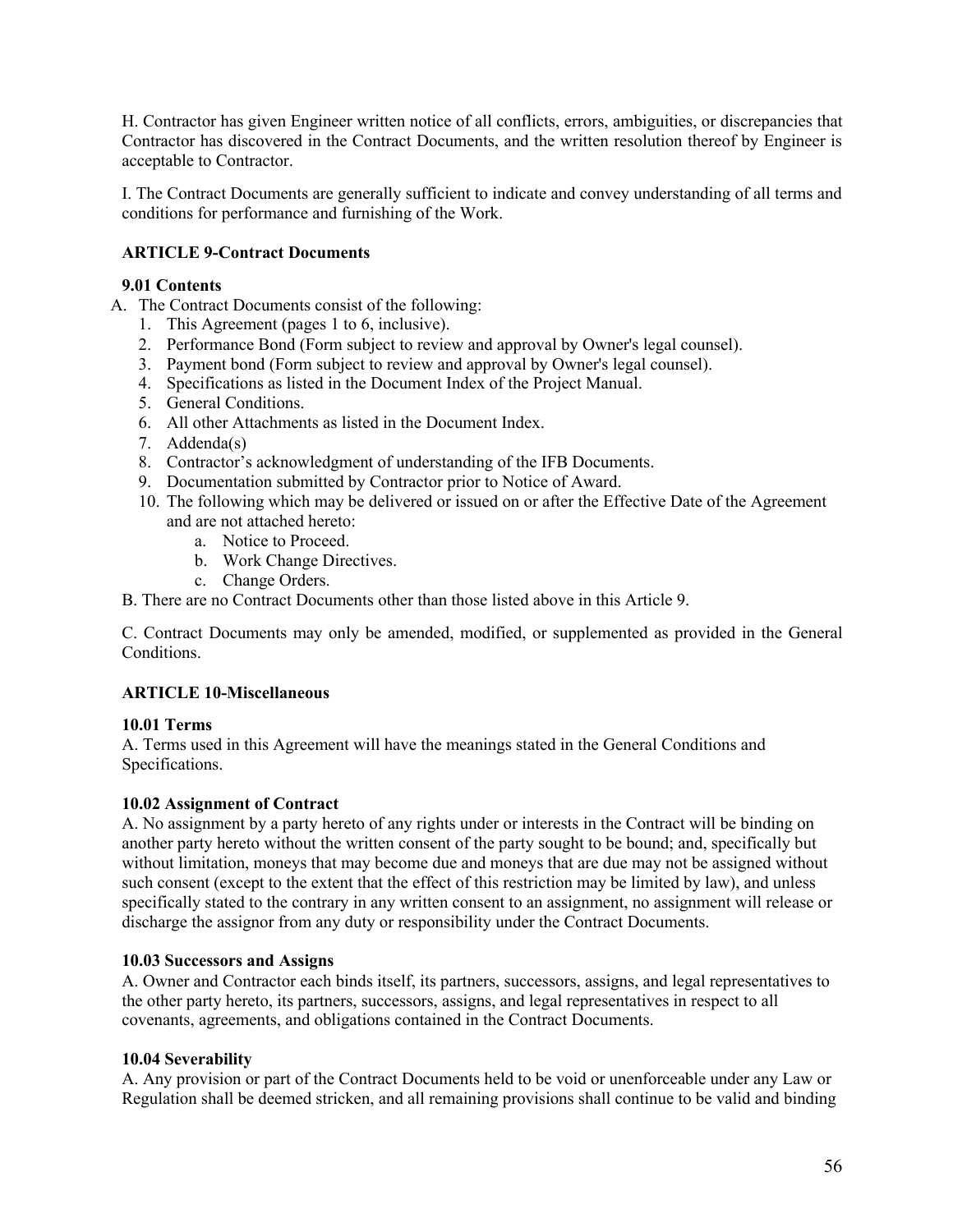upon Owner and Contractor, who agree that the Contract Documents shall be reformed to replace such stricken provision or part thereof with a valid and enforceable provision that comes as close as possible to expressing the intention of the stricken provision.

#### **10.05 Contractor's Certifications**

A. Contractor certifies that it has not engaged in corrupt, fraudulent, collusive, or coercive practices in competing for or in executing the Contract. For the purposes of this Paragraph 10.05: "corrupt practice" means the offering, giving, receiving, or soliciting of anything of value likely to influence the action of a public official in the bidding process or in the Contract execution; "fraudulent practice" means an intentional misrepresentation of facts made (a) to influence the bidding process or the execution of the Contract to the detriment of Owner, (b) to establish Bid or Contract prices at artificial non-competitive levels, or (c) to deprive Owner of the benefits of free and open competition;

"collusive practice" means a scheme or arrangement between two or more Bidders, with or without the knowledge of Owner, a purpose of which is to establish Bid prices at artificial, non-competitive levels; and "coercive practice" means harming or threatening to harm, directly or indirectly, persons or their property to influence their participation in the bidding process or affect the execution of the Contract.

#### **10.06 Insurance Requirements**

Bidder shall provide Owner a Certificate of Insurance of and maintain for the duration of the project the following insurance coverage:

| <b>COVERAGE</b>                                                  | <b>LIMITS</b>                                    |  |  |
|------------------------------------------------------------------|--------------------------------------------------|--|--|
| (a) Commercial General Liability including, but not limited to:  | *\$1,000,000 Per Occurrence Combined Single      |  |  |
| Products Liability and Completed Operations, Premises            | Limit of Liability for Bodily Injury or Property |  |  |
| Operations, deleting, where applicable, exclusions<br>for        | Damage, with a minimum policy aggregate of       |  |  |
| underground, explosion and collapse. CGL shall include coverage  | \$2,000,000                                      |  |  |
| for Contractual Liability, Broad Form Property Damage and        |                                                  |  |  |
| Independent Contractors.                                         |                                                  |  |  |
| (b) Comprehensive Automobile Liability (including Owned, Hired   | *\$1,000,000 Per Occurrence Combined Single      |  |  |
| and Non- owned Vehicles)                                         | Limit of Liability for Bodily Injury or Property |  |  |
|                                                                  | Damage                                           |  |  |
| (c) Workers Compensation, Disability Benefits, and other similar | Statutory requirements.                          |  |  |
| Employee Benefits Coverage in state(s) of operation              |                                                  |  |  |
| (d) Employers' Liability                                         | 1,000,000 Each Accident / Occurrence             |  |  |
|                                                                  | Disease.                                         |  |  |
| (e) Public Liability                                             | 1,000,000 Per Occurrence                         |  |  |
| (f) Railroad Protective Liability                                | 1,000,000 Per Occurrence                         |  |  |

\* "Umbrella" coverage providing liability insurance in excess of the coverage required by these Paragraphs (a) & (b), with a limit of not less than \$5,000,000. Insurance companies admitted in Virginia and having a current Best's rating of A- or better shall underwrite all coverage for this project.

#### **Contractor shall provide a certificate of insurance stating the following:**

Eastern Shore of Virginia Broadband Authority, their respective members, commissioners, officers, employees, and agents, are named as Additional Insured on General, Automobile and Excess Liability policies. Contractor's insurance is understood to be primary with respect to the interests of the Additional Insured, and any other insurance maintained by these Additional Insured is excess and not contributory with Contractor's insurance.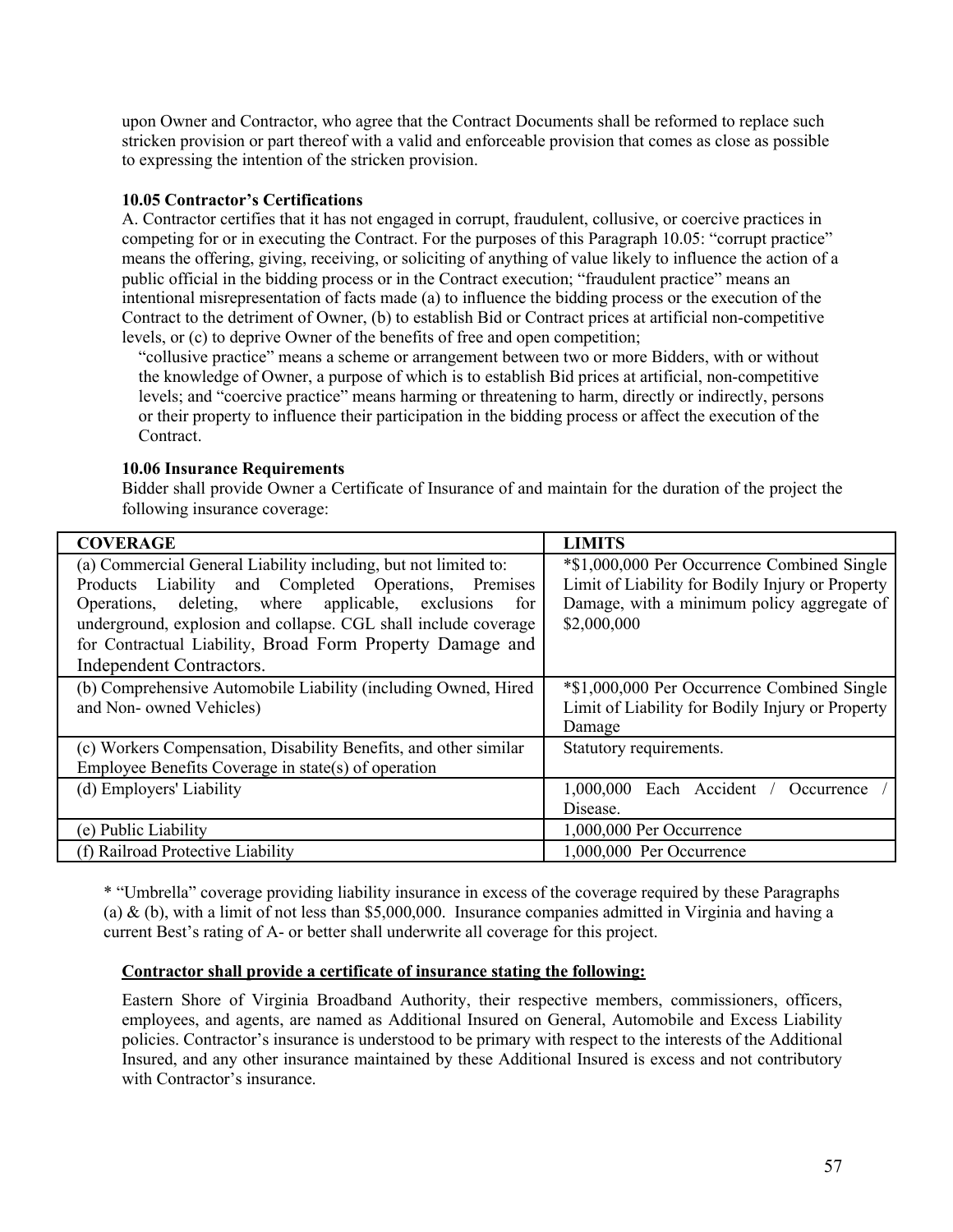It is also agreed that the Contractor's insurance shall have no right of recovery or subrogation against Eastern Shore of Virginia Broadband Authority and that waiver of subrogation is in favor of Additional Insured's on all policies.

The Commercial General Liability policy shall be endorsed to have the General Aggregate for a "Per Project Basis" for the Eastern Shore of Virginia Broadband Authority.

Before beginning work, bidder shall provide Eastern Shore of Virginia Broadband Authority with a certificate of insurance, executed by a duly authorized representative of each insurer, showing compliance with the insurance requirements set forth above.

IN WITNESS WHEREOF, Owner and Contractor have signed this Agreement. Counterparts have been delivered to Owner and Contractor. All portions of the Contract Documents have been signed or have been identified by Owner and Contractor or on their behalf.

|               |         | This Agreement will be effective on I<br>Effective Date of the Agreement). |                                                                                                               |        |                    |                                                                                                                      | (which is the |
|---------------|---------|----------------------------------------------------------------------------|---------------------------------------------------------------------------------------------------------------|--------|--------------------|----------------------------------------------------------------------------------------------------------------------|---------------|
| <b>OWNER:</b> |         |                                                                            |                                                                                                               |        | <b>CONTRACTOR:</b> |                                                                                                                      |               |
| By:           |         |                                                                            |                                                                                                               | By:    |                    | <u> 1980 - Johann Barn, mars eta bat erroman erroman erroman erroman erroman erroman erroman erroman erroman err</u> |               |
| Name:         |         | the control of the control of the control of the control of the control of |                                                                                                               | Name:  |                    | the control of the control of the control of the control of                                                          |               |
| Title:        |         |                                                                            | (If Contractor is a corporation, a partnership,<br>or a joint venture, attach evidence of authority to sign.) | Title: |                    |                                                                                                                      |               |
|               | Attest: |                                                                            |                                                                                                               |        | Attest:            |                                                                                                                      |               |
|               | Title:  |                                                                            |                                                                                                               |        | Title:             |                                                                                                                      |               |
|               |         | Address for giving notices:                                                |                                                                                                               |        |                    | Address for giving notices:                                                                                          |               |
|               |         |                                                                            |                                                                                                               |        |                    |                                                                                                                      |               |
|               |         |                                                                            |                                                                                                               |        |                    |                                                                                                                      |               |
|               |         |                                                                            |                                                                                                               |        |                    |                                                                                                                      |               |
|               |         |                                                                            |                                                                                                               |        |                    |                                                                                                                      |               |
|               |         |                                                                            |                                                                                                               |        |                    |                                                                                                                      |               |